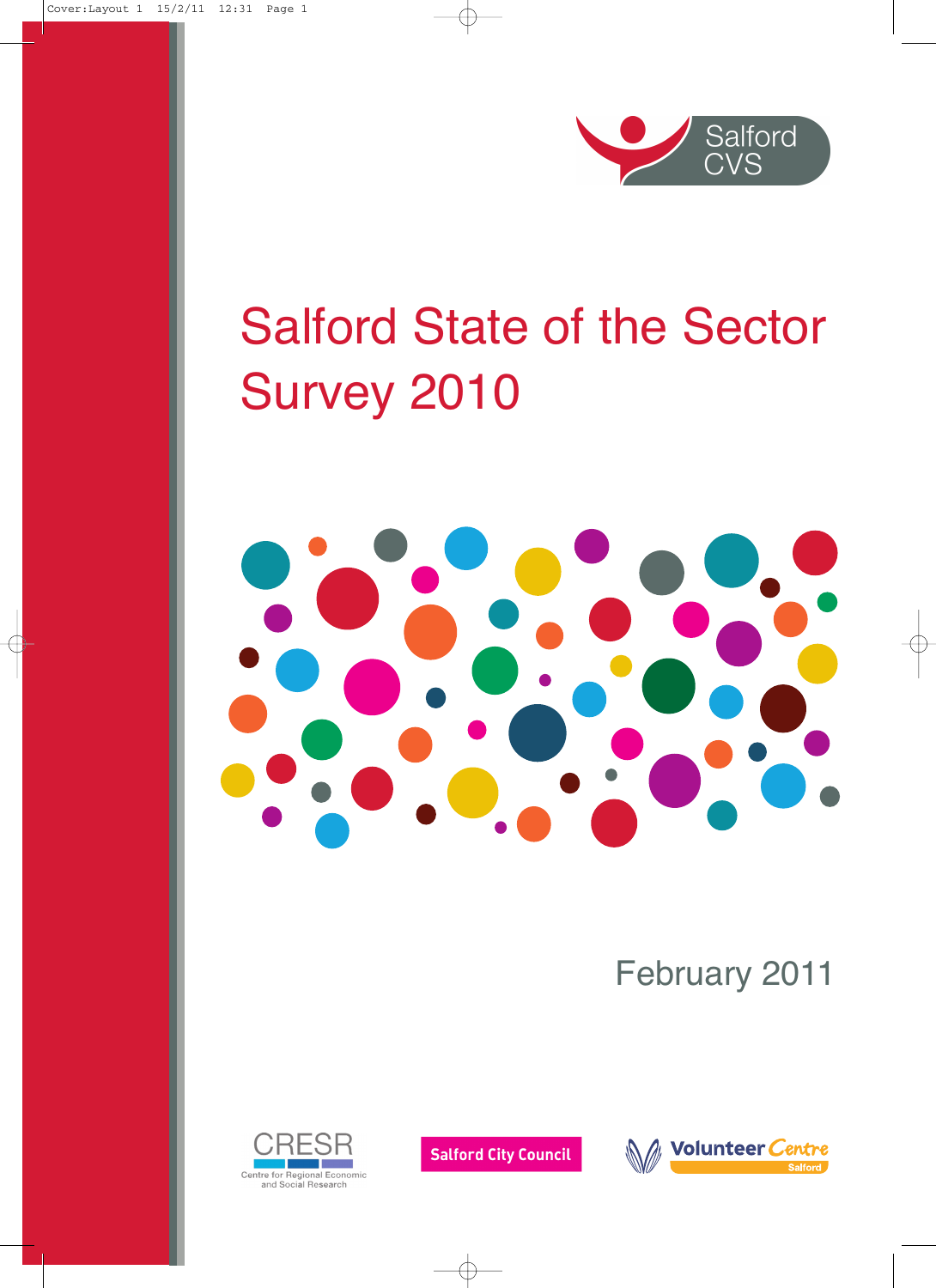**Salford State of the Sector Survey 2010**

*Centre for Regional Economic and Social Research Sheffield Hallam University*

> *Chris Dayson Ian Wilson*

February 2011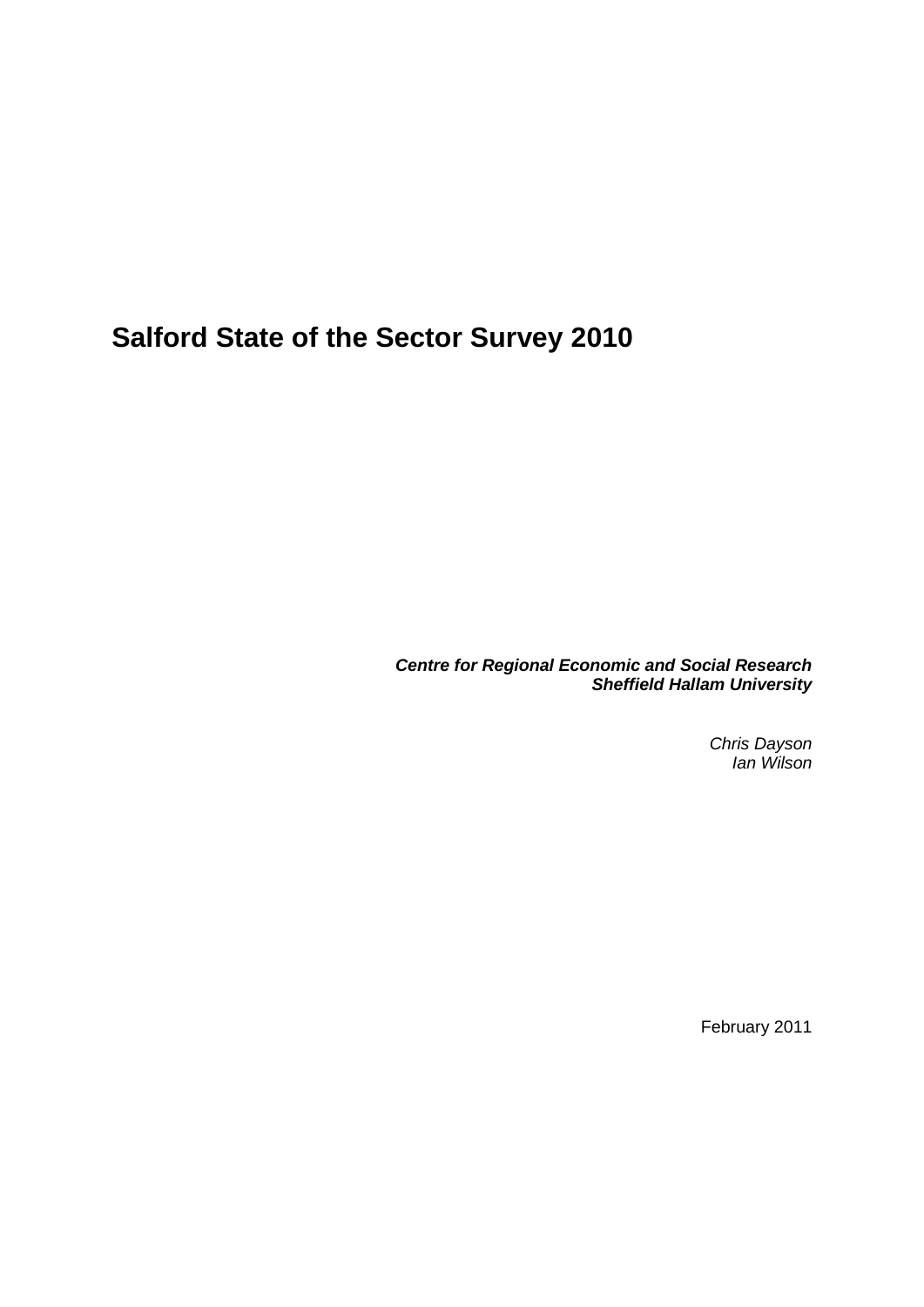# **Contents**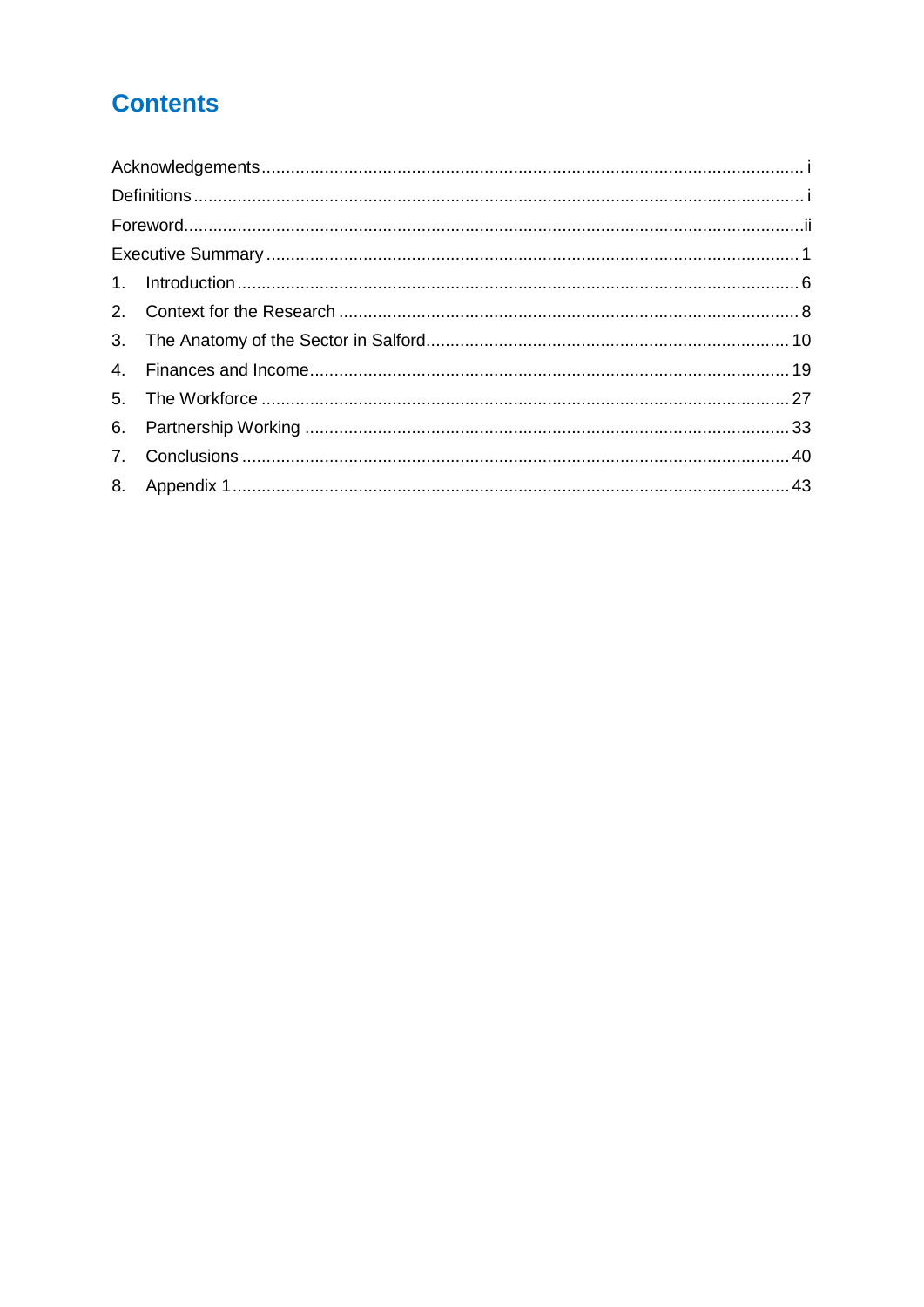# <span id="page-3-0"></span>**Acknowledgements**

This research has been undertaken by the Centre for Regional Economic and Social Research (CRESR) on behalf of Salford Community and Voluntary Services (CVS) and funded through support from Salford City Council. In completing the research we are particularly grateful to the Salford CVS team for their support in developing and administering the survey and for their input into earlier drafts of the report. We are also grateful to the many employees and volunteers from across the sector who took the time to complete a questionnaire.

#### **Contact information**

| For CRESR:     |                                                                                                  | For Salford CVS: |                                                |  |
|----------------|--------------------------------------------------------------------------------------------------|------------------|------------------------------------------------|--|
| Name:          | Ian Wilson<br>Research Fellow                                                                    | Name:            | Louise Murray<br>Deputy Chief Officer          |  |
| Address:       | Unit 10 Science Park<br><b>City Campus</b><br><b>Howard Street</b><br>Sheffield<br><b>S1 1WB</b> | Address:         | 5 Irwell Place<br>Eccles<br>M30 0FN            |  |
| Tel:<br>Email: | 0114 2253539<br>i.wilson@shu.ac.uk                                                               | Tel:<br>Email:   | 0161 7877795<br>Louise.Murray@salfordcvs.co.uk |  |

# <span id="page-3-1"></span>**Definitions**

This report is about the 'state of the sector in Salford'. At various times the sector has been known as the 'voluntary community sector' or the 'third sector' whilst the current government talks a lot about 'civil society. In this report, when we talk about the sector in Salford, we mean **voluntary organisations**, **community groups**, the **community work of faith groups,** and **those social enterprises** and **community interest companies** where there is a wider accountability to the public via a board of trustees or a membership and all profits will be reinvested in their social purpose.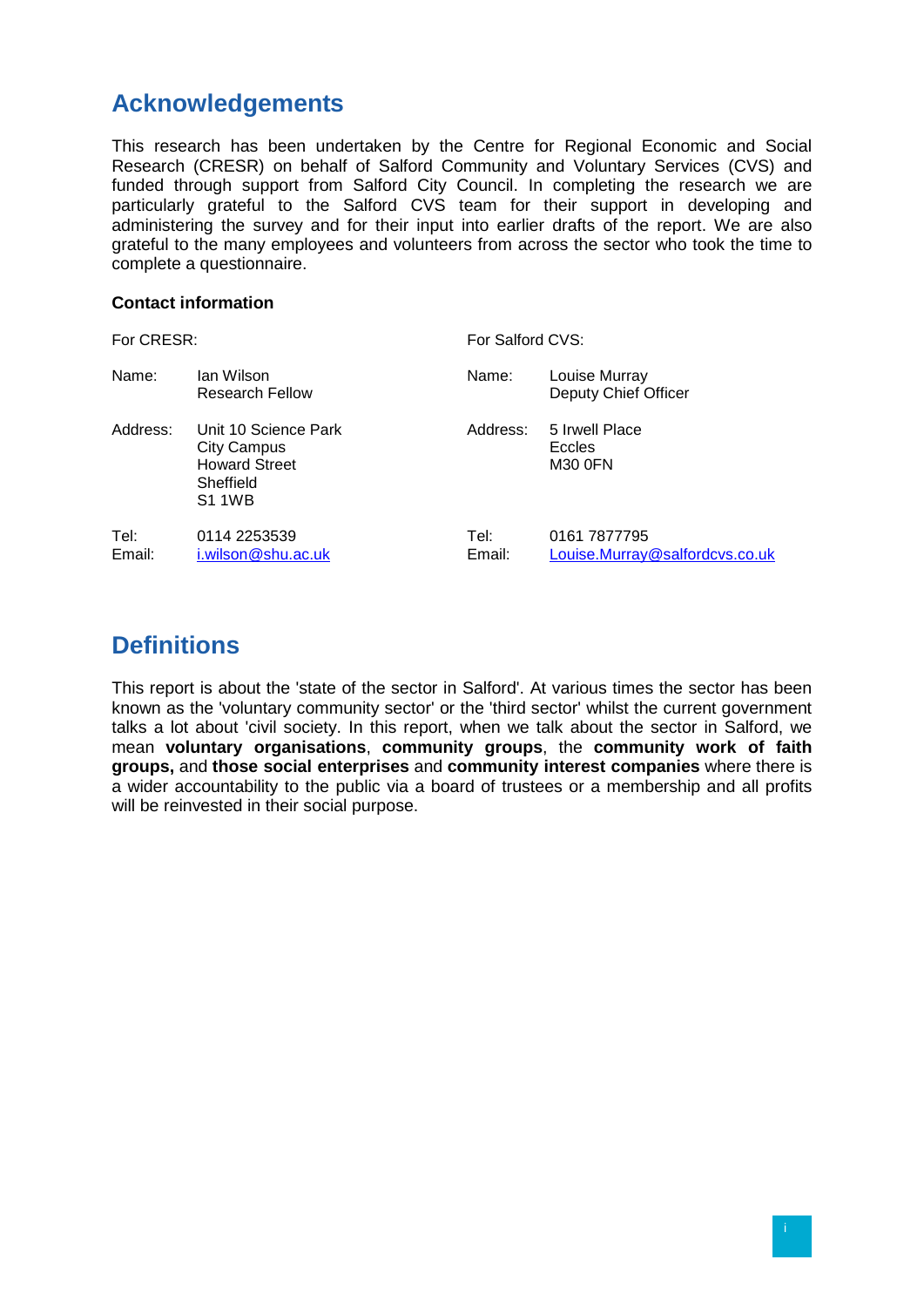# <span id="page-4-0"></span>**Foreword**



This survey is the first of its kind for Salford. We have never before had a local survey that gives us a picture of the social and economic impact of voluntary organisations, community groups, social enterprises and the community work of faith groups.

When I came to work at Salford CVS in April 2010 and asked partners, stakeholders and people from the sector about the work going on here people talked about how valuable the sector was and told me that it made an important contribution to Salford life. I don't think anyone had any idea that the combined estimated income of the sector was £156

million last year with 20 thousand volunteers giving 144 thousand hours of time each week.

The report shows a thriving sector in Salford but it must be noted that this snapshot is taken at a time before the Comprehensive Spending Review cuts take hold. Although the Coalition Government still feature a reliance on our sector in their policy – in delivering the localism agenda and the Big Society – this is not backed up by government funding and comes at a time when local authority spending has been radically reduced by central government.

We can see from this survey what a positive force the sector has been over the years in Salford, in delivering services, bringing in money from outside Salford, employing staff and engaging volunteers – enabling the people of Salford to be active in their communities. It is vitally important that over the next years we all, partners, stakeholders and the wider community, work together to enable the sector to continue to be strong and to take advantage of future opportunities that can benefit Salford.

**Lynne Elliot Chief Officer Salford CVS**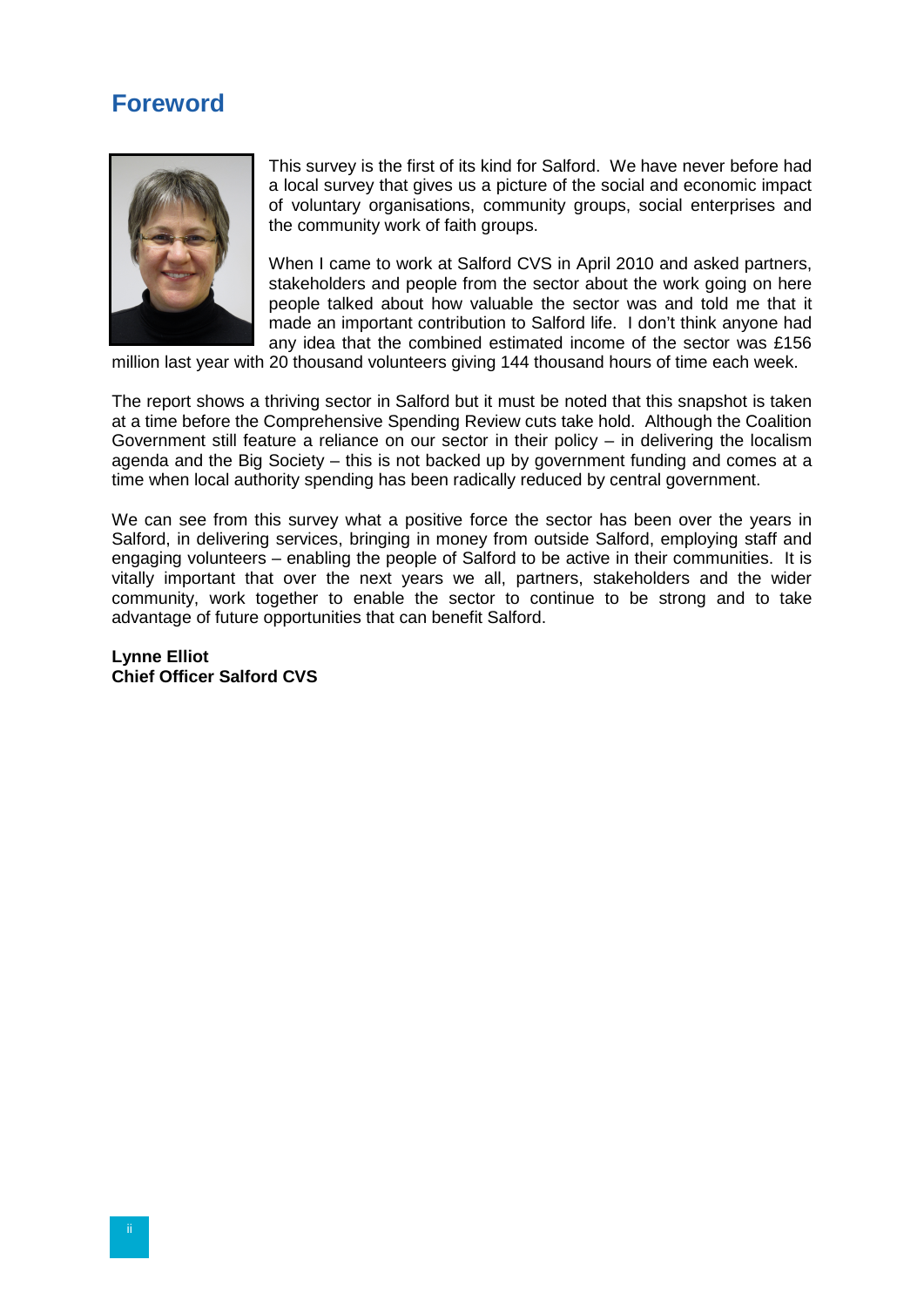# <span id="page-5-0"></span>**Executive Summary**

# **The state of the sector in Salford: 10 key questions answered**

This report provides the main findings of quantitative research aimed at improving understanding of the social and economic impact of the work undertaken by voluntary organisations, community groups, social enterprises and faith groups in Salford. In this executive summary we answer 10 key questions about the sector and its role across the city.

## **Q1. How many organisations are there?**

There are an estimated **1,376 organisations** operating in the sector in Salford. This estimate includes formally registered organisations, such as charities, social enterprises and co-operatives, but it also includes a large number of 'below the radar' organisations that are not formally registered or incorporated. Overall, 70 per cent of organisations are micro (annual income under £10 thousand) in size, 13 per cent are small (annual income between £10 thousand and £100 thousand), 13 per cent are medium sized (annual income between £100 thousand and £1 million), and 4 per cent are large (annual income greater than  $£1$ million).

## **Q2. Who benefits from their work?**

The sector in Salford serves just over an estimated **three million clients, users or beneficiaries**. The overall client group is diverse and wide ranging, however, the client groups being served by the largest proportions of organisations can be broadly characterised as being demographic: age (young people, children and older people) and gender (women and men).

Individuals with health issues are also served by relatively high proportions of organisations. Disabled people are a main client, user or beneficiary group for 15 per cent of organisations and people with mental health problems make up a main client, user or beneficiary group for 12 per cent of organisations. Furthermore, five per cent of organisations cite Orthodox Jewish people as a main client group. This is a reflection on Salford having the fourth largest Jewish community outside of London.

The majority of organisations have a local focus: 31 per cent of organisations cite the whole local authority as their highest geographic main focus and a further 21 per cent identify particular Salford neighbourhoods as a focus for their work.

# **Q3. What does the sector in Salford do?**

The sector in Salford works across **a diverse range of thematic service areas**. However, the proportion of responding organisations working in each area varies. This most likely reflects local needs and funding opportunities; both of which will themselves be linked.

Just over two fifths of organisations work in the area of health and well-being; this is some 12 percentage points higher than any other area of work. Between a quarter and a third of organisations work in each of the following three themes: community development (30 per cent); education, training and research (29 per cent); and arts, culture and leisure (27 per cent).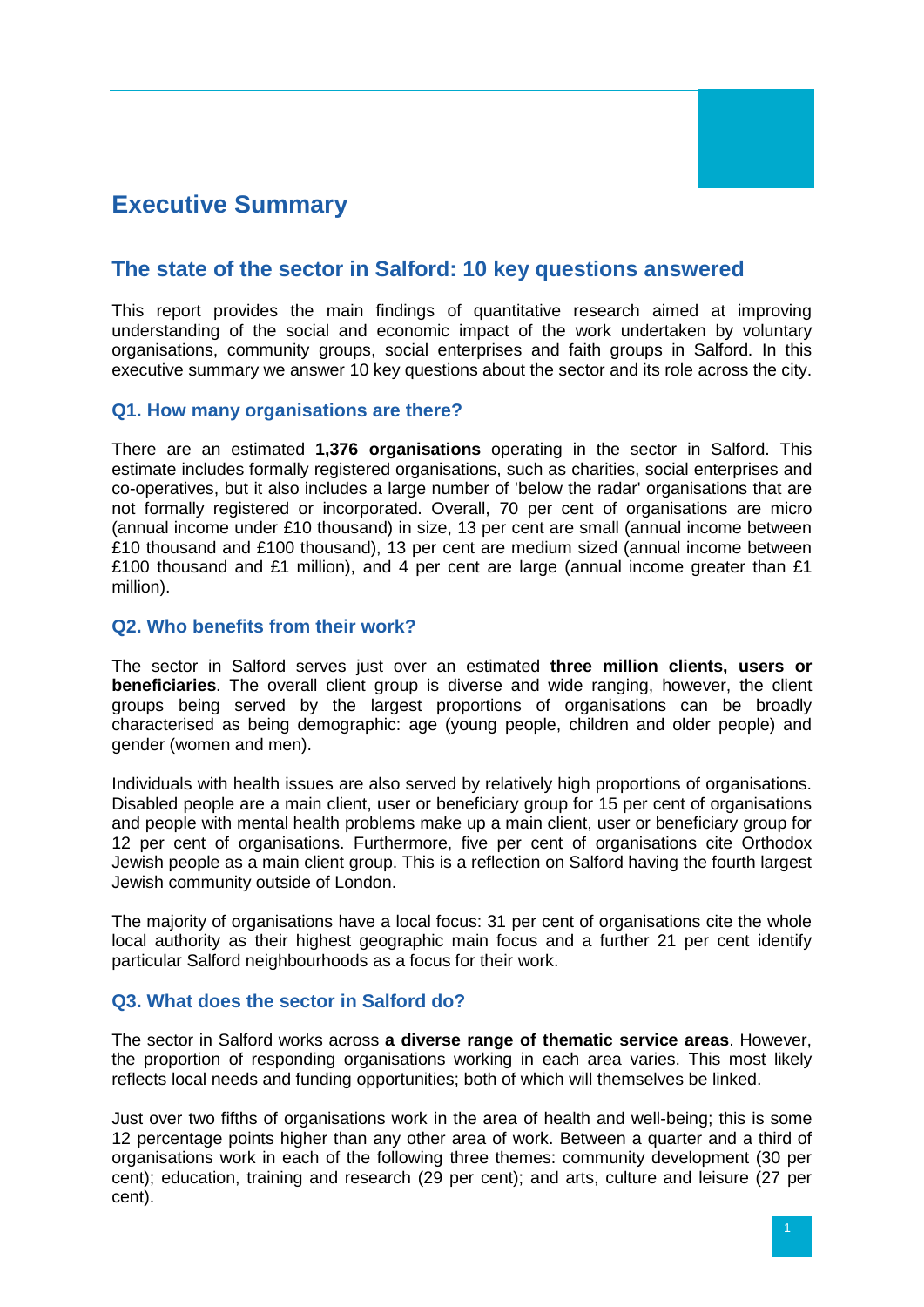#### **Q4. How much is the sector in Salford worth?**

The total income of the sector in the city was an estimated **£156 million** in 2009/10: this represents a reduction of seven per cent compared to 2008/09 and is a marked change from the period between 2007/08 and 2008/09 when the total income of the sector increased by an estimated eight per cent, from £154.6 million to £166.9 million.

The majority of income is concentrated in large and medium sized organisations even though the majority of organisations are micro or small. Micro and small organisations account for much more than half of organisations in the sector but only seven per cent of total income. By contrast medium and large organisations account for less than half the sector's organisations but receive 93 per cent of its income. Income is concentrated particularly heavily in the largest organisations, with more than half of all income (53 per cent) into the sector received by only 50 organisations.

## **Q5. Where does the sector in Salford receive its funding from?**

#### *Public sector sources*

Overall, **65 per cent of respondents reported having at least one source of public sector funds**. The three most frequently public sector funding sources were:

- Salford City Council (47 per cent)
- **NHS Salford (21 per cent)**
- **National Government Departments (14 per cent).**

These three bodies also provided the majority of public sector funding in terms of actual value (88 per cent) but this was distributed somewhat differently: Government departments provided the largest amount of funding (57 per cent) followed by Salford City Council (23 per cent) and NHS Salford (8 per cent).

Only 60 per cent of public sector funding was provided with a formal agreement. Of the three largest sources, 76 per cent of Government department funding, 68 per cent of NHS Salford funding, and 66 per cent of Salford City Council funding was made with a formal agreement.

#### *Other sources*

Overall, **80 per cent of respondents received funds from at least one non-public sector source**. The most frequently identified sources of other funds were:

- **fundraising (43 per cent of respondents)**
- **quants from charitable trusts and foundations (32 per cent)**
- **n** membership fees and subscriptions (31 per cent) and,
- charging for goods and services (31 per cent).

By contrast charging for goods and services provided the most funding by value (35 per cent) followed by membership fees and subscriptions (21 per cent), fundraising (12 per cent) and grants for National Lottery distributors (12 per cent).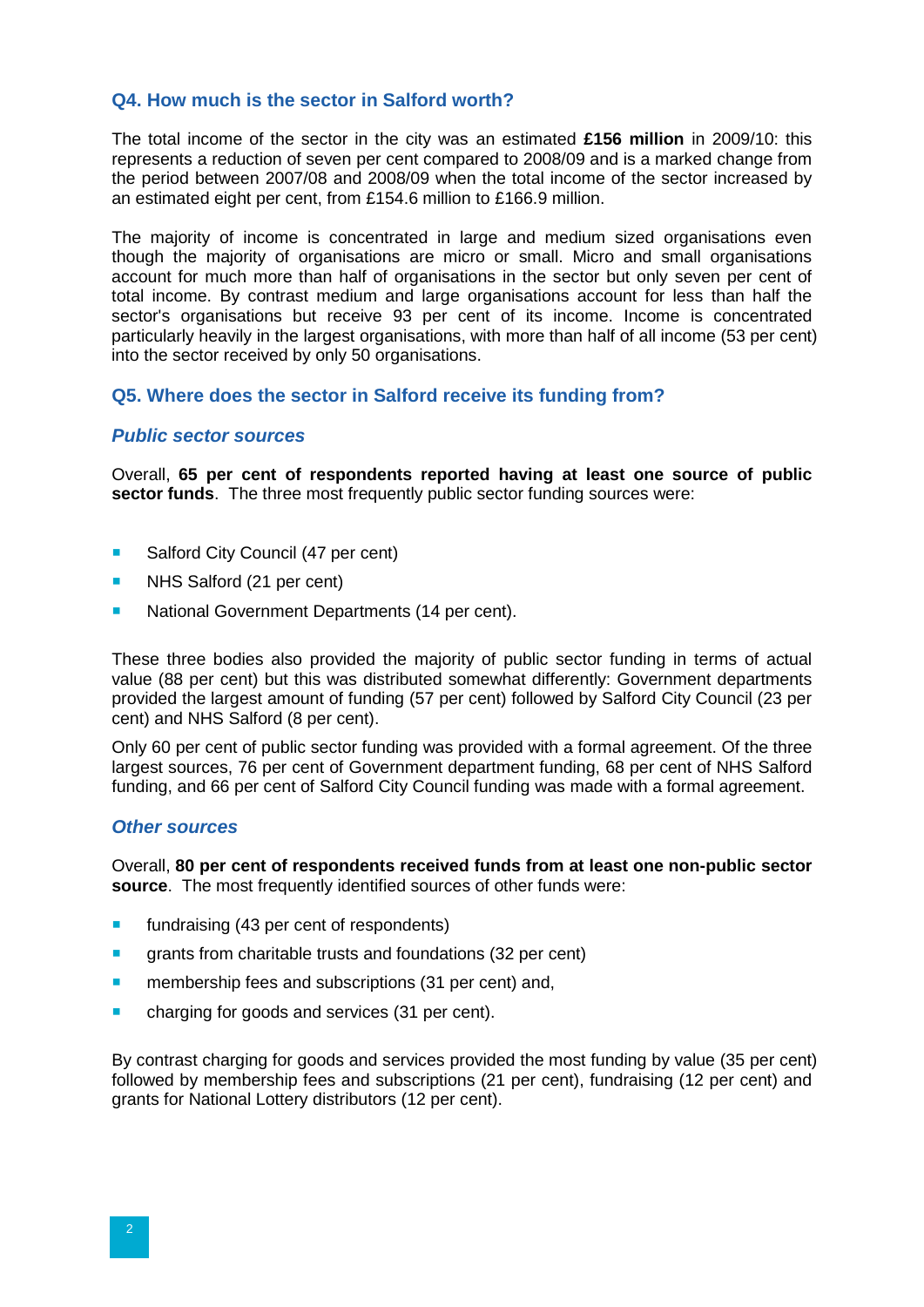# **Q6. How sustainable is the sector in Salford?**

Following the economic recession of 2008/09, and in the face of upcoming cuts in public sector spending, the financial sustainability of the sector's organisations is an important and current issue. In this regard **the survey highlights some areas for concern**:

- 53 per cent of respondents reported increasing their expenditure but only 35 per cent had experienced an increase in income
- 36 per cent of respondents reported a decrease in income but only 23 per cent reduced their expenditure.

This means that a significant number of organisations have spent more money than they received in the past 12 months: 38 per cent of respondents provided an expenditure figure for the past 12 months that was greater than their income. This could be a short term trend in response to the economic situation but if it becomes a longer term trend the sustainability of a number of organisations could be threatened.

The precarious financial situation of some organisations is further emphasised by the state of their reserves:

- 29 per cent of respondents had no reserves
- **11 per cent had reserve levels of less than one month's expenditure**
- **numore than half had reserve levels of less than three month's expenditure**

This suggests that a number of organisations that are dependent on external funding, particularly medium and large organisations that need high levels of income to carry out their work, could be vulnerable should their funds be severely reduced or withdrawn.

# **Q7. Who works in the sector and what do they do?**

#### *Paid Staff*

The sector in Salford employs **6.5 thousand full time equivalent employees (FTE)<sup>1</sup> as paid staff**. Of which three fifths are employed in large organisations with an income of at least one million pounds. This compares to the 1,135 micro and small organisations combined which are estimated to employ less than one in ten of all FTE staff.

Assessment of FTE paid staff members by job role reveals that the following each account for greater than five per cent of all FTE paid staff:

- **29 per cent of FTE paid staff are care or support workers: an estimated 1,900 FTE** employees
- **14 per cent of FTE paid staff are in paid managerial or leadership roles: an estimated** 900 FTE employees
- 10 per cent of FTE paid staff are administrative and other office staff: an estimated 650 FTE employees
- 5 per cent of FTE paid staff are early years and childcare practitioners: an estimated 350 FTE employees

<span id="page-7-0"></span> $1$  FTEs are calculated on the basis that one worker in one paid full time job for a year would be one FTE and if that person worked half time they would be 0.5 FTE.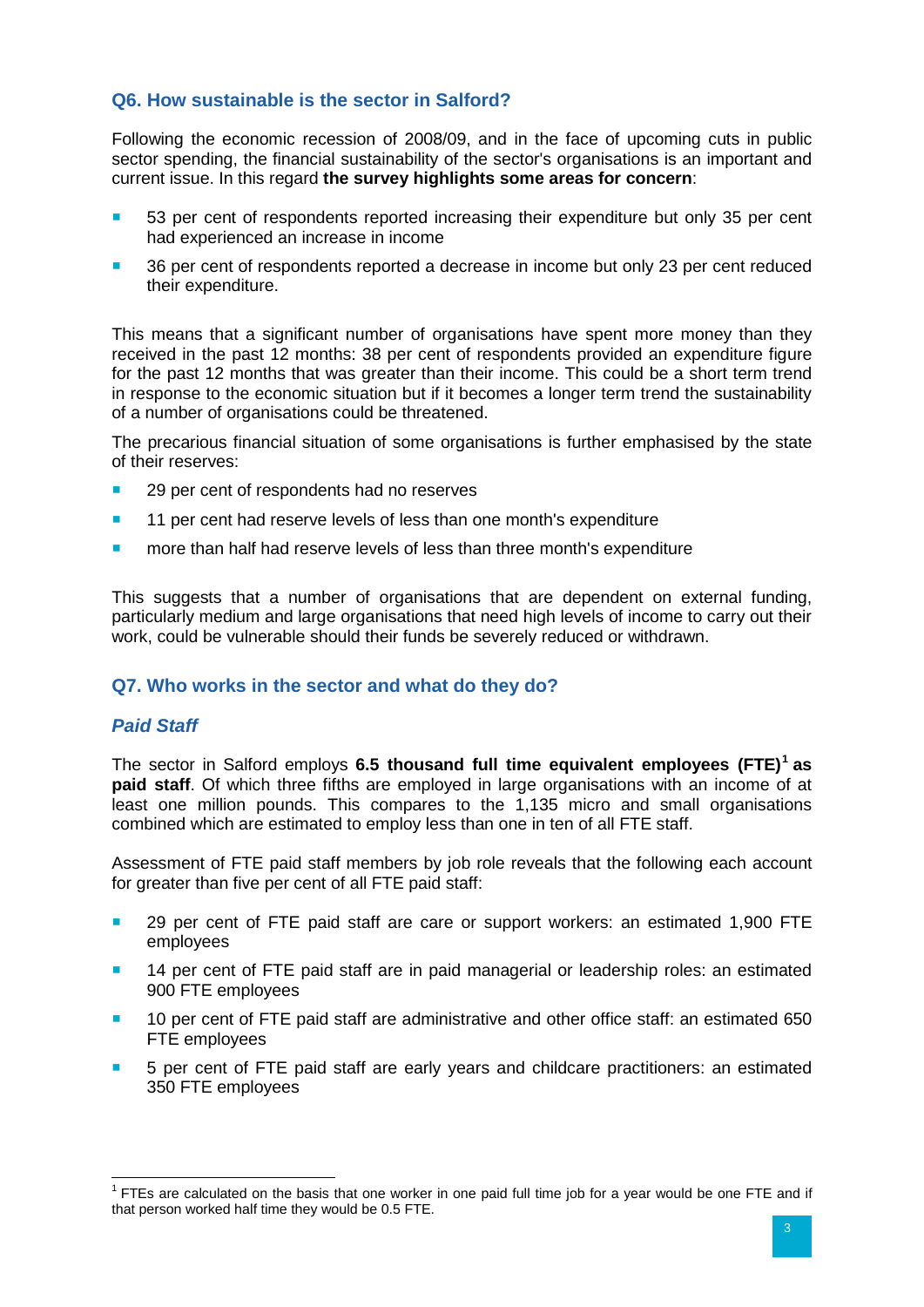## *Volunteers*

It is estimated that **20.3 thousand volunteers** are part of the sector workforce in Salford contributing an estimated 144 thousand hours of their own time per week.

Valuing the contribution of volunteers to Salford organisations by the expected value of the output that they produce gives an estimated contribution of £121.7 million. On the other hand, valuing the contribution of volunteers as an input<sup>[2](#page-7-0)</sup> - the amount that it would cost to pay employees to do the work done by volunteers - suggests that:

- assuming the national minimum wage for adults it would cost £53.8 million annually to employ staff to do the work provided by volunteers in Salford
- assuming the median gross hourly wage for full time employees in Salford it would cost £108.2 million annually to employ staff to do the work provided by volunteers in Salford.

Assessment of volunteers by job role reveals that the following each account for greater than five per cent of all volunteers:

- 27 per cent of volunteers are trustees, committee members or involved in other voluntary management or leadership roles: an estimated 5,500 volunteers
- **15 per cent of volunteers are involved in social, family and community support work: an** estimated 3,140 volunteers
- 12 per cent of volunteers are involved in education work: an estimated 2,490 volunteers
- 9 per cent of volunteers are involved in sport or culture work: an estimated 1,890 volunteers
- 8 per cent of volunteers are involved in counselling work: an estimated 1,590 volunteers
- **5** per cent of volunteers are involved in administrative and other office staff work: an estimated 1,080 volunteers.

# *Work placements*

There are an estimated **300 FTE work placements** contributing to the Sector's workforce in Salford.

# **Q8. How good are relationships with local public sector bodies?**

Survey respondents had dealings with a range of local public sector bodies. The **three most prominent were Salford City Council, NHS Salford, and Salford University**:

- Salford City Council: 84 per cent had some dealings with the Council
- **NHS Salford (the Primary Care Trust): 57 per cent had some dealings with NHS Salford**
- Salford University: 48 per cent had some dealings with the University.

This highlights the central importance of the City Council, NHS Salford, and the University to the sector's work. The relationship between the sector and its local public sector partners is therefore crucial to its ability to operate effectively. To this end survey respondents were asked about the quality and effectiveness of their relationships with key public sector bodies. Responses to these questions followed a clear trend in which **the sector's experiences of working with NHS Salford were more positive** than with other local public sector bodies.

<span id="page-8-0"></span> $2$  This is the approach recommended by Volunteering England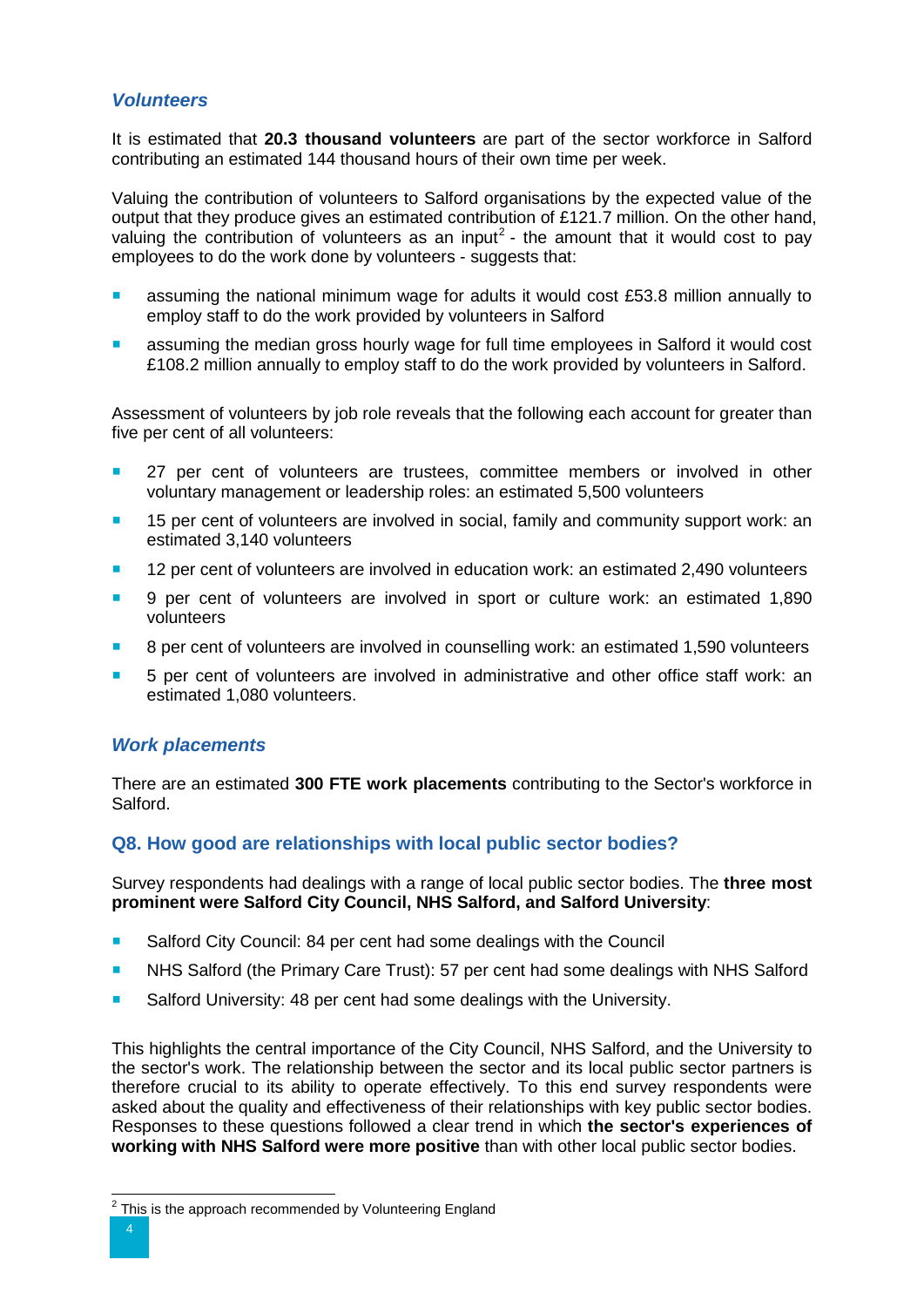## **Q9. Does the sector get the support it needs?**

Survey respondents were asked if their organisation currently received support from a list of named local support and development organisations based in the Salford area<sup>[3](#page-8-0)</sup>. Overall, 69 per cent of respondents had received support from at least one of these organisations. Salford CVS provided support to more than half of survey respondents (60 per cent). Other organisations provided support to far fewer organisations but this is likely to be a function of the fact that they were not city wide and tended to support groups within defined local areas (i.e. wards or neighbourhoods) or those working with specific beneficiary groups (i.e. faith based).

Survey respondents were also asked the extent to which they were satisfied with the support available from these local support and development organisations. Overall, **68 per cent of organisations were satisfied with the support available from local support and development organisations** in Salford. Of the organisations that had received support 76 per cent were satisfied. These findings provide an important endorsement for the work that these organisations do to provide help, advice and support across the sector in Salford.

#### **Q10. What are the key challenges and opportunities facing the sector in Salford?**

In the aftermath of the recession and in the face of potentially large reductions in public sector funding, the sector in Salford, as with elsewhere in the country, is facing an uncertain future. The survey therefore asked respondents to outline what they expected to be the major opportunities and challenges facing their organisation in the coming years.

#### *Opportunities*

Despite the difficult financial climate **many organisations were surprisingly positive about the future of their work,** and were hoping to expand and improve, including diversification into new areas of activity. Indeed, some respondents saw public sector austerity measures as an opportunity to fill gaps left behind by cuts in statutory provision. However, there was a strong sense that these opportunities could not be realised alone, with many respondents identifying greater collaboration with similar organisations, and improved partnership working with public sector bodies, as vital components of any future success.

#### *Challenges*

For a large proportion of respondents the **ability to secure sufficient funding to undertake their current and future activities was the most pressing challenge**. This included funding to continue existing activities but also funding to expand into new areas and work in different ways. It also included funding for capital requirements such as repairs and refurbishment and replacing worn out equipment. There were concerns that this funding would be increasingly hard to come by in the current economic and political climate, and important services, activities, and in some cases organisations, would be forced to close.

<span id="page-9-0"></span><sup>&</sup>lt;sup>3</sup> The options were: Salford CVS, Binoh, Broughton Trust, Interlink, Seedley and Langworthy Trust (SALT), Other organisations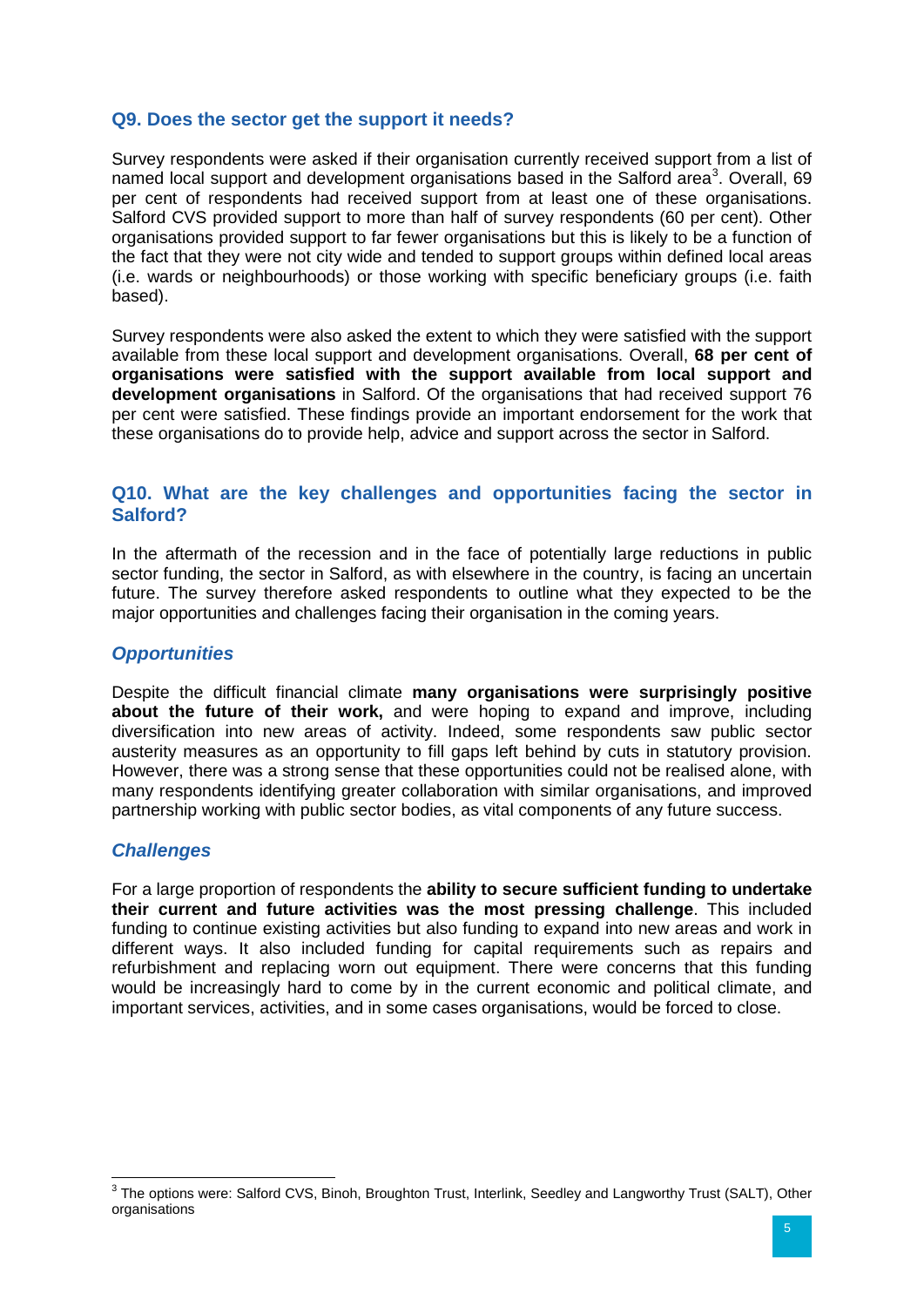

# <span id="page-10-0"></span>**1. Introduction**

The sector plays an important part in the life of the city of Salford: it is estimated that 1,376 organisations are working every day to improve the lives of local people and communities through a wide range of services. They are supported by a large workforce of paid staff and unpaid volunteers and provide advice, help, support and resources in areas often missed out by mainstream public and private sector provision.

This report provides the main findings of quantitative research aimed at improving understanding of the social and economic impact of the sector in Salford. The research was commissioned by Salford Community and Voluntary Services (CVS)<sup>[4](#page-9-0)</sup> and undertaken by the Centre for Regional Economic and Social Research (CRESR) at Sheffield Hallam University.

The study had three main objectives:

- to produce reliable, statistically significant and current data on the sector in **Salford**
- to provide intelligent information on the key issues affecting the sector in Salford
- to develop a methodology through which Salford CVS can undertake its own biennial study of the sector in Salford.

The research involved a large postal survey of organisations based in and supporting the people and communities of Salford. At least partial responses were received from 183 of the 661 organisations that were sent a survey questionnaire: this represents an **overall response rate of 28 per cent**. The questionnaire was designed primarily by CRESR and Salford CVS, with comments and feedback also provided by Broughton Trust, Interlink, the City Council, a local councillor and six pilot organisations from within the sector. The survey provided data on various aspects of the sector including:

- **the scale and scope of its activity**, including the roles organisations undertake, the people they support, and the areas they benefit
- **the economic impact of its work**, including income and expenditure, sources of funding, the role of paid staff and volunteers, and financial sustainability
- **relationships with the public sector**, including Salford City Council, NHS Trusts, and a range of other local statutory bodies
- **views about the help, support and advice available** from local infrastructure and support and development organisations.

<span id="page-10-1"></span> <sup>4</sup> Salford CVS (SCVS) is Salford's largest membership organisation providing support and development to voluntary organisations, community groups and social enterprises. Their mission is to help grow a thriving community and voluntary sector in Salford. More information about SCVS is available through their website [www.salfordcvs.co.uk](http://www.salfordcvs.co.uk/)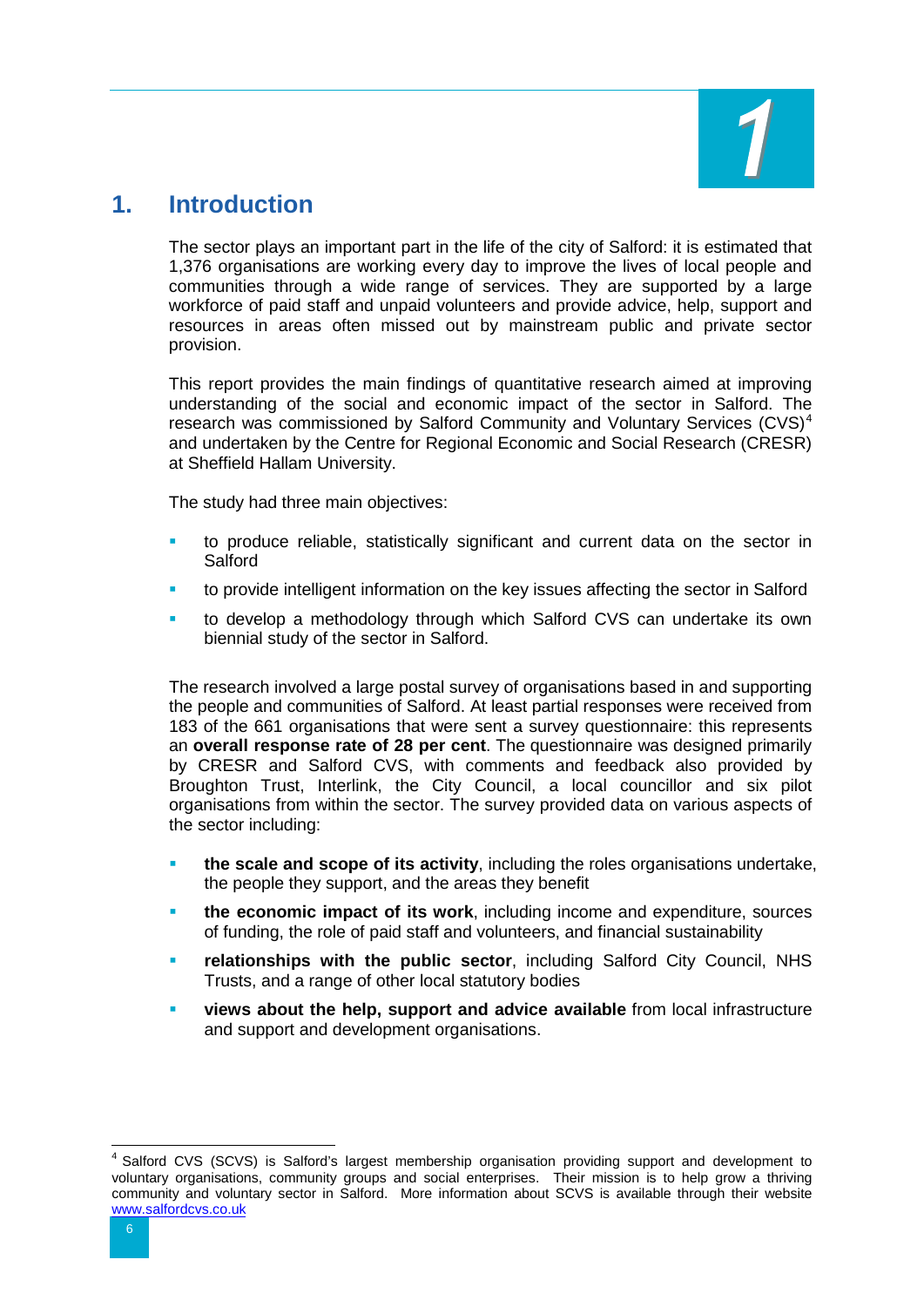The remainder of this report has been structured into the following chapters:

- **chapter 2** briefly outlines the context for the research through discussion of recent policy debates and developments
- **chapter 3** is the first of four evidence based chapters, this chapter describes the anatomy of the sector in Salford
- **chapter 4** assesses the income, expenditure and sustainability of the sector in **Salford**
- **chapter 5** reports on the size and form of the sector's workforce
- **chapter 6** is the final evidence based chapter and explores relationships and partnership working with key local public sector bodies
- **chapter 7** is the conclusion and highlights the main findings from the research.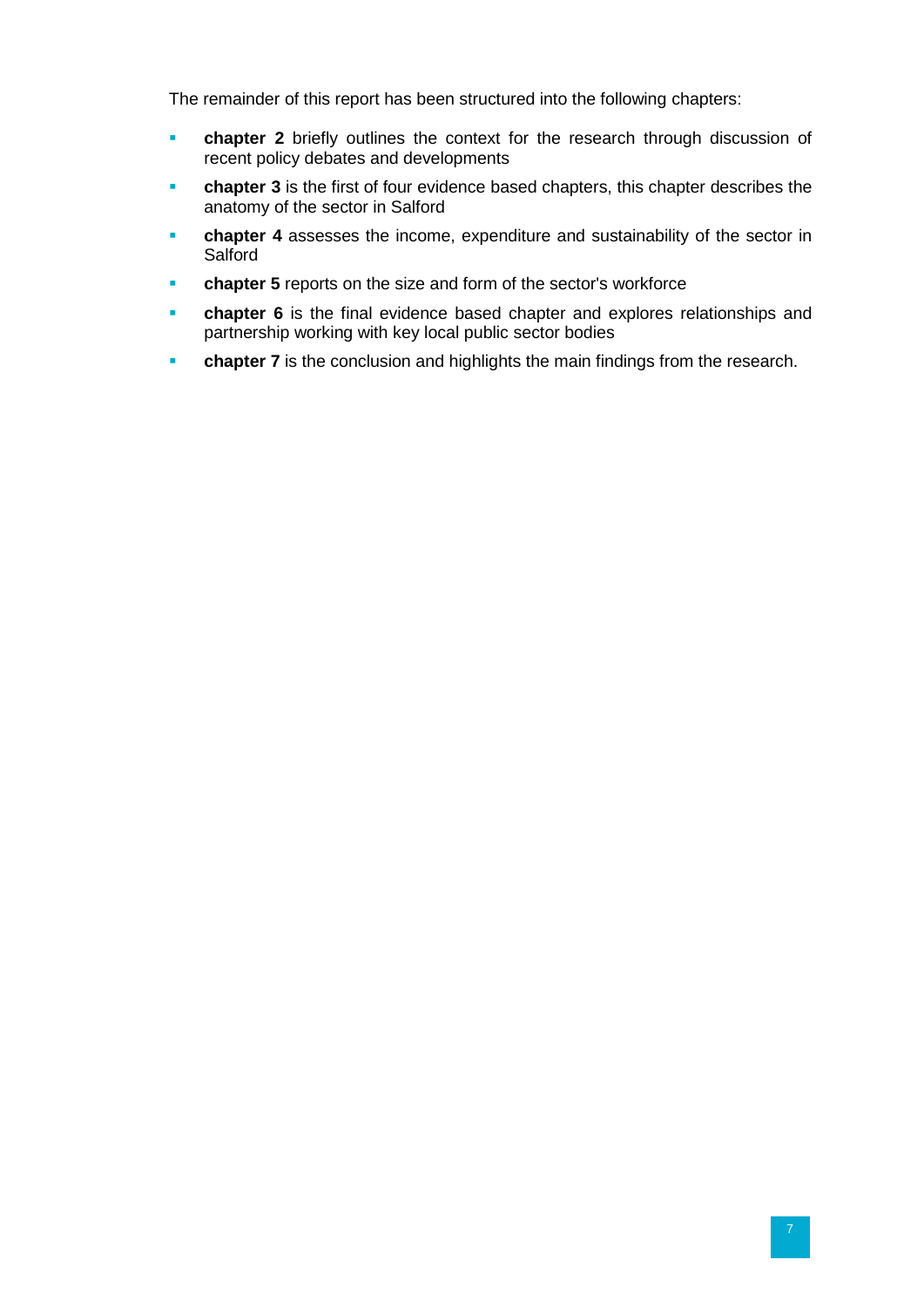

# <span id="page-12-0"></span>**2. Context for the Research**

This research comes at a key moment for voluntary organisations, community groups, faith groups and social enterprises operating at every level. The last ten years have provided a very positive political and economic environment for the sector and its activities with an unprecedented level of policy attention and funding opportunities. The future, however, looks more uncertain: from national charities to local community groups, health and social care providers to employment support projects, the next few years are likely to present a series of opportunities and challenges, the outcomes of which will have an important bearing on the future direction and long term sustainability of many organisation's work.

Under the New Labour Government (from 1997 to 2010), the sector enjoyed a period of unprecedented attention, during which it moved from the margins to mainstream of public policy and it now plays an increasingly important role in economic, political and social life. Following the General Election of May 2010, and the formation of the new Conservative-Lib Dem coalition, the sector has remained at the forefront of Government policy. The sector has a particularly important role to play in the 'Big Society' agenda, a series of policies aimed at shaping individual and social action and the services that people and communities need and generate. On 19 July 2010 David Cameron gave a speech on the Big Society. Amongst five themes discussed, three were of immediate and direct relevance to the sector as a whole:

- **more powers for communities** (for example, through training new community organisers and giving powers to communities in planning decisions)
- **encouraging people to take an active role in their communities** (for instance, through measures to increase volunteering and philanthropy/charitable giving)
- **support for co-ops, mutuals, charities and social enterprises** (notably through giving public sector employees opportunities to run services through various not for profit organisational forms).

In reality these proposals do not represent a major break from the past: to some extent reference to each of these objectives can be found in the policy positions of the previous Government. The marked difference is that the Big Society needs to be understood in the context of the economic downturn and alongside considerable reductions in public expenditure. This is particularly important considering that a key feature of the New Labour period was the rise in income from public sector sources: the National Council of Voluntary Organisations (NCVO) $<sup>5</sup>$  $<sup>5</sup>$  $<sup>5</sup>$  estimate that statutory</sup> funding of the sector increased by 60 per cent between 2000/01 and 2007/08, and overall, it accounted for 36 per cent of the sector's funding in 2007/08. Although the full impact of cuts in public spending on the sector will not be known for several months, even years, media reporting suggests that on average organisations are facing cuts of eight per cent in  $2010/11<sup>6</sup>$  $2010/11<sup>6</sup>$  $2010/11<sup>6</sup>$  alone.

<span id="page-12-2"></span><span id="page-12-1"></span><sup>&</sup>lt;sup>5</sup> Figures derived from Clark, J *et al.*, (2010) *The UK Civil Society Almanac 2010*. London: NCVO 6 On 15 December 2010 'Third Sector Online' reported that charities expect a drop in statutory funding of more than £1bn over the next year, according to the latest figures from the Charity Finance Directors' Group, the Institute of Fundraising and the professional services firm PricewaterhouseCoopers.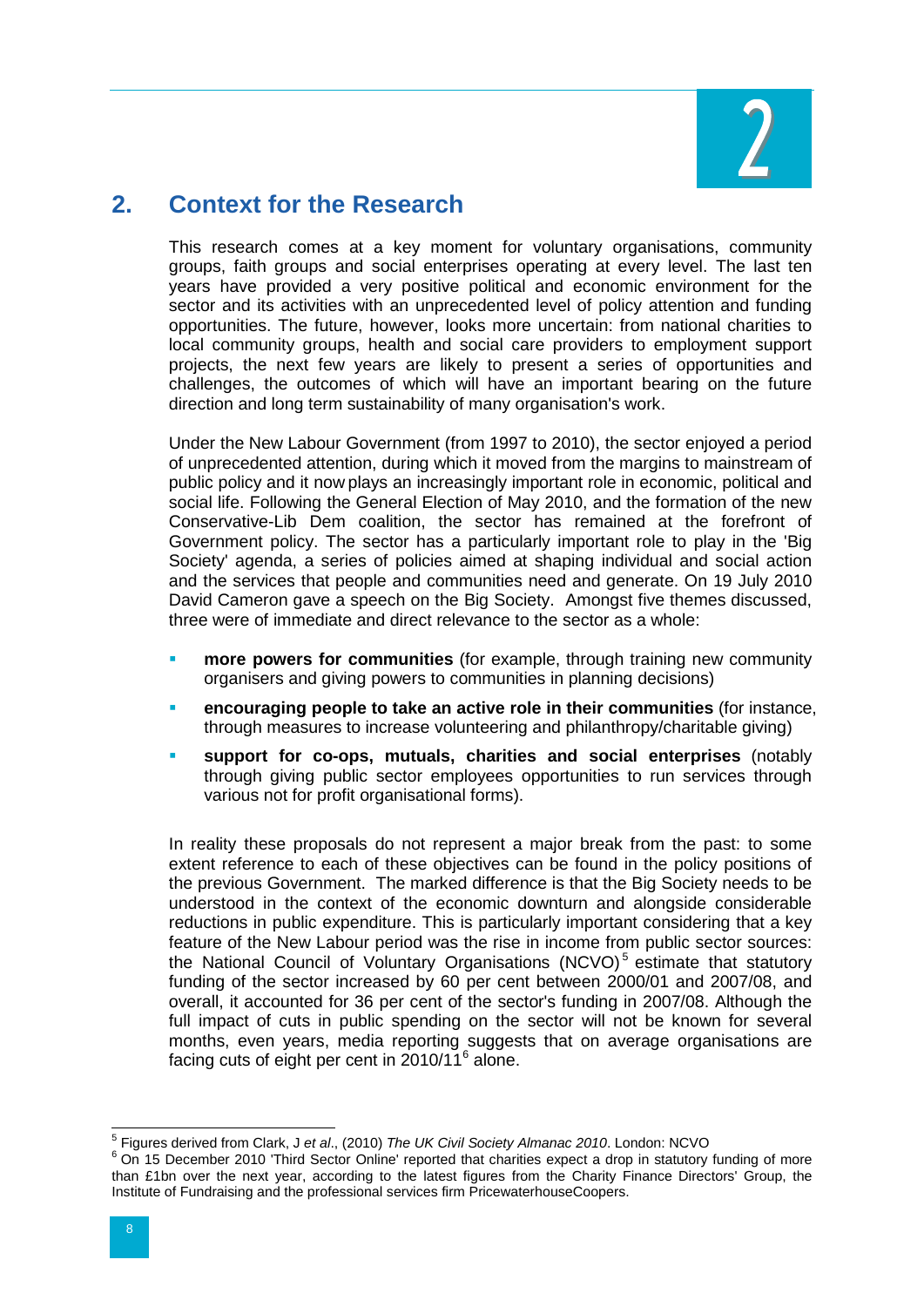Against this background, this research provides in depth data about the 'state of sector' in Salford at the start of 2011 and answers some important questions. For example, what is the size, scale and scope of the sector; what role does it play in the social and economic life of the city; and how might it be affected by public sector funding cuts?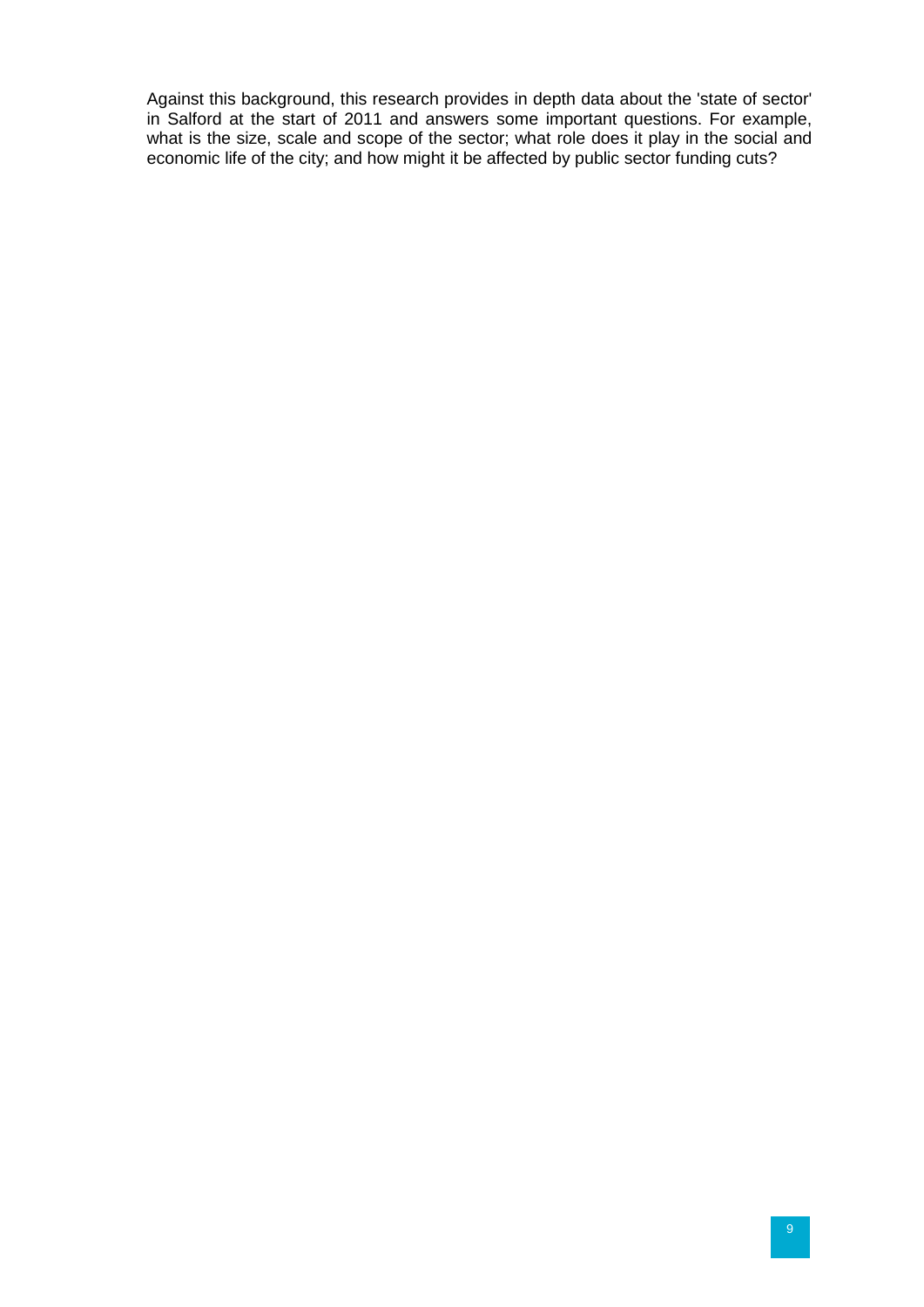

# <span id="page-14-0"></span>**3. The Anatomy of the Sector in Salford**

This chapter develops a picture of the core features of the sector in Salford. It focuses on a series of general questions in which respondents were asked about their group or organisation: what it is, what it does, who for, where and how?

This chapter consider seven questions in turn:

- how many organisations are there?
- what size are they?
- what types of organisations are there?
- how long have they been operating?
- what do these organisations do?
- who are their clients, users or beneficiaries?
- at what geographical levels do they operate?

## **3.1 How many organisations are there in the sector in Salford?**

Estimating the number of organisations represents a major challenge. This is because a large proportion of organisations are small, local and not formally constituted as charities, limited companies or other recognised forms which require registration (i.e. industrial and provident societies). As a result they do not appear on formal central records such as those held by the Charity Commission or the Department for Business Enterprise and Regulatory Reform (BERR) so are considered 'below the radar' (BTR). Any estimate of the total number of organisations in an area therefore requires information on the numbers of registered and unregistered (i.e. BTR) organisations.

In estimating the total number of organisations in Salford we drew on information from three sources:

- a sample of **661** organisations compiled by Salford CVS from information held by Salford CVS, the Charity Commission, Registered Social Landlords and Registered Community Interest Companies
- official Cabinet Office figures indicate that the total number of registered organisations in the sector in Salford is **552**[7](#page-12-2)
- research by NCVO and the University of Southampton $<sup>8</sup>$  $<sup>8</sup>$  $<sup>8</sup>$  found that on average</sup> there are 3.66 BTR organisations per 1,000 population. If this figure is applied to Salford (population 225,100<sup>[9](#page-14-1)</sup>), it can be estimated that there are 824 BTR organisations in the City.

<span id="page-14-2"></span><span id="page-14-1"></span> <sup>7</sup> This estimate was calculated as part of the 'National Survey of Third Sector Organisations' undertaken by Ipsos MORI for Cabinet Office in 2008

<sup>8</sup> Mohan, J et al (2010). *Beyond 'flat-earth' maps of the third sector: enhancing our understanding of the contribution of 'below-the-radar' organisations*. Northern Rock Foundation Briefing Paper <sup>9</sup> Based on 2009 mid-year population estimates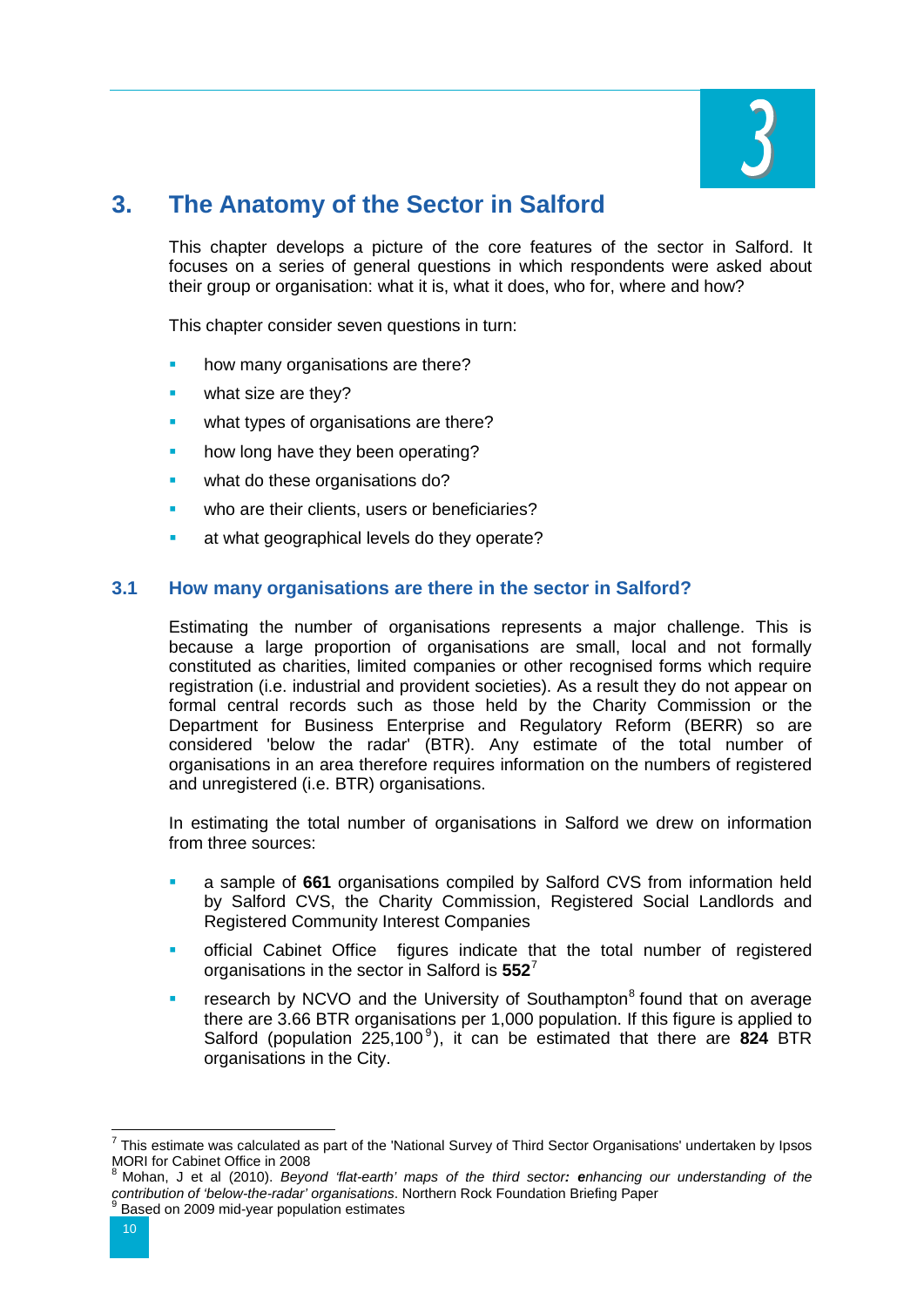Summing the official Cabinet Office and BTR<sup>[10](#page-14-2)</sup> figures produces an estimated figure of **1,376** for the total number of organisations operating in the sector in Salford.

# **3.2 What size are organisations in Salford?**

The size of organisations is traditionally measured using their annual income<sup>[11](#page-15-0)</sup>. When the distribution of Salford organisations was explored by size category based on income for 2009/10, it showed that **the majority of organisations were either micro or small**. But the survey was under-representative of BTR organisations, so this did not present an accurate picture of the actual distribution. The figures were therefore adjusted based on the assumption that the estimated 715 organisations not included in the survey sample were BTR and micro in size<sup>[12](#page-15-0)</sup>. The outcome of this process is shown in figure 3.1, which demonstrates that 70 per cent of the sector (an estimated 968 organisations) are micro in size, 13 per cent are small (182 organisations), 13 per cent are medium (176 organisations), and four per cent are large (50 organisations).



**Figure 3.1: Proportion and number of Salford organisations by organisation size** 

Source: Salford State of the Sector survey 2010 Base: 120

Introducing the BTR figure produces a much higher estimate for the number and proportion of micro organisations and emphasises the finding that a very large proportion of organisations in the sector in Salford are very small. This is consistent with national trends:  $NCVO^{13}$  $NCVO^{13}$  $NCVO^{13}$  estimate that 85 per cent of the sector is made up of micro or small organisations, 12 per cent are medium, and three per cent are large.

<span id="page-15-0"></span> $10$  It is important to note that the BTR figure is an estimate based on an average across 46 local authorities. The BTR research found significant variability, with some local authorities reaching over seven BTR organisations per 1,000 population, and in one case exceeding 10.

<span id="page-15-1"></span><sup>&</sup>lt;sup>11</sup> In exploring organisation size we used the categories developed by NCVO for use in their Almanac series (see e.g. Clark, J *et al.*, 2010)<br><sup>12</sup> The basis for these assumptions is discussed in more detail in the methodological annex<br><sup>13</sup> See Clark, J *et al.*, (2010)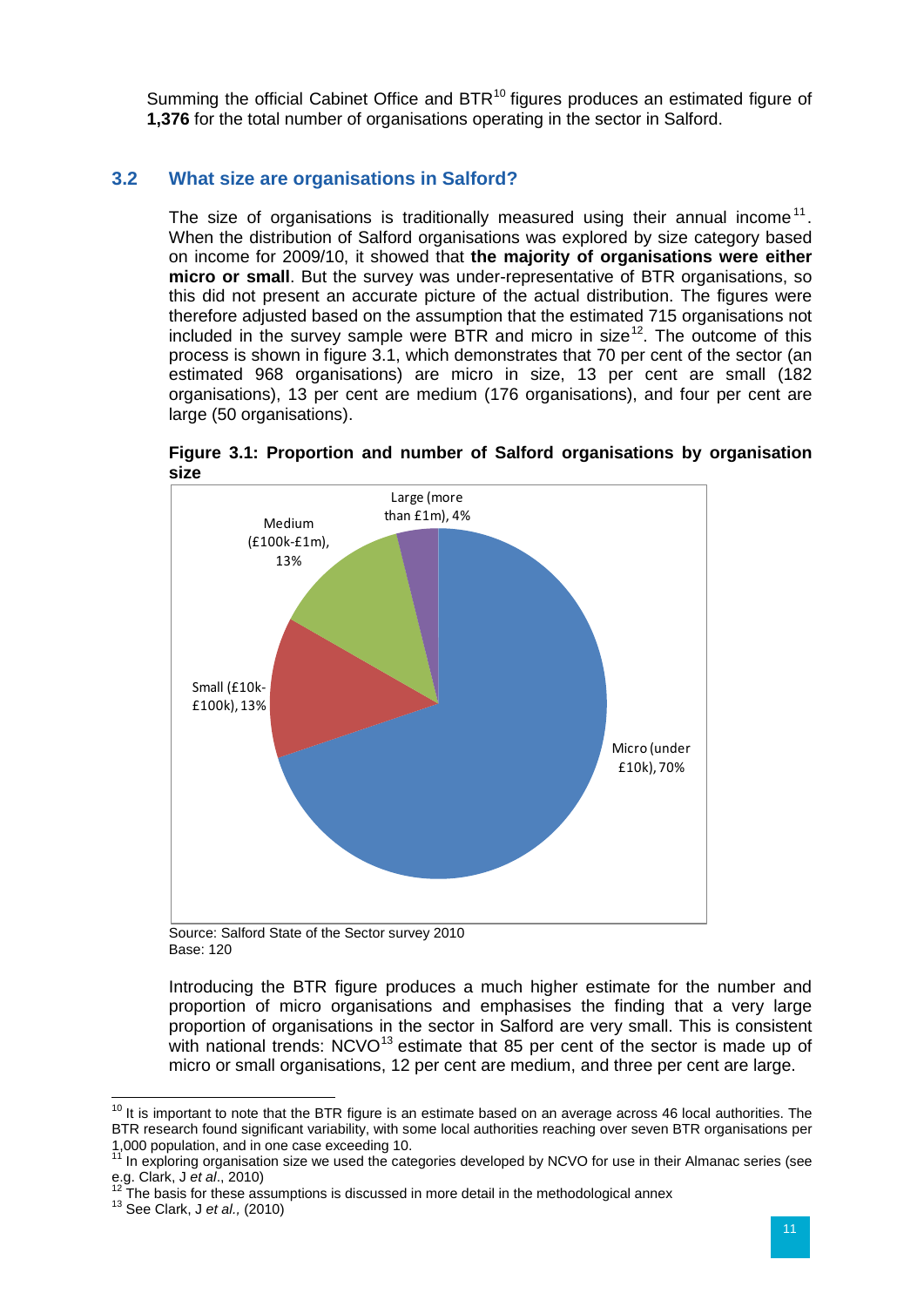#### **3.3 What types of organisations operate in the sector in Salford?**

The questionnaire asked two questions to elicit information which described the types of organisations in the sector in Salford.

In the first question respondents were asked to identify the legal status of their organisation. For this question it was possible for organisations to select registered charity in addition to identifying their legal form. Figure 3.2 shows that all of the organisations responding to the survey had a legally constituted form. Around a quarter of organisations were companies limited by guarantee and another quarter were unincorporated associations. Separately to identifying their legal status the majority of respondents, **61 per cent, identified that their organisation was a registered charity.**



**Figure 3.2: The legal status of organisations**

Source: Salford State of the Sector survey 2010 Base: 152

In the second question respondents were asked to identify which category from a list of 11 'organisation types' best described their organisation. The results indicate that many organisations in the sector are likely to have a local focus; a theme developed more later on in this chapter. Figure 3.3 shows that the largest proportion, **27 per cent, identified their organisation as being a local voluntary organisation**. This proportion is nearly double that of the next highest type: community or neighbourhood group (14 per cent). By comparison national organisations are less By comparison national organisations are less. common: just over a fifth of organisations are either a national voluntary organisation (11 per cent) or a branch of a national voluntary organisation (nine per cent).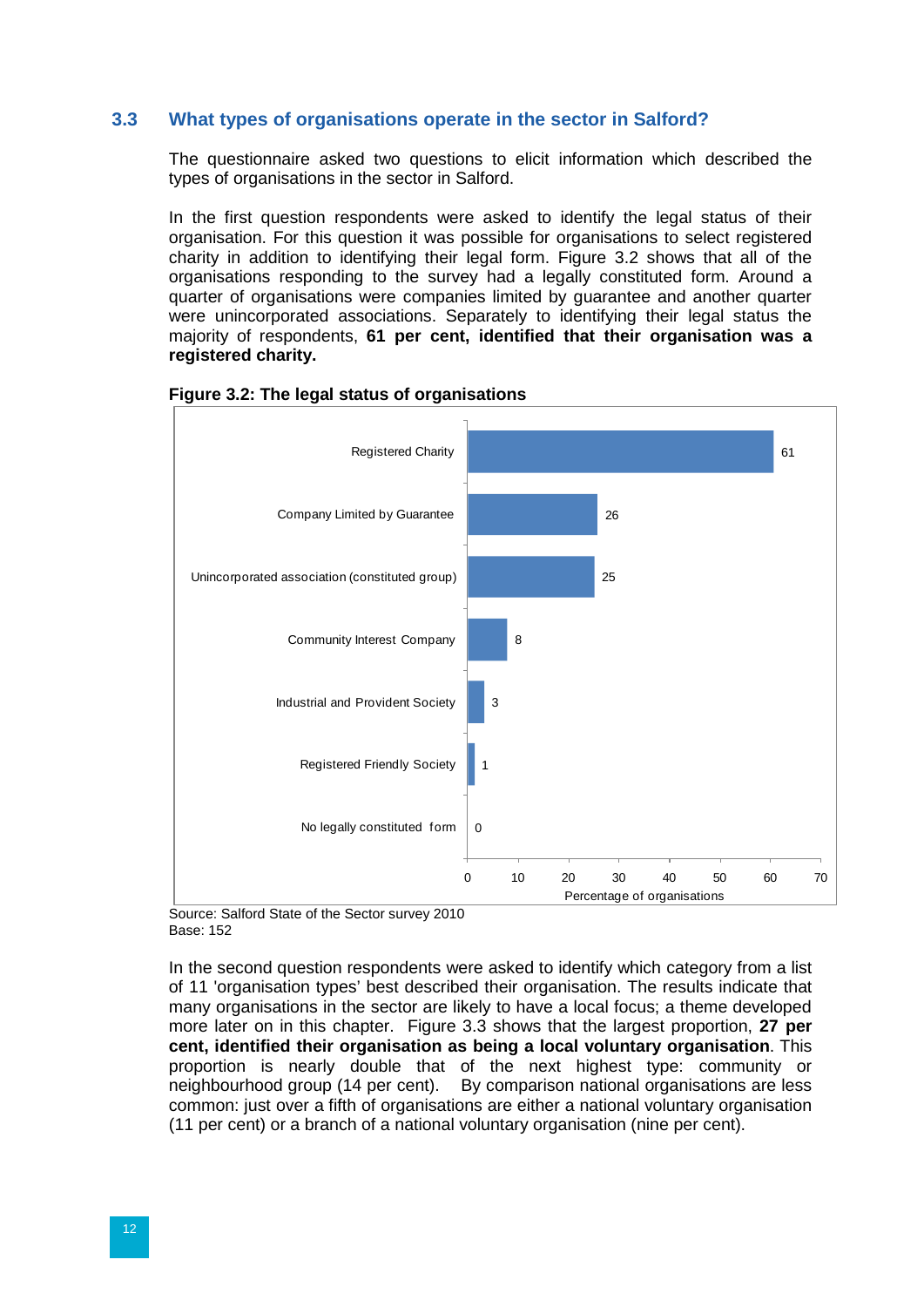

## **Figure 3.3: Type of organisations**

Source: Salford State of the Sector survey 2010 Base: 159

#### **3.4 How long have organisations in the sector been operating?**

The questionnaire asked respondents to indicate when their organisation was formed. Assessment of organisations by the year in which they were formed provides an indication of how established the sector is in Salford. In addition it might also be possible to identify patterns: for example time periods where greater numbers of organisations have been formed.

The responses received build a picture of a sector that has a fairly well established core. However, the sector in Salford has also seen the formation of many new organisations over the past 10 years. Figure 3.4 shows that 36 per cent of organisations responding to the survey were formed within the past 10 years. Furthermore, an additional 19 per cent were formed between 1991 and 2000; this means **more than half (55 per cent) of organisations have been formed in the last 20 years.** This suggest that there has been considerable growth to the sector over the last 10 to 20 years At the other end of the spectrum a quarter of organisations were formed more than 40 years ago, including just over one in ten organisations that were formed over 100 years ago.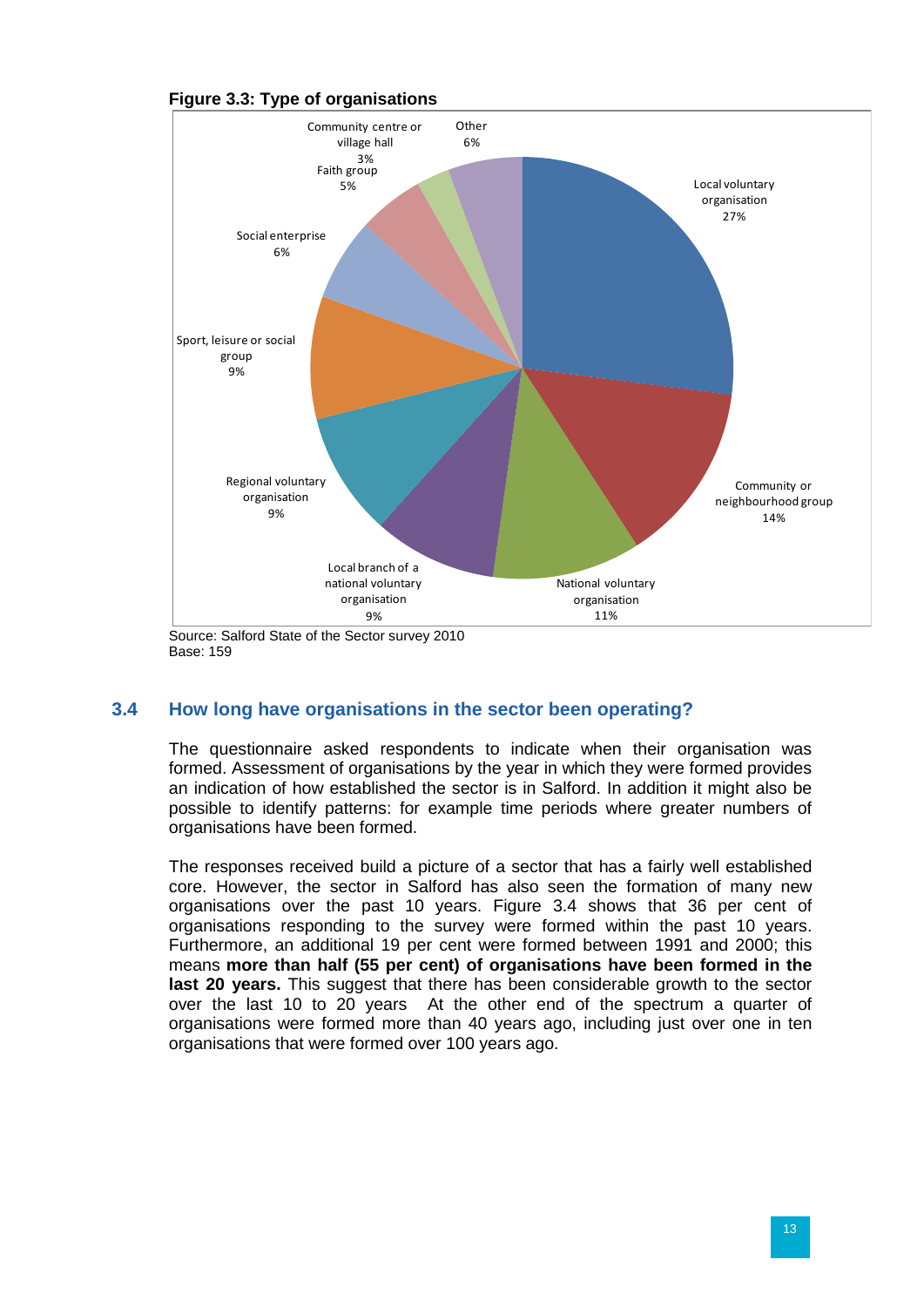

**Figure 3.4: Year in which organisations were formed**

Base: 157

It is important to conclude this section by drawing an important qualification. Although the results suggest that it is likely that the sector in Salford has experienced growth in the number of organisations established in the last 10 years, it may not be as dramatic as the figures suggest. By definition, the survey is of organisations that are still operating in Salford in 2010, not those which have closed down or ceased operations. Of the organisations which have survived through to 2010, the results suggest that a high proportion were established in the last 10 years. But some of the organisations established before, and since, may have subsequently closed down. Because we do not know the rate of closure over time we cannot be certain that the aggregate number of organisations being established or surviving is increasing.

# **3.5 What does the sector in Salford do?**

To elicit a picture of what the sector in Salford does the survey asked respondents to identify up to three main areas in which their organisation operates. Figure 3.5 presents the results to this question and confirms the message that the sector in Salford works in a diverse range of thematic service areas. However, the proportion of responding organisations working in each area varies. This is most likely dependent on need and funding opportunities; both of which will themselves be linked.

Figure 3.5 shows that just over **two fifths of organisations work in the area of health and well-being**; this is some 12 percentage points higher than any other area of work. Between a quarter and a third of organisations work in each of the following three themes: community development (30 per cent); education, training and research (29 per cent); and arts, culture and leisure (27 per cent).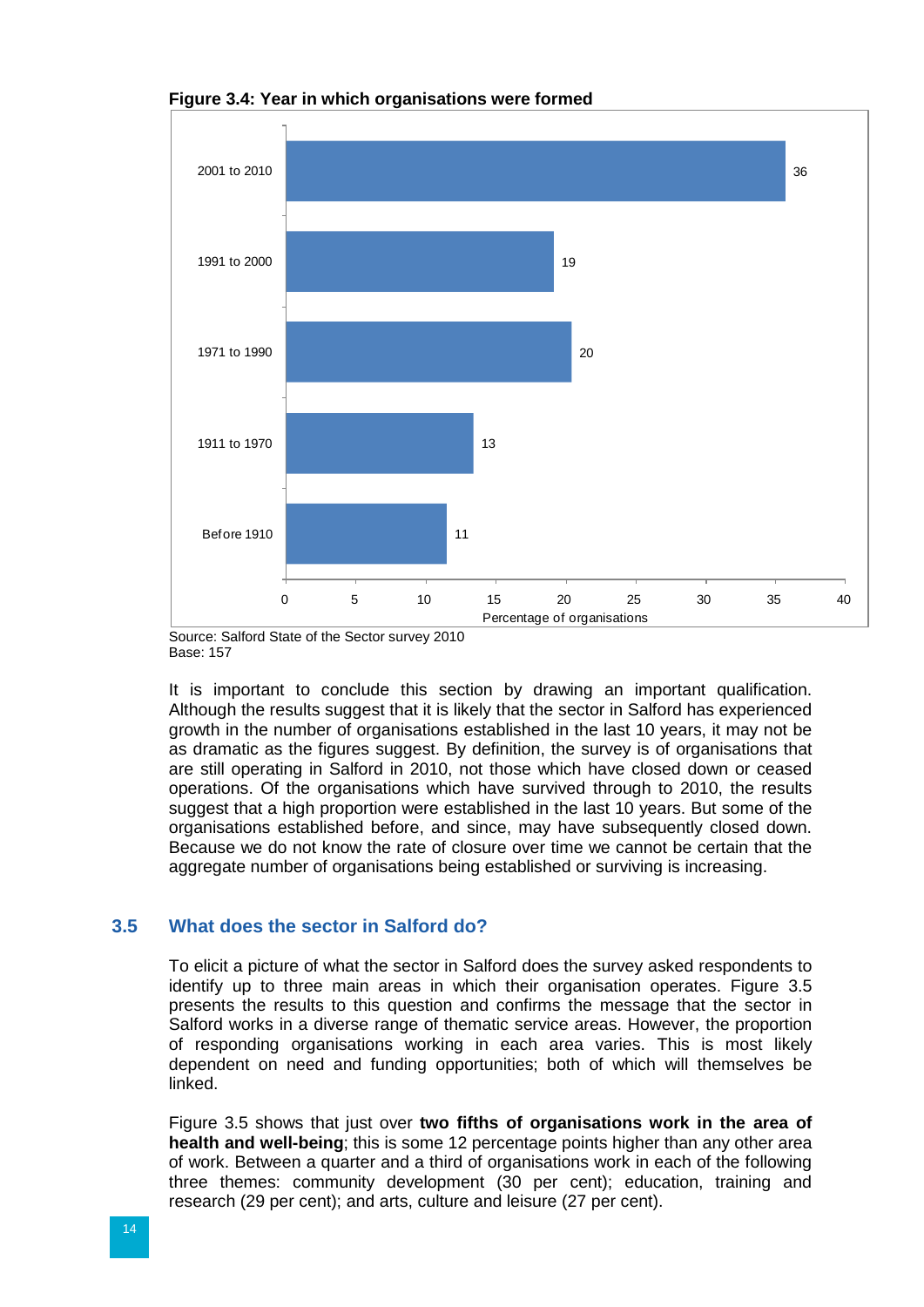

#### **Figure 3.5: Main areas in which organisations work**

Source: Salford State of the Sector survey 2010 Base: 154

# **3.6 Who are the clients, users or beneficiaries of the sector in Salford?**

The questionnaire asked respondents to provide the total number of individual clients, users or beneficiaries that their organisation has supported in the last year. Summing across the 142 organisations that were able to provide a number of individual clients, users or beneficiaries gives a total of just under 415 thousand individuals.

The responses received can be extrapolated for the estimated 1,376 organisations thought to be operating in the sector in Salford to provide an estimate of the total number of individual clients, users or beneficiaries served by Salford organisations. Appendix 1 provides details of the methodology behind the extrapolation, however, it is important to point out that this estimate is based on figures supplied by the respondents themselves, and assumes that the survey response is representative.

Working through the calculation it is estimated that **Salford organisations have worked with 3.0 million individual clients, users or beneficiaries** in the past year. This compares to a Salford population of around 225,100. The estimated total number of clients, users or beneficiaries will include: individuals who are clients, users or beneficiaries of multiple organisations; a number of individuals whom reside outside of the Salford local authority boundary; and in a few instances individuals might have been counted as multiple clients, users or beneficiaries at the same organisation.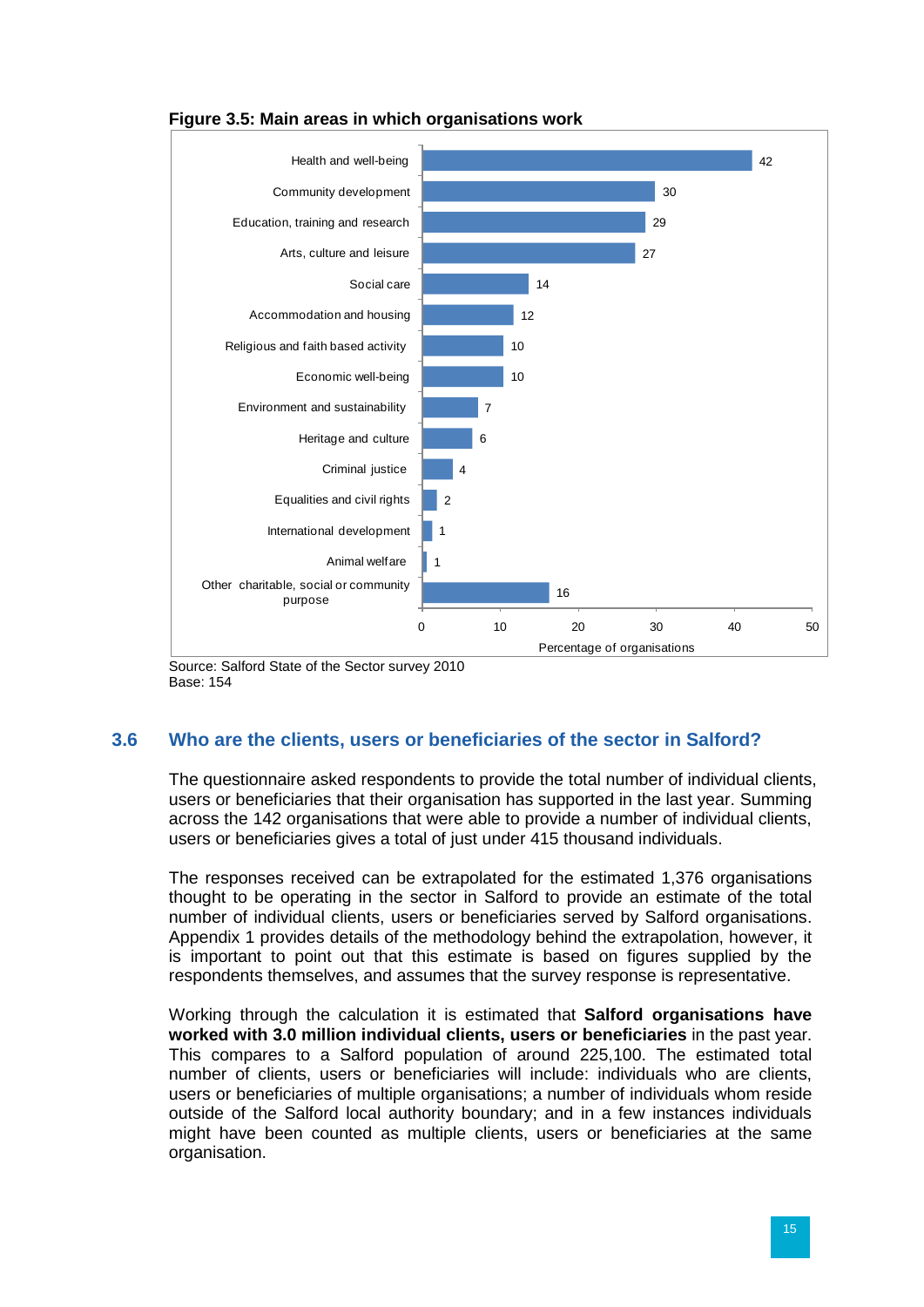The questionnaire also asked respondents to identify up to three groups that make up the main clients, users or beneficiaries of their organisation. Figure 3.6 shows that, as might be expected, the sector in Salford serves a diverse and wide ranging client group. In many cases, client groups are served by relatively small numbers of organisations: five per cent of organisations or fewer serve a third of the client groups listed.

Figure 3.5 shows that the client groups that are served by the largest proportions of organisations can be broadly characterised as being demographic: age (young people, children and older people) and gender (women and men). While just over one in six organisations (16 per cent) identify everyone as their main clients, users or beneficiaries.

Individuals with health issues are also served by relatively high proportions of organisations. Disabled people are a main client, user or beneficiary group for 15 per cent of organisations and people with mental health problems make up a main client, user or beneficiary group for 12 per cent of organisations.

Also of note is that five per cent of organisations report Orthodox Jewish people as a main client group. This sizable proportion is reflective of the fact that, according to the 2001 census of the population, Salford has the fourth largest Jewish community outside of London



## **Figure 3.6: Main client groups of Salford organisations**

Source: Salford State of the Sector survey 2010 Base: 172

#### **3.7 What geographical levels does the sector operate at?**

The survey asked respondents to identify which are the main geographical levels at which they operate – this ranged from those working at the neighbourhood level, to those operating across England, the UK or even overseas. In this question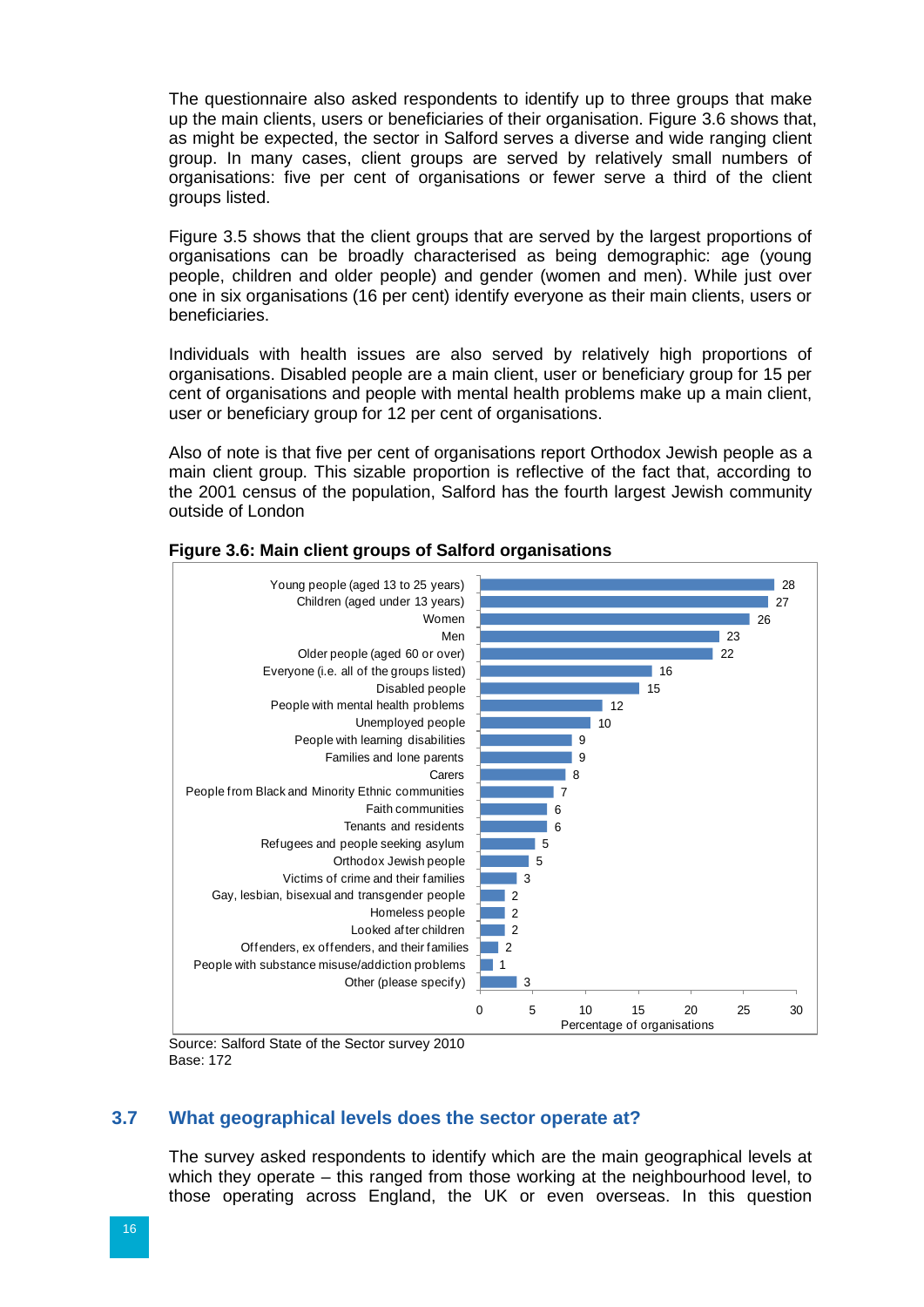respondents were asked to pick out up to three main geographic levels, the results of which are presented in figure 3.7. This shows that the **local area is a main focus for a majority of organisations**. Just over half (51 per cent) identified the whole of the Salford local authority area as a main focus of their work. A further 42 per cent identified that particular Salford neighbourhoods or communities were a main focus. A modest proportion of organisations cited that a main geographic area at which they work is either national (14 per cent) or international (six per cent). In many cases those organisations that work internationally will reflect their main clients, users and beneficiaries: for example refugee and Jewish organisations.



**Figure 3.7: Main geographic focus**

Source: Salford State of the Sector survey 2010 Base: 164

Using the responses to this question it is also possible to identify the highest geographic area that is the main focus of each organisation. This analysis finds:

- for 21 per cent of organisations their highest main geographic focus is particular Salford neighbourhoods or communities
- for 31 per cent of organisations their highest main geographic focus is the Salford LA area
- for 20 per cent of organisations their highest main geographic focus is the North West region
- for 12 per cent of organisations their highest main geographic focus is the nation as a whole
- for 6 per cent of organisations their highest main geographic focus is international.

Respondents who reported that the whole Salford local authority area or particular Salford neighbourhoods or communities are a main geographic focus of their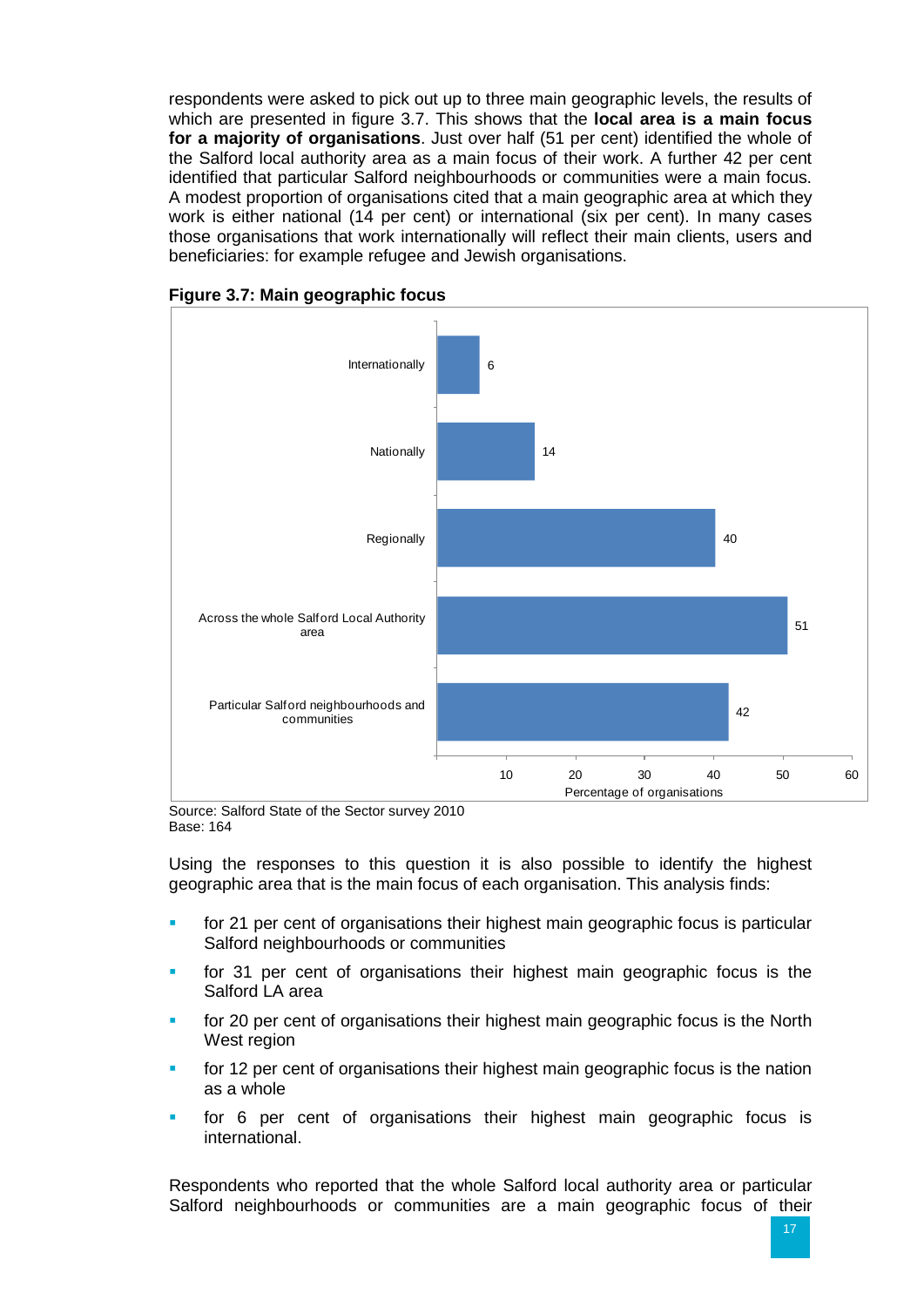organisation where asked to identify in which wards their work is focused. Extrapolating up from the survey responses, map 3.1 presents visually the number of organisations with work focused in each of Salford's wards per 1,000 residents. Both Ordsall (78 organisations per 1,000 residents) and Eccles (66 organisations per 1,000 residents) stand out as the two wards with the highest concentrations of locally focussed organisations. The four wards that have the lowest relative concentrations of organisations are:

- Irlam Riverside: 41 organisations per 1,000 residents
- **Little Hulton: 43 organisations per 1,000 residents**
- Walkden North: 44 organisations per 1,000 residents
- Barton: 44 organisations per 1,000 residents.





Source: Salford State of the Sector survey 2010 Base: 137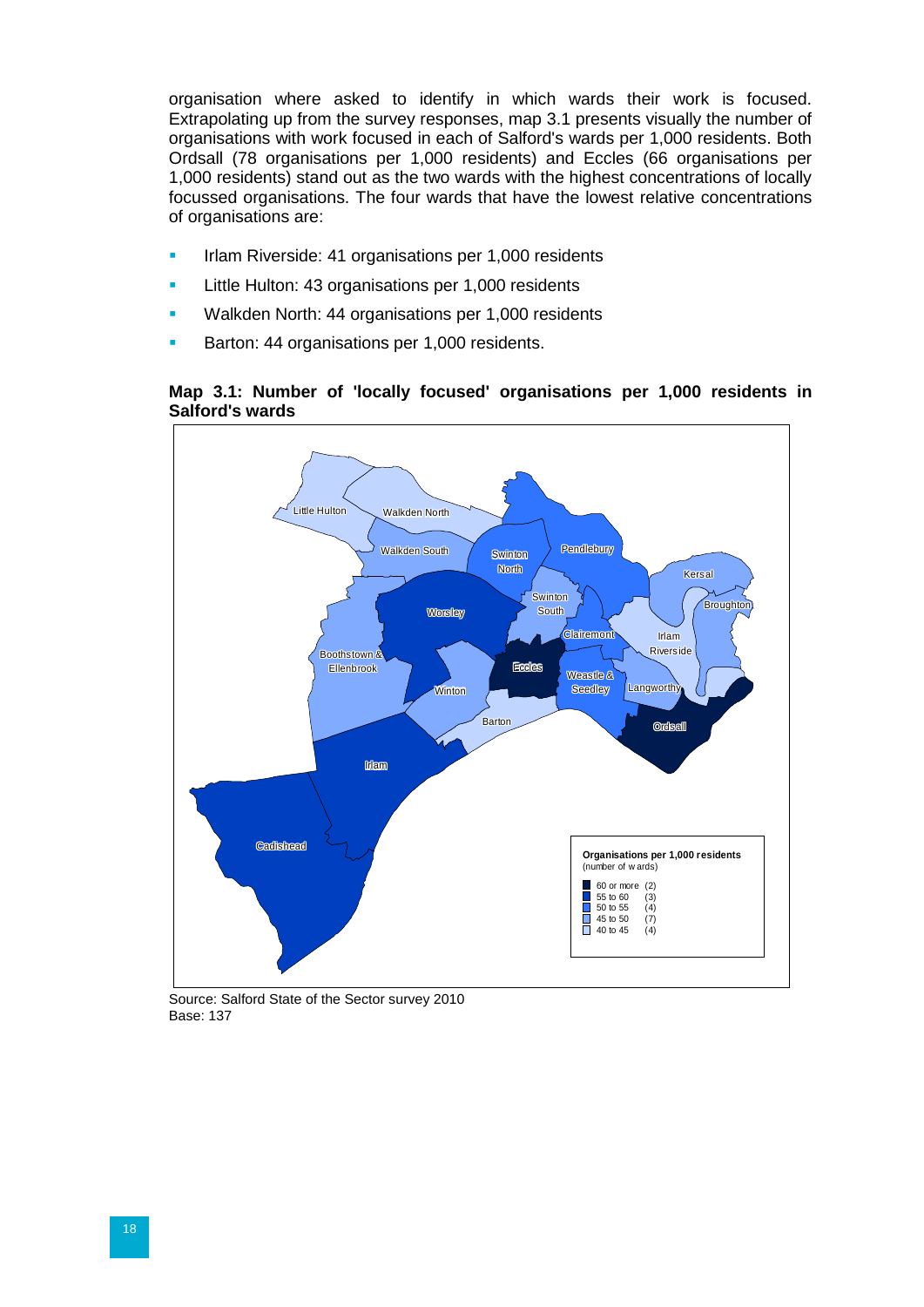

# <span id="page-23-0"></span>**4. Finances and Income**

This chapter provides an overview of the finances and income of the sector in Salford. It includes estimates of the overall income received by the sector between 2007/09 and 2009/10, analysis of the different sources of income received (public sector and non-public sector) and their relative contribution, and an assessment of the financial sustainability of the sector against the backdrop of the 2008/09 economic downturn and ongoing public sector austerity measures.

## **4.1 Income**

Based on responses to the survey, and drawing on the assumptions used to estimate the total number of organisations in Salford, it is estimated that **the total income of the sector in the city was £156 million in 2009/10**: this represents a reduction of seven per cent compared to 2008/09 and is a marked change from the period between 2007/08 and 2008/09 when the total income of the sector increased by an estimated eight per cent, from £154.6 million to £166.9 million. This data is outlined in more detail in table 4.1.

#### **Table 4.1: Estimated annual income of the sector in Salford 2007/08-2009/10**

**%** 

|         | Total Income<br>$(£000's)^a$ | 7ο<br>Change |  |
|---------|------------------------------|--------------|--|
| 2007/08 | £154.585                     |              |  |
| 2008/09 | £166.927                     | 8%           |  |
| 2009/10 | £155.957                     | -7%          |  |
|         | .                            |              |  |

**Total Income**

Source: Salford State of the Sector survey 2010 Base: 120 All figures are in 2009/10 prices

The decline in income between 2008/09 and 2009/10 needs to be considered in the context of year on year growth in the sector between 2000/01 and 2007/08. Although there are no figures for Salford during this period, nationally the sector's income grew by an average of five per cent a year over these six years<sup>[14](#page-15-1)</sup>. If it is assumed that the sector in Salford has grown in a similar way, then **the decline in income last year represents the first time the sector has contracted economically in at least 10 years**. This might be an indication of the effect of the recession which is likely to have led to a reduction in income from private sector sources. This trend seems likely to continue, as this data covers the period prior any major public sector spending cuts being made.

When the sector's income is explored in more detail it shows significant variations according to organisation size  $15$ . In 2009/10, the majority of income was concentrated in large and medium sized organisations even though the majority of organisations were micro or small. This is outlined in more detail in figure 4.1.

<span id="page-23-2"></span><span id="page-23-1"></span><sup>&</sup>lt;sup>14</sup> See Clark, J *et al.,* (2010)<br><sup>15</sup> In exploring organisation size we used the categories developed by NCVO for use in their Almanac series (see e.g. Clark *et al*,. 2010)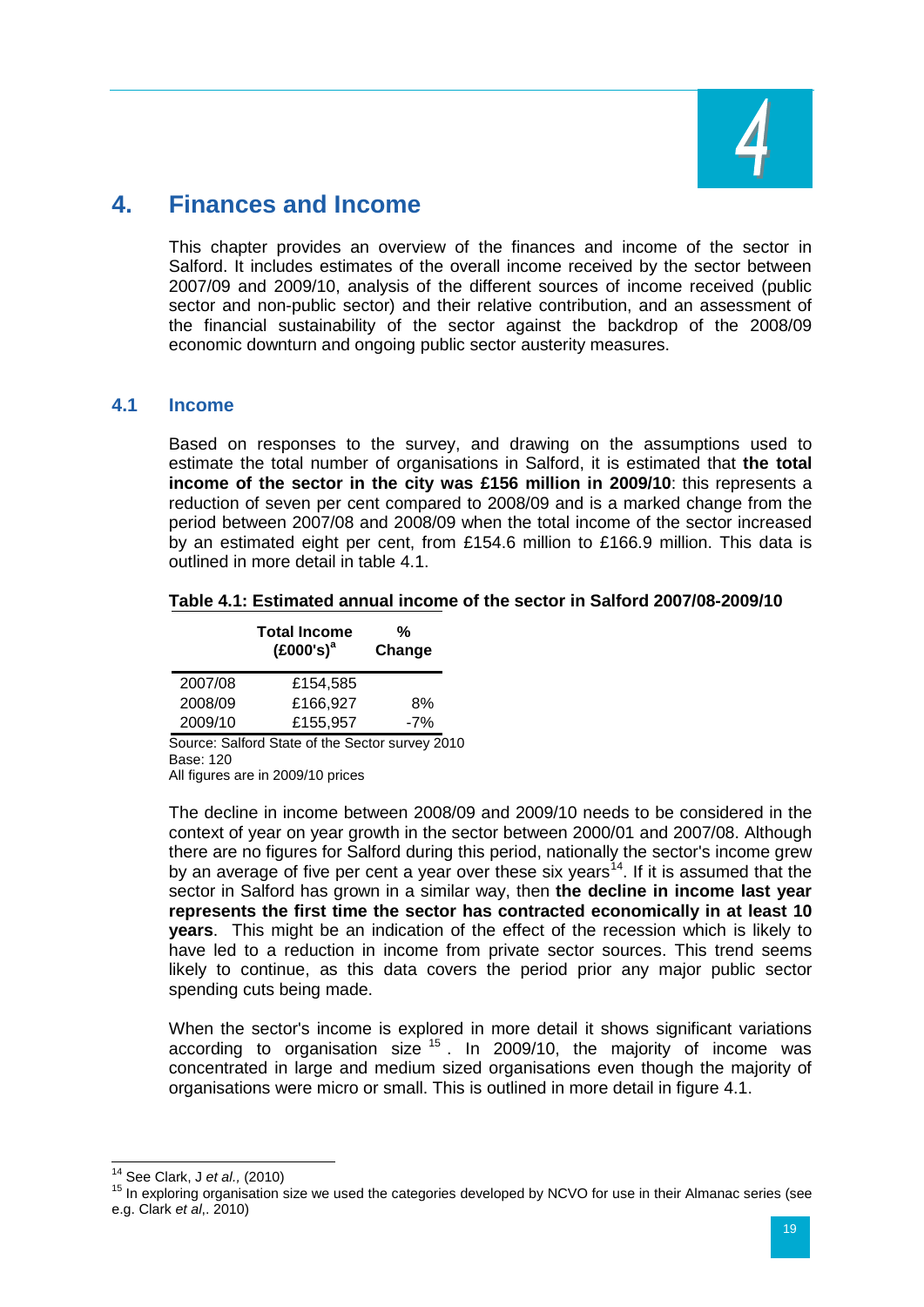

**Figure 4.1: Proportion of organisations and proportion of income by organisation size**

Source: Salford State of the Sector survey 2010 Base: 120

This shows that **micro and small organisations account for much more than half of organisations in the sector but only seven per cent of total income**. By contrast medium and large organisations account for less than half the sector's organisations but receive 93 per cent of its income. Income is concentrated particularly heavily in the largest organisations, with more than half of all income (53 per cent) into the sector received by only 50 organisations.

There were further variations according to organisation size when we explored how income levels had changed between 2007/08 and 2009/10. These are summarised in table 4.2 below.

|         | Micro<br>(under £10k)         |             | <b>Small</b><br>(£10k-£100k) |             | <b>Medium</b><br>(£100k-£1m) |             | Large<br>(more than £1m)      |             |
|---------|-------------------------------|-------------|------------------------------|-------------|------------------------------|-------------|-------------------------------|-------------|
|         | <i>Income</i><br>$(£000's)^a$ | ℅<br>change | Income<br>$(E000's)^a$       | %<br>change | Income<br>$(E000's)^a$       | %<br>change | <i>Income</i><br>$(£000's)^a$ | %<br>change |
| 2007/08 | £2,998                        |             | £9,701                       |             | £60,140                      |             | £81,746                       |             |
| 2008/09 | £2,750                        | -8          | £7,784                       | $-20$       | £68,530                      | 14          | £87,862                       |             |
| 2009/10 | £2.475                        | -10         | £7,350                       | -6          | £62,930                      | -8          | £83,202                       | -5          |

**Table 4.2: Estimated change in annual income by organisation size 2007/08- 2009/10**

Source: Salford State of the Sector survey 2010 Base: 120

All figures are in 2009/10 prices

This shows that the micro and small organisation categories experienced year on year decreases in total income between 2007/08 and 2009/10. By contrast the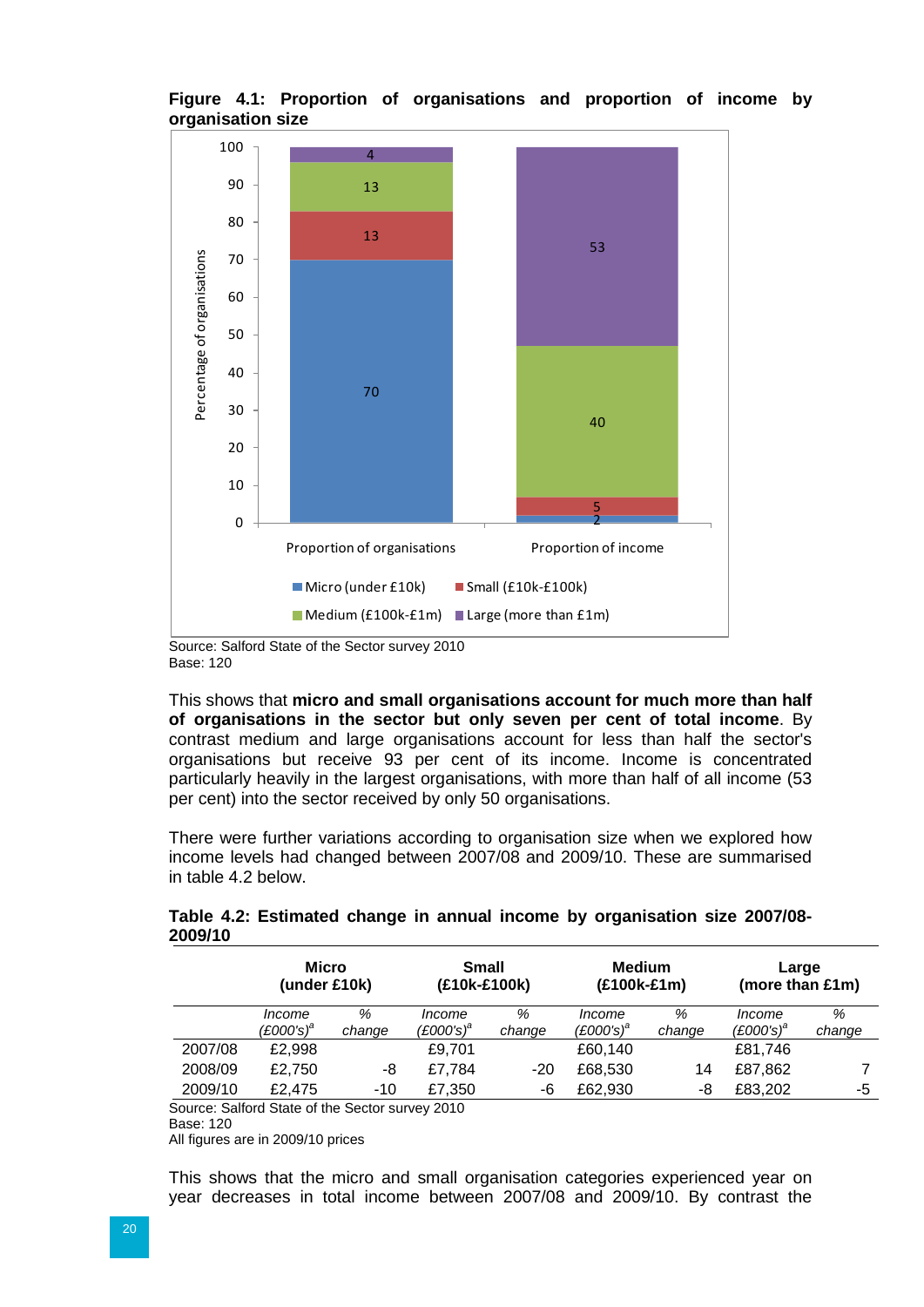medium and large organisation categories both experienced an increase between 2007/08 and 2008/09 but a decrease between 2008/09 and 2009/10. This suggests that the rise in the sector's total income between 2007/08 and 2008/09, and the subsequent decrease between 2008/09 and 2009/10 was driven by income changes experienced by medium and large organisations.

# **4.2 Sources of Income**

## *4.2.1 Public sector income*

Survey respondents were asked to identify the public sector bodies from which they received funding in 2009/10 and the value of that funding. Overall, **65 per cent of respondents reported having at least one source of public sector funds**. The results are outlined in figure 4.2.



**Figure 4.2: Public sector funds received by organisations in Salford 2009/10**

Source: Salford State of the Sector survey 2010 Base = 148/71

This shows that **Salford City Council was the most frequently identified source of public sector funding** (47 per cent) followed by NHS Salford (21 per cent) and national Government Departments (14 per cent). These three bodies also provided the majority of public sector funding in terms of actual value (88 per cent) but this was distributed somewhat differently: Government departments provided the largest amount of funding (57 per cent) followed by Salford City Council (23 per cent) and NHS Salford (eight per cent). This is likely to reflect the fact that Government funding tends to involve larger values, often for national or regional work, while local (Council and NHS) funding is often for much lower values, particularly in the case of Community Committee grants.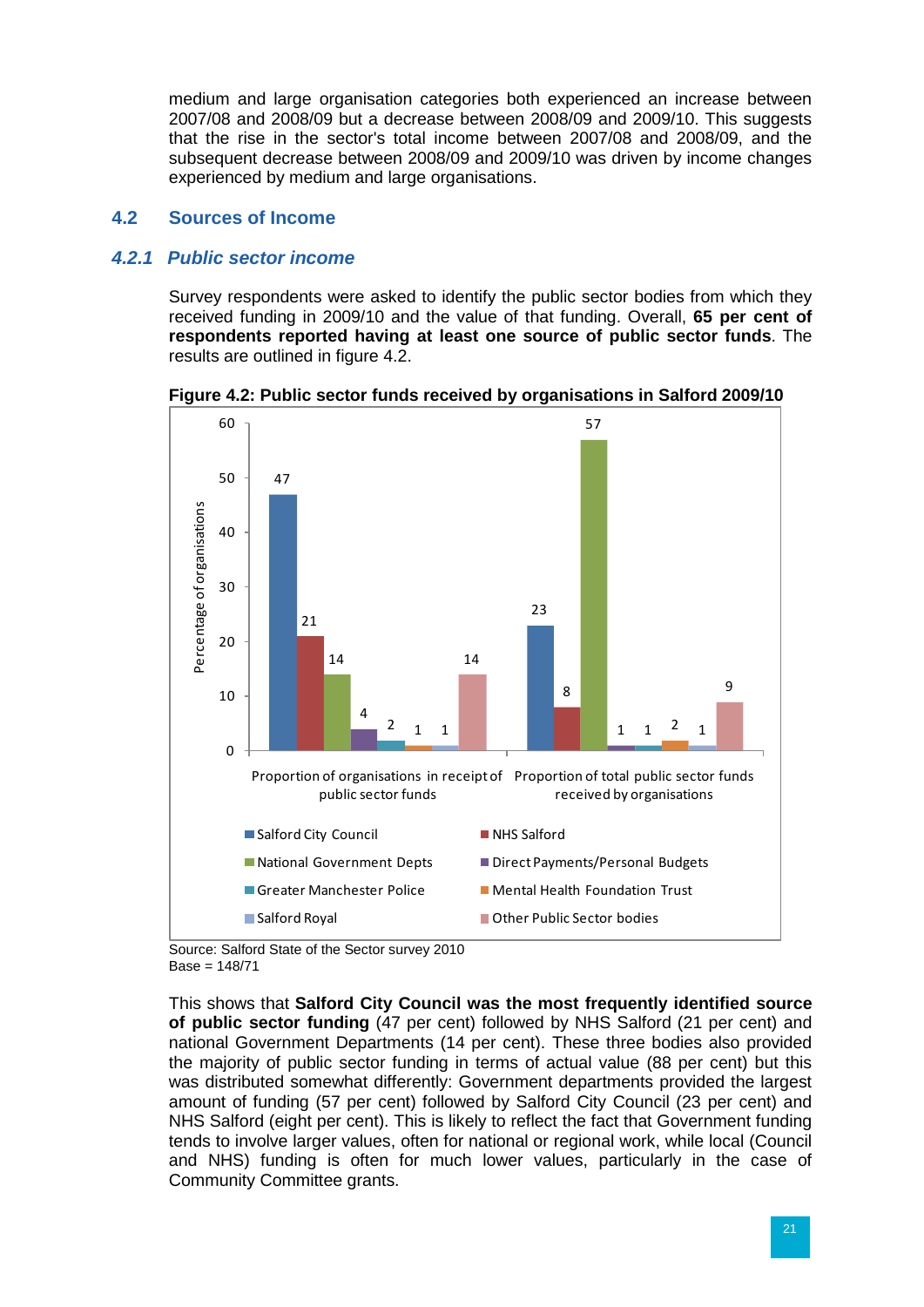The survey also asked respondents with public sector income whether they had received a formal funding agreement for each source. Overall, 60 per cent of funding was provided with a formal agreement. Of the three largest sources, 76 per cent of Government department funding, 66 per cent of Salford city council funding, and 68 per cent of NHS Salford funding, was made with a formal agreement.

The survey also revealed significant variations in public sector income received by organisations of different sizes. Micro organisations were far less likely than small, medium and large organisations to have at least one source of public sector income. This is outlined in more detail in figure 4.3.





Source: Salford State of the Sector survey 2010  $Base = 120$ 

This shows that only 41 per cent of micro organisations that responded to the survey received public sector funding compared to 73 per cent of small organisations, 94 per cent of medium organisations and 78 per cent of large organisations. This indicates that public sector funding is a particularly important source of funding for medium sized organisations and suggests that these organisations will be most susceptible to cuts in public sector funding.

#### *4.2.2 Other sources of income*

Survey respondents were also asked to identify any other sources of income (i.e. non-public sector) they received in 2009/10 and the value of that funding. Overall, **80 per cent of respondents received funds from at least one non-public sector source**. This is outlined in more detail in figure 4.4.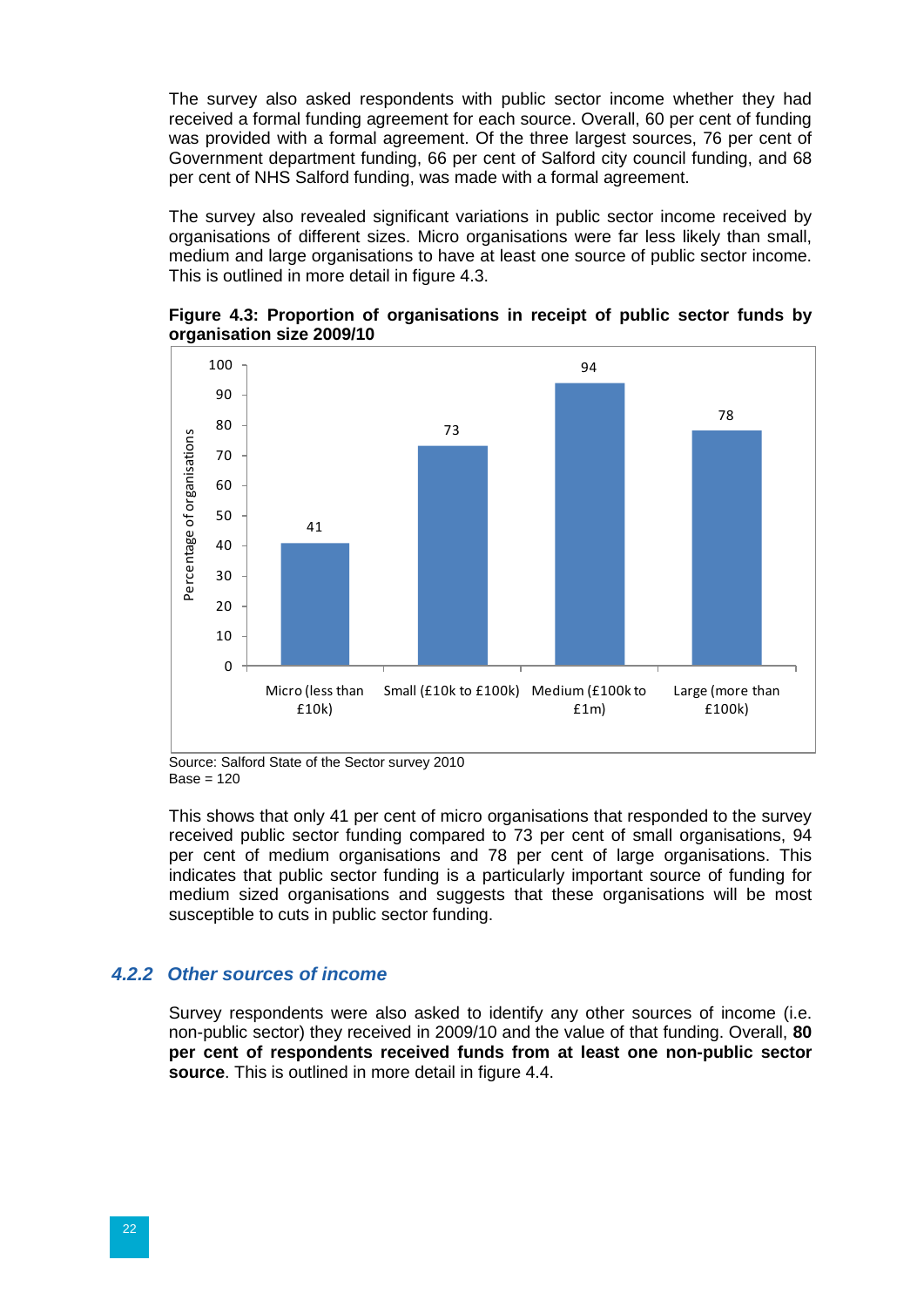

**Figure 4.4: Other funds received by Salford organisations 2009/10**

Source: Salford State of the Sector survey 2010 Base=148/90

This shows that fundraising was the most frequently identified source of other funds (43 per cent of respondents) followed by grants from charitable trusts and foundations (32 per cent), membership fees and subscriptions (31 per cent) and charging for goods and services (31 per cent). By contrast charging for goods and services provided the most funding by value (35 per cent) followed by membership fees and subscriptions (21 per cent), fundraising (12 per cent) and grants for National Lottery distributors (12 per cent).

Unlike public sector income there were no significant variations according to organisation size: a majority of each size of organisation had income from non-public sector sources.

# **4.3 Financial Sustainability**

Following the economic recession of 2008/09, possible reductions in income from private sector sources, and the upcoming cuts in public sector spending, the financial sustainability of the sector's organisations is an important and current issue. The survey therefore asked respondents about how their organisation's financial situation had changed in the past 12 months. The results are outlined in figure 4.5.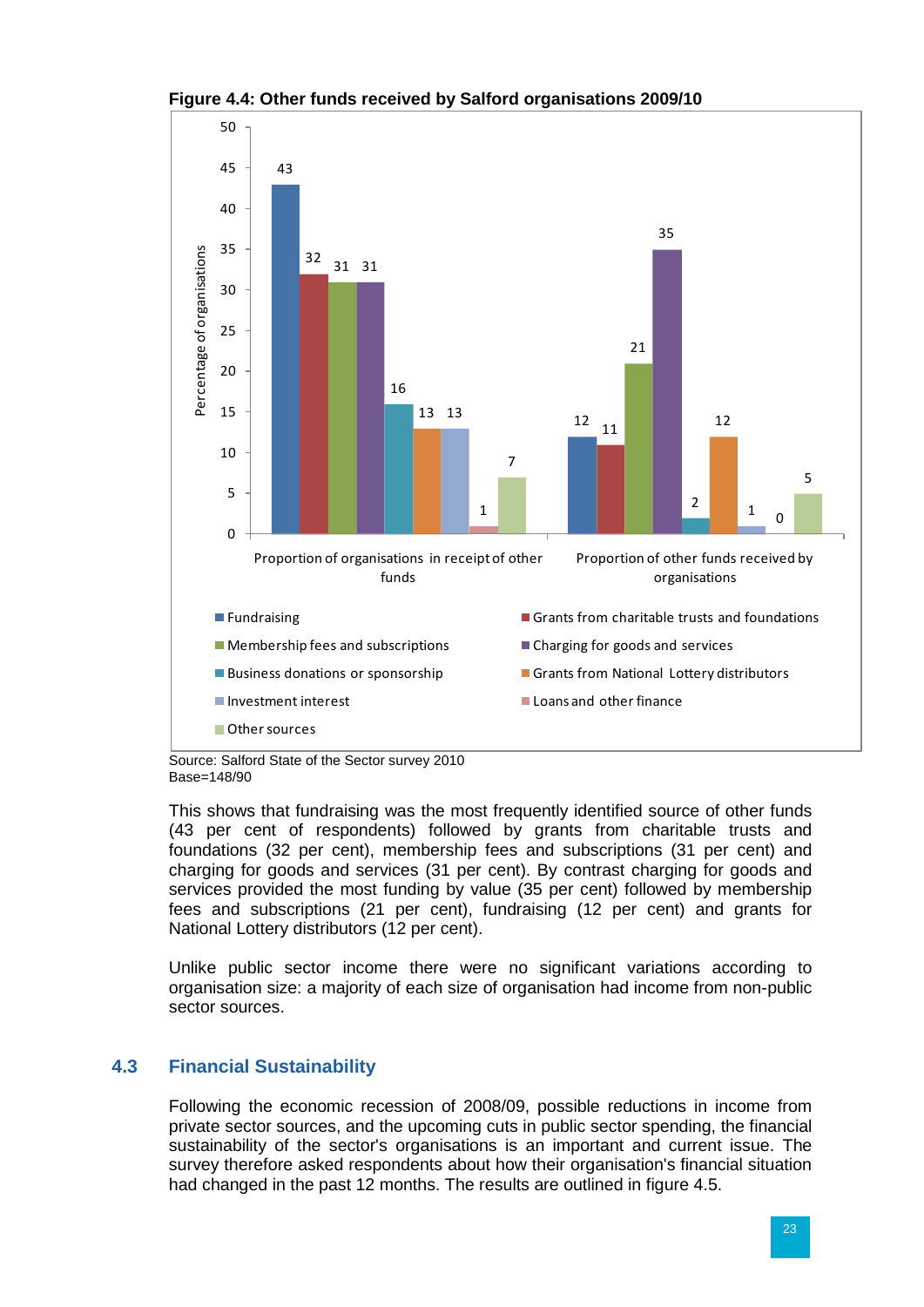

**Figure 4.5: Change in financial circumstances in the last 12 months**

Source: Salford State of the Sector survey 2010 Base=133/131

This raises some concerns: 53 per cent of respondents reported increasing their expenditure but only 35 per cent had experienced an increase in income; in addition, 36 per cent of respondents reported a decrease in income but only 23 per cent reduced their expenditure. This means that **there were a significant number of organisations that spent more money than they received in the past 12 months**: 38 per cent of respondents provided an expenditure figure for the past 12 months that was greater than their income. This could be a short term trend in response to the economic situation but if it continues in the longer term the sustainability of a significant number of organisations could be threatened.

Explored by organisation size, the data suggests that **this trend is more common in small and medium organisations** than large and micro ones and that the sustainability of medium sized organisations is of particular concern. 67 per cent of medium sized organisations reported increasing their expenditure in the past 12 months but only 40 per cent increased their income. Likewise 46 per cent reported a decrease in income but only 23 per cent reduced their expenditure. This is outlined in more detail for all sizes of organisations in figures 4.6a and 4.6b overleaf.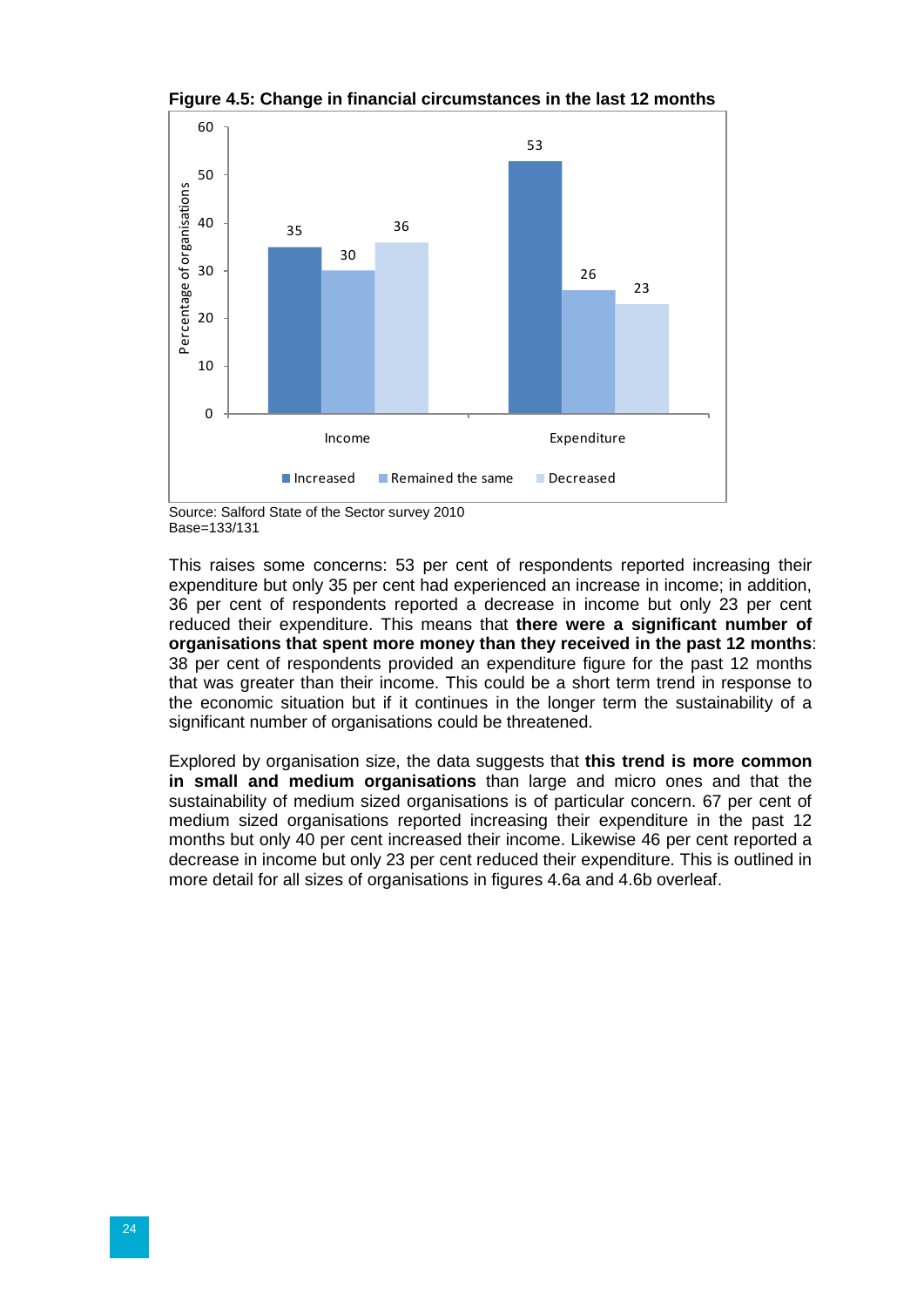

**Figure 4.6a: Change in income in the last 12 months by organisation size**

Source: Salford State of the Sector survey 2010

Note: 'cannot say' response has been excluded from the analysis



**Figure 4.6b: Change in expenditure in the last 12 months by organisation size**

Source: Salford State of the Sector survey 2010

Note: 'cannot say' response has been excluded from the analysis

The survey also asked respondents to provide a figure for the total reserves held by their organisation at the end of the three most recent financial years (2008/09- 2009/10). Reserves are important as they provide organisations with funds to fall back in the short term should other sources of funding reduce or be withdrawn. They also provide organisations with the flexibility to develop new and innovative activity that might not have attracted external funding from the outset. Organisations with no reserves, or low reserves relative to expenditure, are therefore more likely to be restricted in their ability to adapt if key external funding is lost. In order to explore this issue in more detail reserves (2009/10) were calculated as a proportion of expenditure (2009/10) for each respondent. The results are shown in figure 4.7.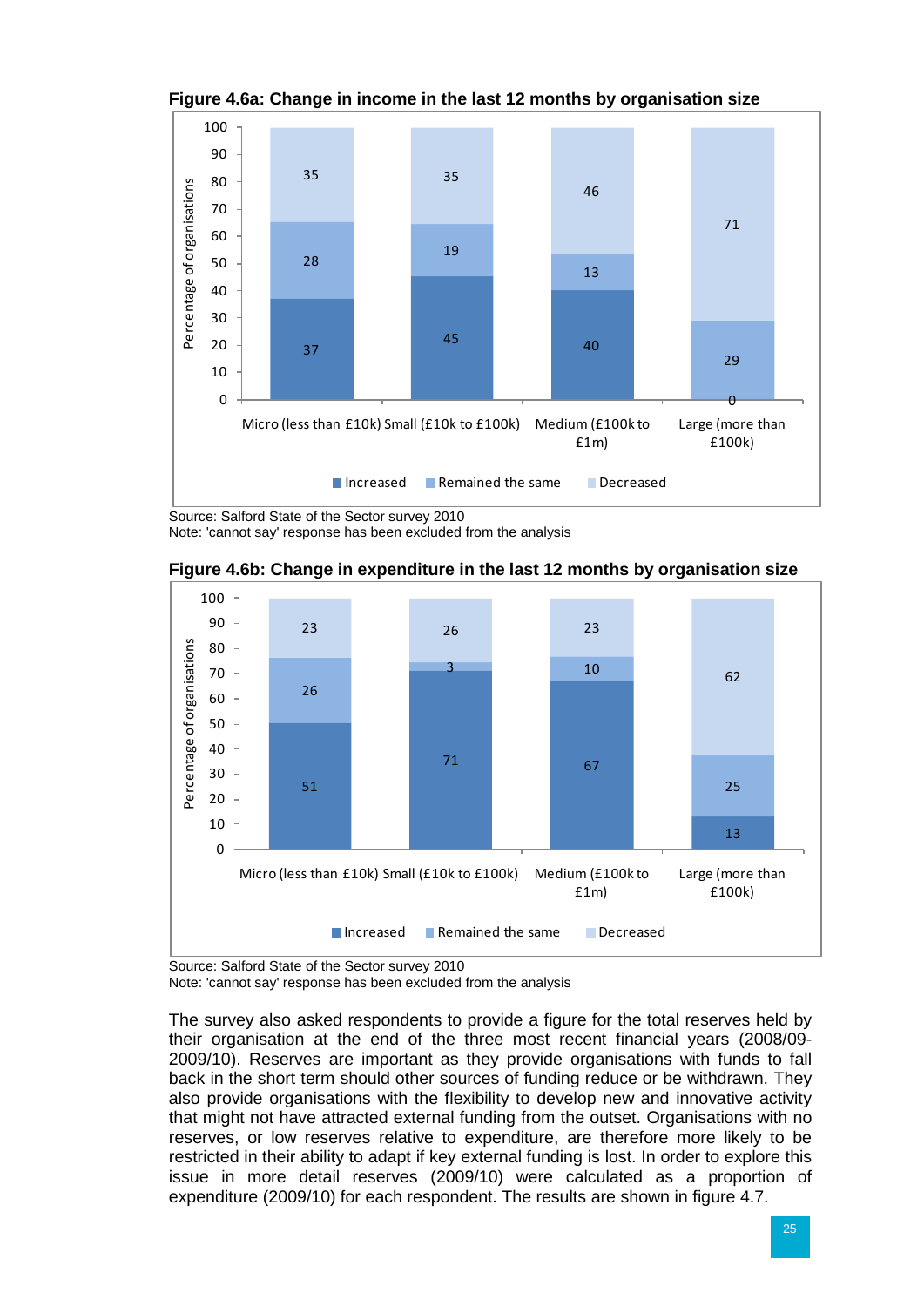



Source: Salford State of the Sector survey 2010  $Base = 99$ 

This shows that **29 per cent of respondents had no reserves,** a further 11 per cent had reserve levels of less than one month's expenditure, and a further 12 per cent had reserves that covered less than three months expenditure. This suggests that up to half of all organisations in the sector could be vulnerable should their funds be severely reduced or withdrawn. In reality it is likely to be the medium and large organisations in this category that are most a risk: they have greater financial commitments and require higher levels of income to carry out their work.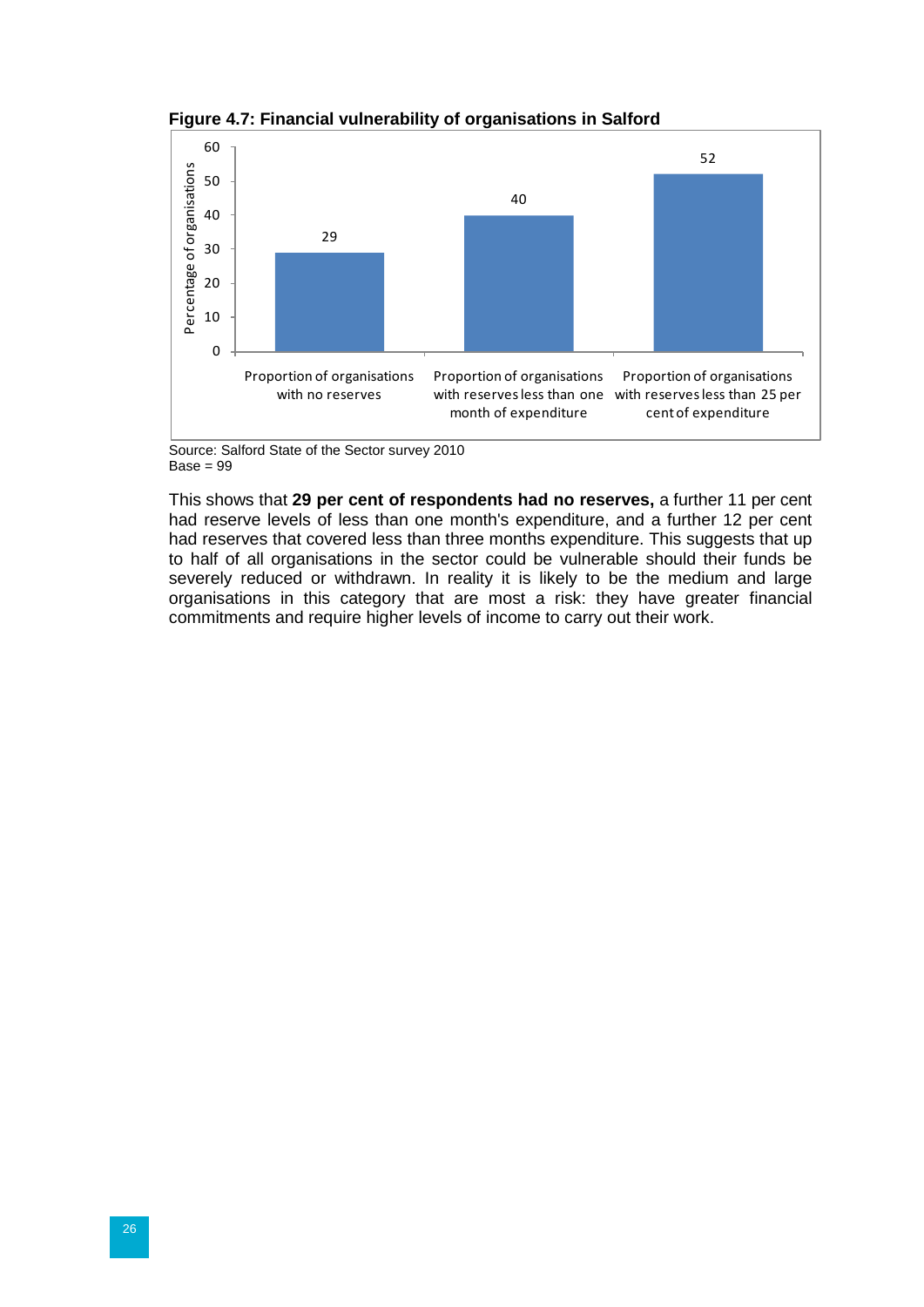

# <span id="page-31-0"></span>**5. The Workforce**

This chapter looks at the human resources employed in the sector in Salford: paid staff, work placements and volunteers. The survey asked organisations to record:

- the number of full time equivalent  $(FTE)^{16}$  $(FTE)^{16}$  $(FTE)^{16}$  members of paid staff that they employ
- the number of FTE people on work placements that are part of their workforce
- the number of volunteers that are part of their workforce and the number of hours each week that they contribute.

As well as providing 'totals', in each case responding organisations were also asked to provide their number of FTE paid staff, FTE work placements and volunteers by role type. For ease of analysis a long list of 17 role types was provided containing categories such as: administrative and other office staff, care and support workers, education and sport and culture. This additional breakdown by job type was based on categories derived from occupational frameworks specified by two Sector Skills Councils with links to the sector: the Children's Workforce Development Council and Skills for Care. Including this detail allowed for detailed analysis of the types of work being undertaken by the sector's workforce in Salford.

To provide context on how the workforce has changed the survey also asked organisations how aspects of their workforce had changed in the last 12 months.

# **5.1 How many FTE paid staff are employed in the sector in Salford?**

Assuming the sample is representative of the wider sector in Salford, survey responses can be extrapolated according to the total number of organisations thought to be operating in the sector in Salford to provide an estimate of the total number of FTE paid staff employed<sup>17</sup>. From this calculation it is estimated that the 1,376 organisations in Salford employ **6.5 thousand FTE paid staff**. Of which three fifths are employed in large organisations with an income of at least one million pounds. This compares to the 1,135 micro and small organisations combined which are estimated to employ just less than one in ten of the sector's FTE staff.

Figure 5.1 presents a breakdown of responding organisations by the number of FTE paid staff that they employ. As is shown visually, three quarter of organisations employ less than five FTE paid staff members. Included in this figure are 42 per cent of organisations that do not employ any paid staff. Further analysis reveals that the majority of these are micro organisations with income of less than £10,000.

At the other end of the spectrum 10 per cent of organisations employ 20 or more FTE paid members of staff.

<span id="page-31-2"></span> $16$  FTEs are calculated on the basis that one worker in one paid full time job for a year would be one FTE and if that person worked half time they would be 0.5 FTE.

<span id="page-31-1"></span><sup>&</sup>lt;sup>17</sup> Appendix 1 provides details of the methodology behind all of the workforce extrapolations.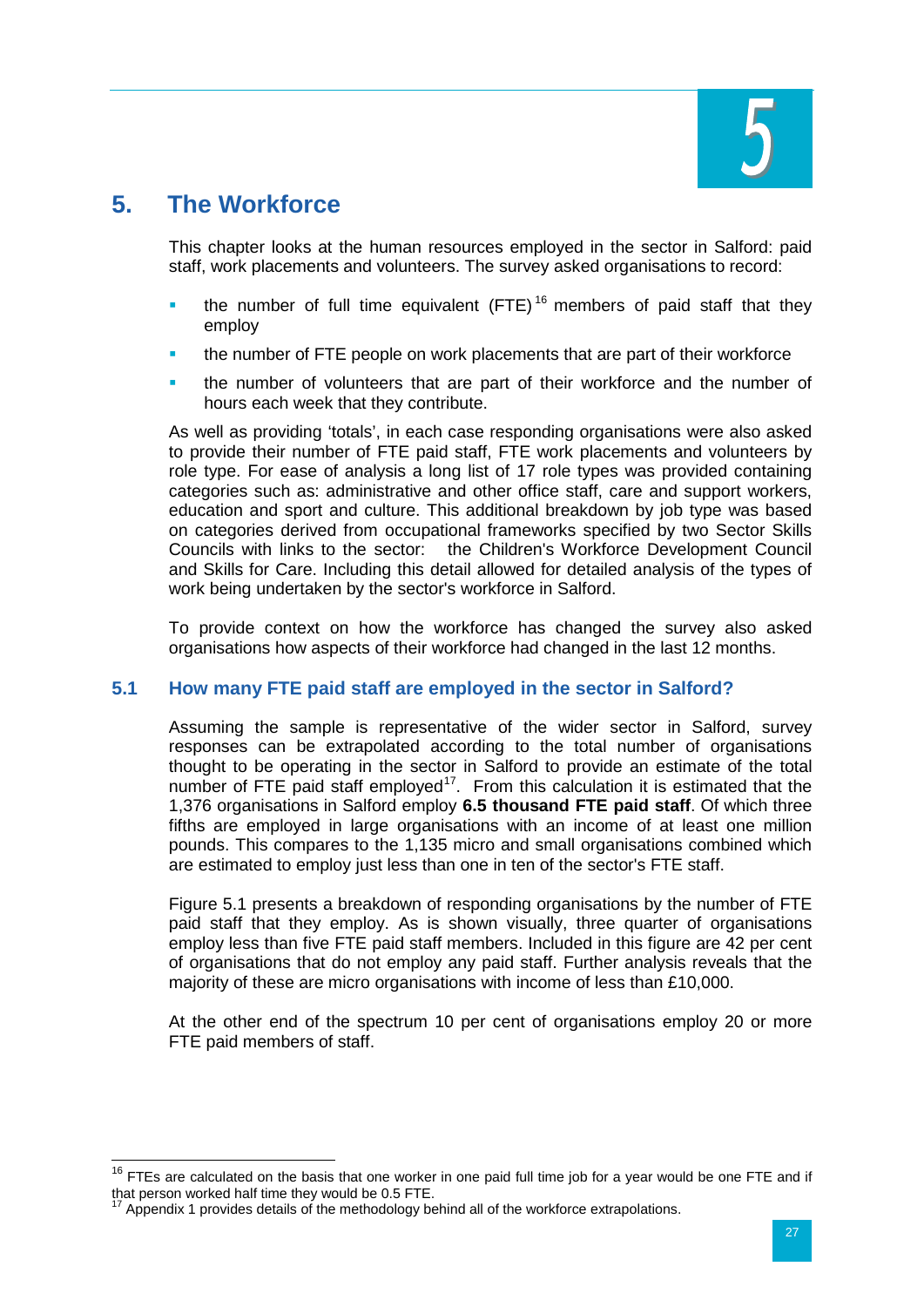

**Figure 5.1: Organisations by numbers of FTE paid staff** 

Source: Salford State of the Sector survey 2010 Base: 142

Exploration of responses to the more detailed breakdown of FTE paid staff members by job role reveals that the following each account for greater than five per cent of all FTE paid staff:

- 29 per cent of FTE paid staff are care or support workers: an estimated 1,900 FTE employees
- 14 per cent of FTE paid staff are in paid managerial or leadership roles: an estimated 900 FTE employees
- 10 per cent of FTE paid staff are administrative and other office staff: an estimated 650 FTE employees
- 5 per cent of FTE paid staff are early years and childcare practitioners: an estimated 350 FTE employees

#### **5.2 How many FTE work placements are employed in the sector in Salford?**

Less than a fifth (18 per cent) of responding organisations reported that part of their workforce were (e.g. students or trainees) on work placements. Furthermore, no organisation had work placements that contribute more than 12 FTE hours a week. Similar to the previous section, survey responses can be extrapolated to the total number of organisations thought to be operating in the sector in Salford to provide an estimate of the total number of FTE work placements in the sector. From this calculation there are **an estimated 300 FTE work placements** contributing to the workforce in Salford.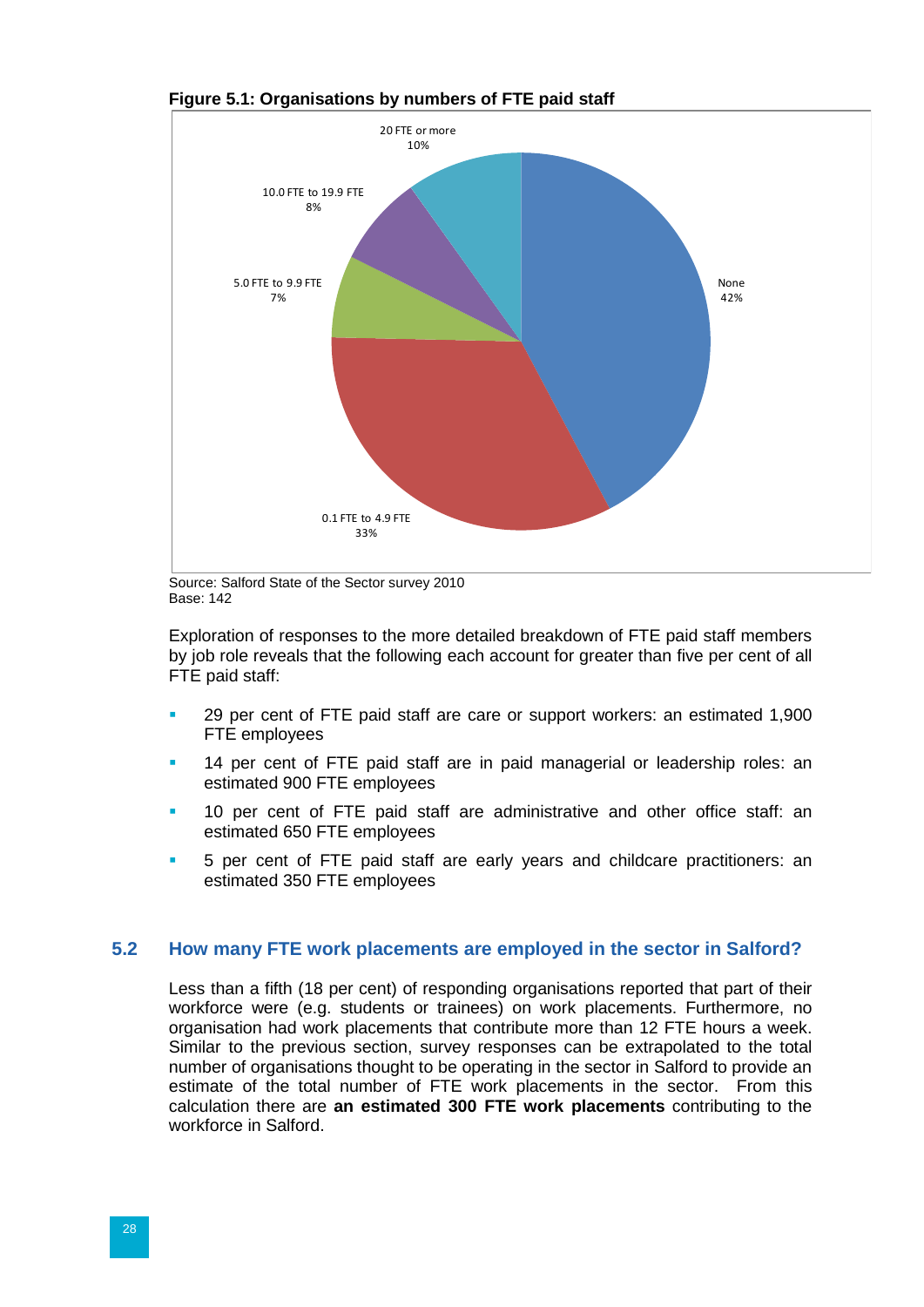#### **5.3 How many volunteers are part of the sector workforce in Salford and what is their economic contribution?**

This section assesses the contribution of volunteers to the sector in Salford.

Assuming the sample is representative, survey responses can be extrapolated to the total number of organisations thought to be operating in the sector in Salford to provide an estimate of both the total number of volunteers contributing to the sector and the total number hours that they contribute. From the two calculations:

- it is estimated that **20.3 thousand volunteers** are part of the sector's workforce in Salford; this represents just over nine per cent of Salford's total population (225,100); however it is likely that a number of these volunteers could be the same person volunteering for multiple organisations. Additionally, residents from outside of Salford volunteering within Salford; conversely there will be Salford residents volunteering for organisations outside of Salford
- these volunteers provide an estimated **144.3 thousand hours of their time per week.**

There are two board approaches to valuing the contribution of volunteers. One method is to value the output that they produce. In effect this is the value to society of the goods and services that volunteers produce. This can be estimated by multiplying the number of FTE volunteers by the estimated gross value added (GVA) per FTE employee<sup>18</sup>. From this calculation, assuming there are 1,376 organisations in the sector in Salford, **the economic contribution of volunteers is estimated to be £121.7 million per annum**.

The use of estimated GVA per FTE employee to measure the value of the output produced by volunteers assumes that paid employees would not be used in the absence of volunteers to produce the same level of goods and services. In such a situation the value of output is the value of the labour input (wages and benefits) plus the value of the capital input (for example office space and computers). If paid employees would be used to produce the same level of goods and services then the value of capital input would be borne whether or not volunteers were used. Therefore value of the output from volunteers would be just the value of the labour input. This value would be roughly equivalent to the value estimated from the input method of valuation which is outlined in the next paragraph.

In the second method, the value of the input of volunteers is used to value the contribution of volunteers<sup>[19](#page-33-0)</sup>. This is the amount that it would cost to pay employees to do the work carried out by volunteers. As such, this can be considered to be the benefit to organisations<sup>20</sup>. However, this benefit might also be passed onto society via lower prices for goods and services due to lower costs of production. The input value of volunteers can be calculated by multiplying the number of hours that volunteers give per week by an estimate of how much it would cost to employ someone to do that work. There are a number of widely accepted hourly rates that could be used to estimate this value; these include: the national minimum wage, the local median wage, the local mean wage and the reservation wage. The latter, the hourly rate associated with the actual role of volunteers is the preferred option; however incomplete responses to the breakdown of volunteers by their role

 $18$  This study used North West GVA per employee averaged across the following three sectors: public administration and defence, education and health and social work ONS [www.statistics.gov.uk/downloads/theme.../GVA\\_COE\\_NUTS1\\_A31.xls](http://www.statistics.gov.uk/downloads/theme.../GVA_COE_NUTS1_A31.xls)<br><sup>19</sup> This is the approach recommended by Volunteering England

<span id="page-33-2"></span><span id="page-33-1"></span><span id="page-33-0"></span><sup>&</sup>lt;sup>20</sup> This assumes that there are no additional costs faced by organisations in using volunteers: for example extra management costs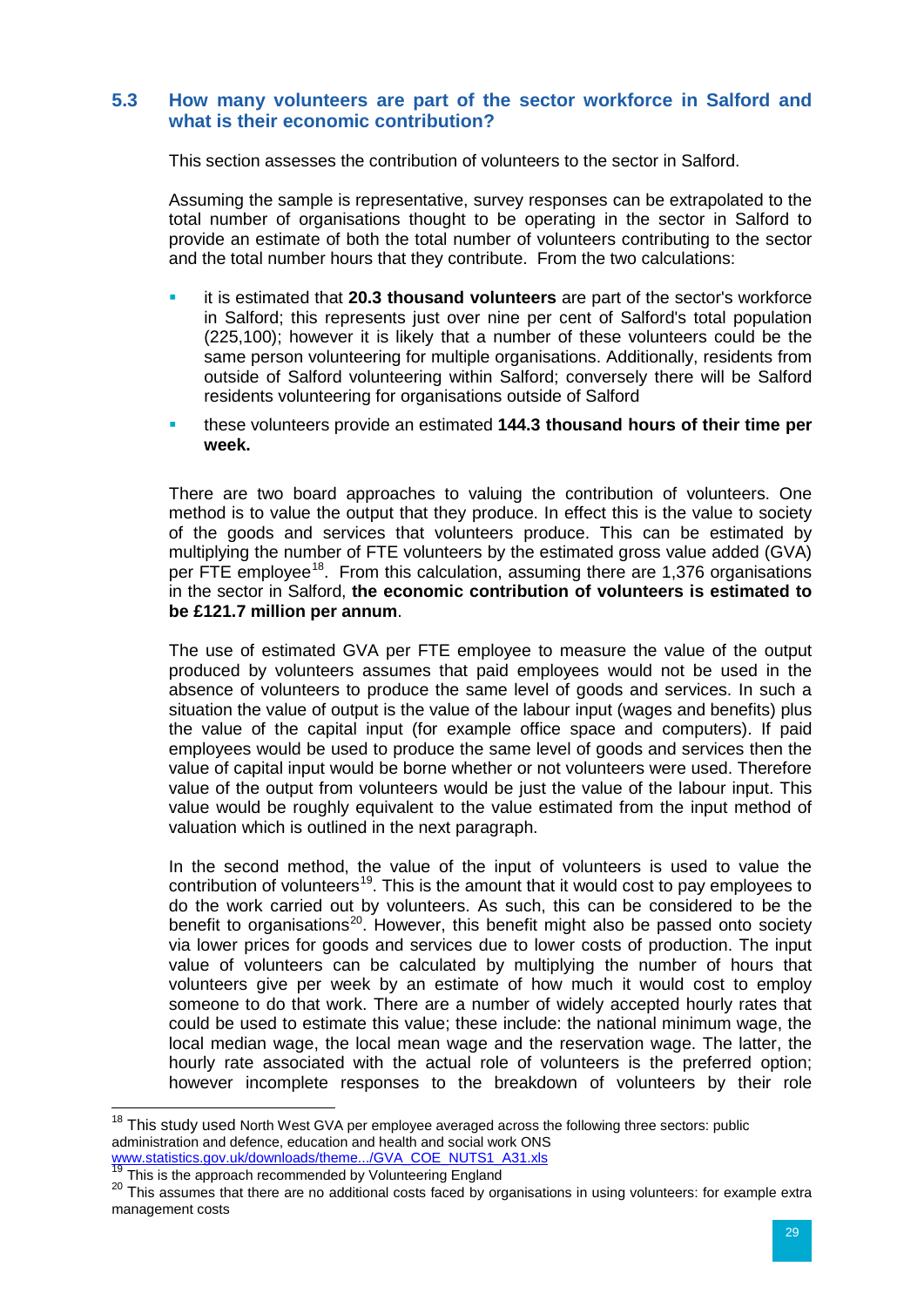prevented an accurate calculation using this method. Therefore the preference in this study has been to provide a range using the national minimum wage (low estimate) and the local median wage (high estimate). In reality the true value of the input provided by volunteers will lie between the two estimates. Given the results to the survey it is estimated that:

- assuming the national minimum wage for adults<sup>[21](#page-33-2)</sup> it would cost  $£53.8$  million **annually to employ staff to do the work provided by volunteers in Salford**
- assuming the median gross hourly wage for full time employees in Salford<sup>[22](#page-34-0)</sup> it would cost **£108.2 million annually to employ staff to do the work provided by volunteers in Salford.**

Figure 5.2 presents a breakdown of survey responses by the number of volunteers that organisations use. Overall just under half have nine or less volunteers, this includes 12 per cent of respondents that report that they do not have any volunteers. Just over one in five have 20 or more volunteers.



**Figure 5.2: Organisations by numbers of volunteers** 

Source: Salford State of the Sector survey 2010 Base: 139

Assessment of the more detailed breakdown of volunteers (head count) by job role, for the 106 organisations that provided this information, reveals that the following each account for greater than five per cent of all volunteers:

- 27 per cent of volunteers are trustees, committee members or involved in other voluntary management or leadership roles: an estimated 5,500 volunteers
- 15 per cent of volunteers are doing social, family and community support work: an estimated 3,140 volunteers

<span id="page-34-0"></span><sup>&</sup>lt;sup>21</sup> £5.93 introduced in October 2010<br> $\frac{^{22}$  £11.92 for 2010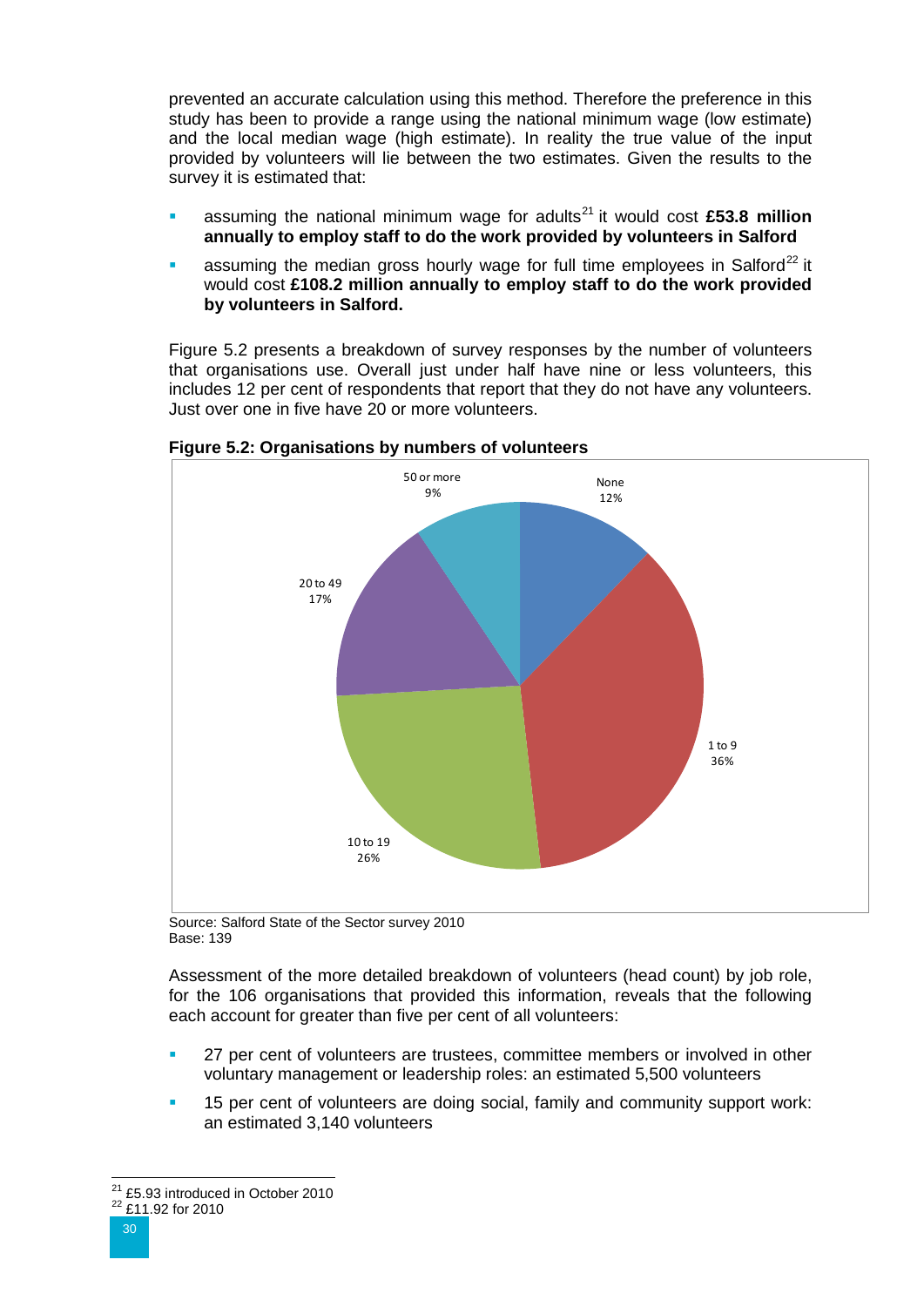- 12 per cent of volunteers are doing education work: an estimated 2,490 volunteers
- 9 per cent of volunteers are doing sport or culture work: an estimated 1,890 volunteers
- 8 per cent of volunteers are doing counselling work: an estimated 1,590 volunteers
- 5 per cent of volunteers are doing administrative and other office work: an estimated 1,080 volunteers.

#### **5.4 How has the sector's workforce changed in the last 12 months?**

The final part of this chapter reports on how respondents perceived three aspects of their workforce have changed in the past 12 months. The survey asked whether respondents viewed that the following aspects of their organisations workforce had 'increased', 'stayed the same' or 'decreased' in the last 12 months:

- the total number of paid employees
- **the total number of volunteers**
- the total number of trustees or committee members

Figure 5.3 presents the results to these questions, the key findings of which are:

#### *Paid employees:*

- 28 per cent of respondents report an increase in the number of paid employees that they employ; this is double the percentage that have reported a decrease
- almost three fifths report that numbers have remained broadly the same

This suggests that there are organisations that have over the past year seen an increase in demand for the service that they provide despite the economic climate. This could include organisations that work with the unemployed and support people around issues such as debt and welfare. This is supported by an analysis of this question against change in income over the past year which reveals that 60 per cent of organisations that have increased their number of paid staff have also seen an increase in their income. However, the fact that 40 per have increased staff without a corresponding increase in income suggests that some organisations might struggle to sustain these higher levels of activity in the longer term.

#### *Volunteers and trustees/committee members:*

- 40 per cent of respondents reported increased numbers of volunteers now compared to a year ago; this is might be the result of an increasing number of short term volunteer placements sent from job centres via volunteering centres and those unable to find work, and those that have lost the jobs turning to volunteering to maintain skills and to gain new ones
- about half report that volunteer numbers have remained the same
- while only around one in ten report that numbers of volunteers have decreased
- by far the majority, nearly three in four, reported that numbers of trustees or committee members had remained the same,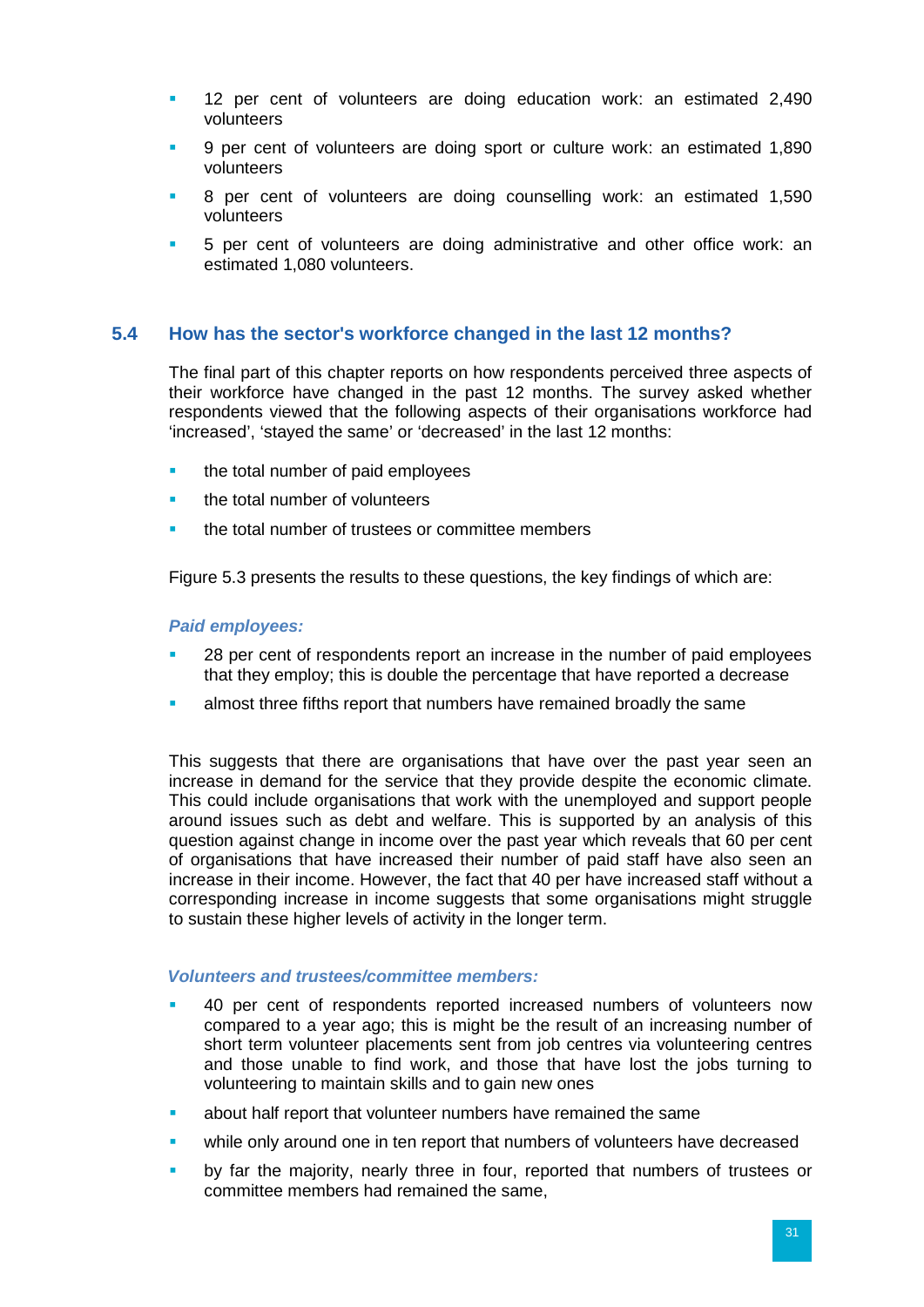<sup>1</sup> 18 per cent stated that their numbers of trustees or committee members have increased: double the proportion that experienced a decline; this could be the result of the increased pool of volunteers or individuals becoming trustees as a form of professional development.



**Figure 5.3: Change in aspects of the workforce in the last 12 months**

Source: Salford State of the Sector survey 2010

Base: paid employees (97) volunteers (124) trustees or committee members (117) Note: 'cannot say' response has been excluded from the analysis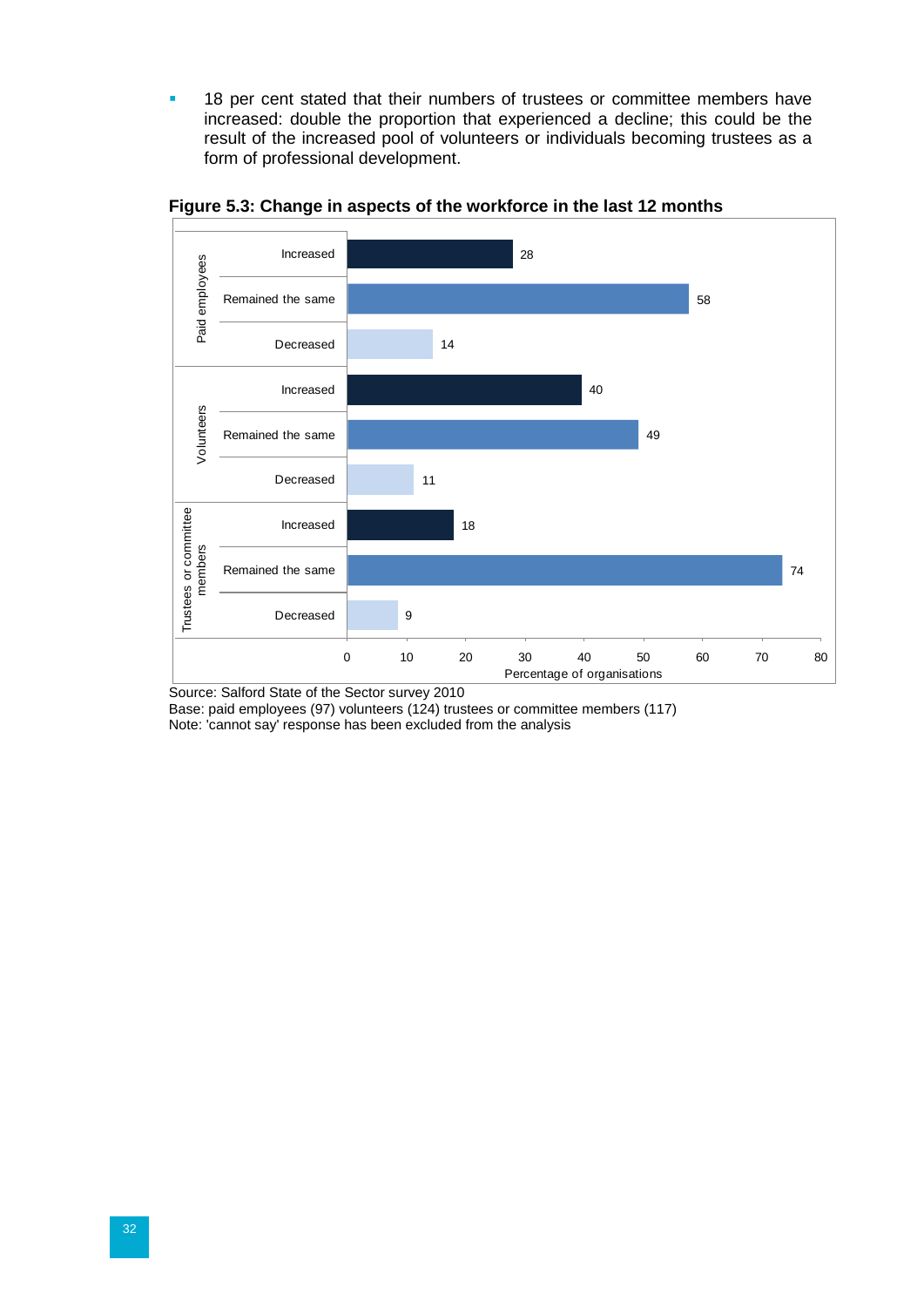

# <span id="page-37-0"></span>**6. Partnership Working**

This chapter explores survey respondent's experiences of partnership working. It includes the extent of their engagement with the key public sector bodies in Salford and their perceptions about how these statutory agencies perceive their work. It also includes information about the extent to which survey respondent's work with local support and development organisations (such as Salford CVS) and their satisfaction with the advice and help provided.

# **6.1 Working with the Public Sector**

Survey respondents were asked about the extent of their dealings with each of the main public sector bodies covering the city of Salford. An overview of their responses is provided in figure 6.1.



**Figure 6.1: Dealings with local public sector bodies**

Source: Salford State of the Sector survey 2010 Base: 119-147

This shows that survey respondents had dealings with a range of local public sector bodies. The three most prominent were Salford City Council, NHS Salford, and Salford University:

 **Salford City Council:** 84 per cent had some dealings with the Council; including 17 per cent who had a 'great amount' of dealings and 34 per cent who had a 'fair amount' of dealings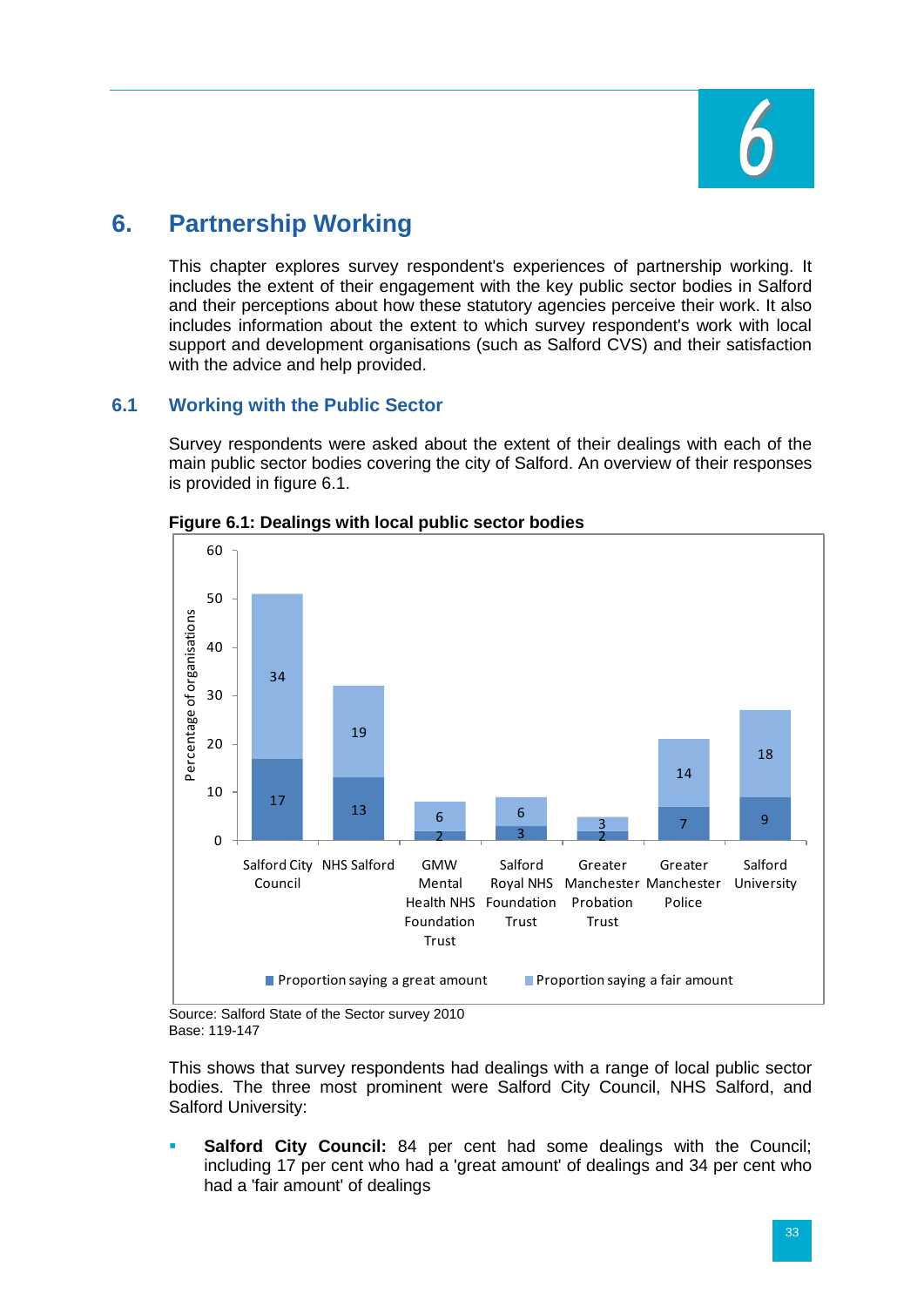- **NHS Salford (Primary Care Trust):** 57 per cent had some dealings with NHS Salford; including 13 per cent who had a 'great amount' of dealings and 19 per cent who had a 'fair amount' of dealings
- **Salford University:** 48 per cent had some dealings with the University; including 9 per cent who had a 'great amount' of dealings and 18 per cent who had a 'fair amount' of dealings.

This highlights the central importance of the City Council, NHS Salford, and the University to the sector's work. The relationship between organisations and their local public sector partners is therefore important to their ability to operate effectively. To this end survey respondents were asked about the quality and effectiveness of their relationships with key public sector bodies. The questions covered the extent to which respondents said each public sector body:

- valued their organisation's work
- **understood the nature and role of their organisation**
- **F** respected their organisation's independence
- informed their organisation about the issues which affected them or were of interest to them
- consulted their organisation about issues which affected them or were of interest to them
- involved their organisation appropriately in developing and carrying out policy on issues which affected them
- acted upon their organisation's opinions and/or responses to consultations.

Respondents were asked to provide an answer for Salford City Council and their most frequent contact from the list of other public sector bodies. From this list of other public sector bodies only NHS Salford elicited sufficient responses to be considered separately. The results of each question are summarised in figure 6.2 overleaf.

Figure 6.2 shows that the sector's experiences of working in partnership with local public sector bodies were quite mixed:

- **valuing their work:** 52 per cent of respondents said that Salford City Council valued the work they did. In addition, 64 per cent of respondents said that their most frequent other public sector contact valued their work and of the respondents that identified NHS Salford as their other most frequent contact 80 per cent said that they valued their organisation's work
- **understanding their role:** 50 per cent of respondents said that Salford City Council understood the role and nature of their organisation's role. In addition, 57 per cent of respondents said that their most frequent other public sector contact understood their role and of the respondents that identified NHS Salford as their most frequent contact 69 per cent said their understood their role
- **respecting their independence:** 47 per cent of respondents said that Salford City Council respected their organisation's independence. In addition, 66 per cent of respondents said that their most frequent other public sector contact respected their independence and of the respondents that identified NHS Salford as their most frequent contact 71 per cent said they respected their independence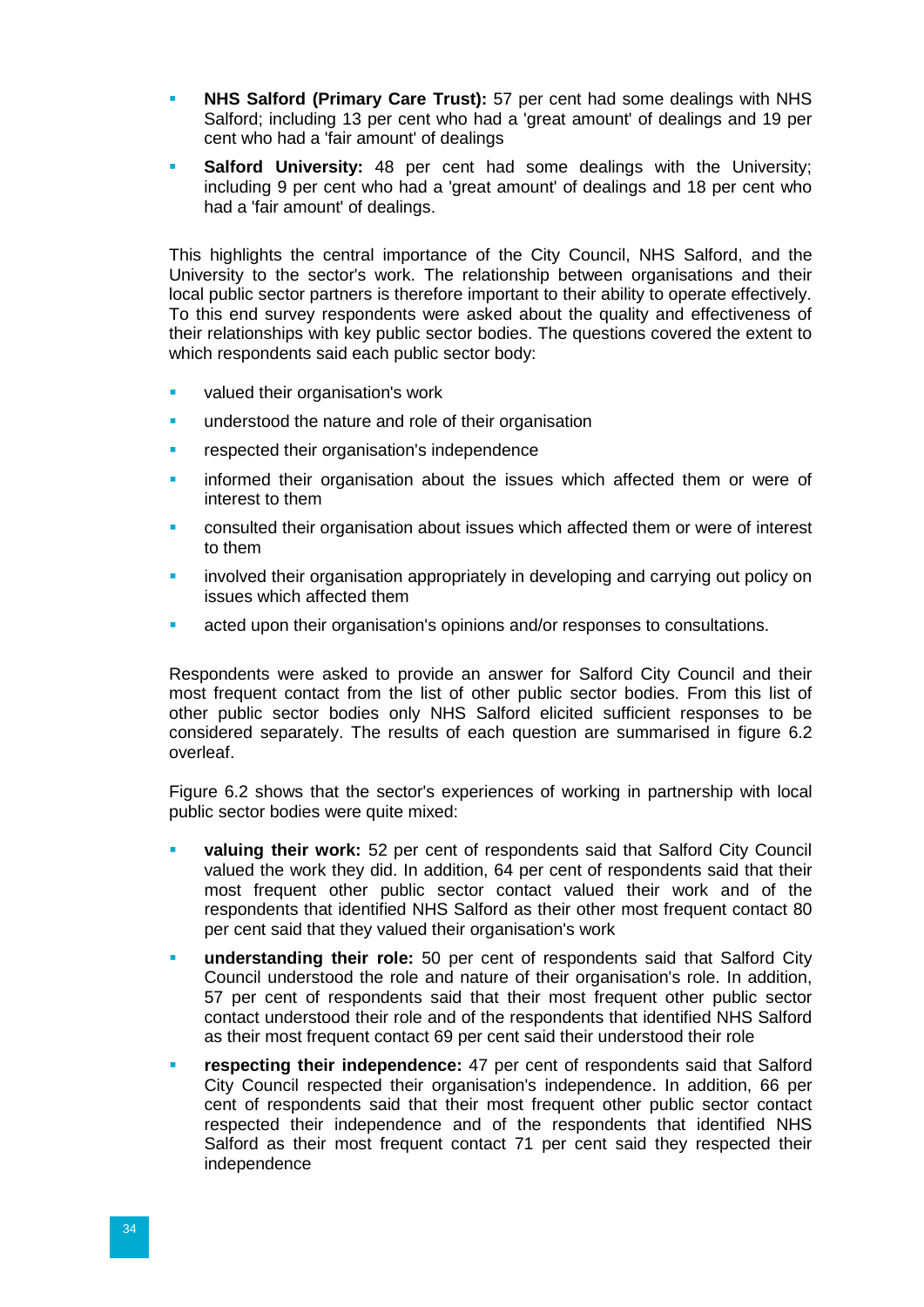

**Figure 6.2: Relationships with key public sector bodies**

Source: Salford State of the Sector survey 2010

- **informing about key issues:** 42 per cent of respondents said that Salford City Council kept their organisation informed about issues which affected them or were of interest to them. In addition, 47 per cent of respondents said that their most frequent other public sector contact kept them informed and of the respondents that identified NHS Salford as their most frequent contact 57 per cent said they kept them informed
- **consulting about key issues:** 30 per cent of respondents said that Salford City Council consulted their organisation about issues which affected them or were of interest to them. In addition, 38 per cent of respondents said that their most frequent other public sector contact consulted them and of the respondents that identified NHS Salford as their most frequent contact 42 per cent said they consulted them
- **involving in policy development:** 27 per cent of respondents said that Salford City Council involved their organisation appropriately in developing and carrying out policy on issues which affected them. In addition, 26 per cent of respondents said that their most frequent other public sector contact involved them in policy development and of the respondents that identified NHS Salford as their most frequent contact 38 per cent said they involved them in policy development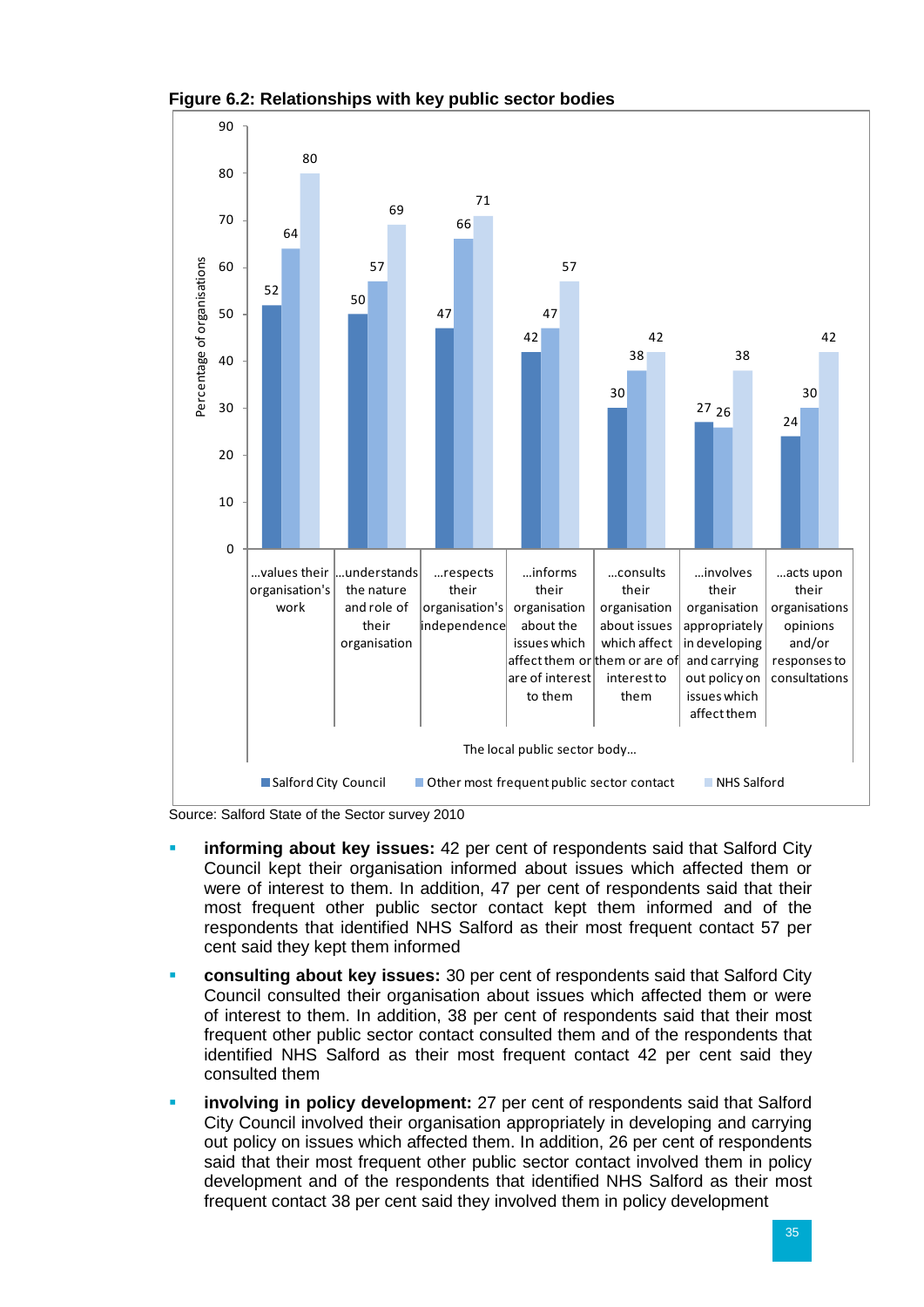**acting on their views:** 24 per cent of respondents said that Salford City Council acted upon their organisation's opinions and/or responses to consultations. In addition, 30 per cent of respondents said that their most frequent other public sector contact acted on their views and of the respondents that identified NHS Salford as their most frequent contact 42 per cent said they acted on their views.

This suggests an overall trend in which the sector's experience of working with NHS Salford was more positive than with other local public sector bodies. This is emphasised by responses to two further questions which asked the extent to which organisations were satisfied with their ability to influence public sector decisions of relevance to their organisation and the extent to which they thought local statutory bodies influenced their success. The results of these questions are summarised in chart 6.3.





Source: Salford State of the Sector survey 2010

This shows that 31 per cent of respondents were satisfied with their ability to influence Salford City Council decisions of relevance to their organisation and 37 per cent said that the council had a positive influence on their organisations success. In addition, 44 per cent of respondents said they were satisfied with their ability to influence key decisions of their most frequent other public sector contact and 36 per cent said this contact had a positive influence on their success. Also, of the respondents who identified NHS Salford as their most frequent contact 50 per cent were satisfied with their ability to influence decisions and 41 per cent said they had a positive influence on their success.

In addition to quantitative data the questionnaire also asked respondents to provide a qualitative (i.e. written) response to why they responded in the way they did about their relationship with Salford City Council and the other local public sector bodies. Where respondents provided positive responses, this tended to be because of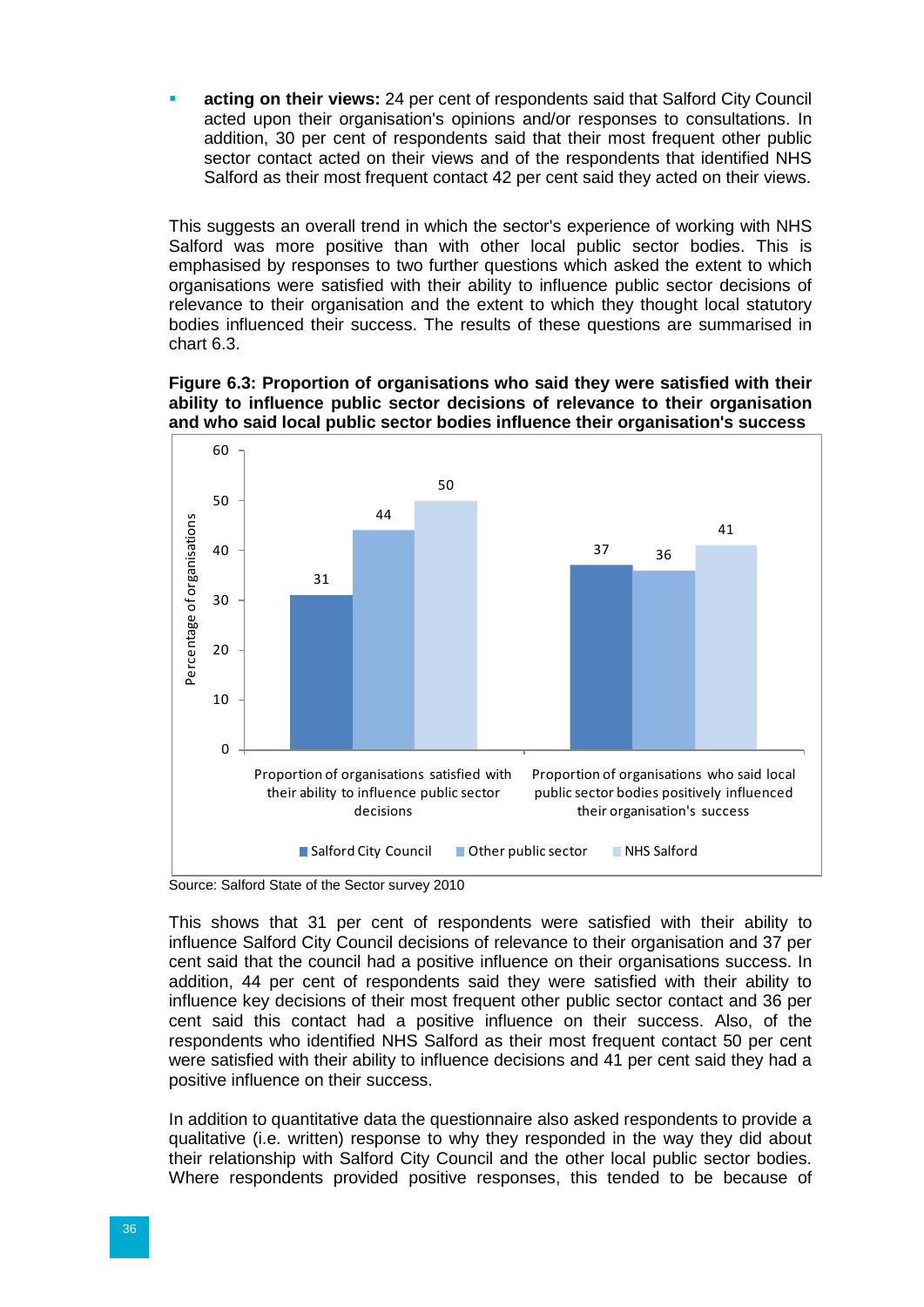positive experiences associated with the application and award of funding (i.e. they were successful).

*"We have a strong commissioning relationship with the city council."*

*"We have for the first time received grants from SCC and can I say that these were put to great use and we are extremely grateful for their help."*

Likewise a number of respondents provided negative feedback because they were dissatisfied with the level of funding available or with the way in which it was provided (i.e. commissioning practices).

*"As a former council funded project we expected more transitional support and more assistance to publicise our success."* 

*"They hold the purse strings, but (we) don't feel very involved in decision making/developments."*

*"(The) long process for payments leads to us having no cashflow. (The public sector) do not know what we do or who we are."* 

A further factor driving responses appeared to the level and quality of engagement with public sector bodies and the effectiveness of their information and communication. Experiences tended to be polarised (either very positive or very negative) and were often linked to the quality of relationships with individuals within the public sector rather than the strategy or values of the institution itself.

*"We have a mutually respectful relationship with the council, which is to the benefit of our service users. We could not operate as successfully as we do without working in partnership with the council."*

*"You have to search yourselves for consultations that effect you, we are not automatically contacted."*

*"It depends on who you are engaged with - some people in the council are very positive whilst others have very little understanding of our needs."* 

*"We have worked for and with SCC but the departments do not communicate with each other so we may work extremely well with a group in one ward but the info is not shared with staff in other wards."* 

There was also a general sense that local public sector bodies did not properly understand, recognise or value the work of the sector whether they funded it or not.

*"(They) regularly fail to recognise the tremendous amount of work, unsocial hours, and dedicated work of the voluntary sector. (They) often only consider their own beliefs and objectives at the expense of lack of support at grass roots levels in the local community."*

Finally, a number of respondents commented on the fact that the local public sector had actually improved the way it worked with the sector in recent years.

*"Salford City Council over the last 2 years have become more responsive to the third sector."*

*"(The public sector has been) better recently but held up development of organisation for a number of years."*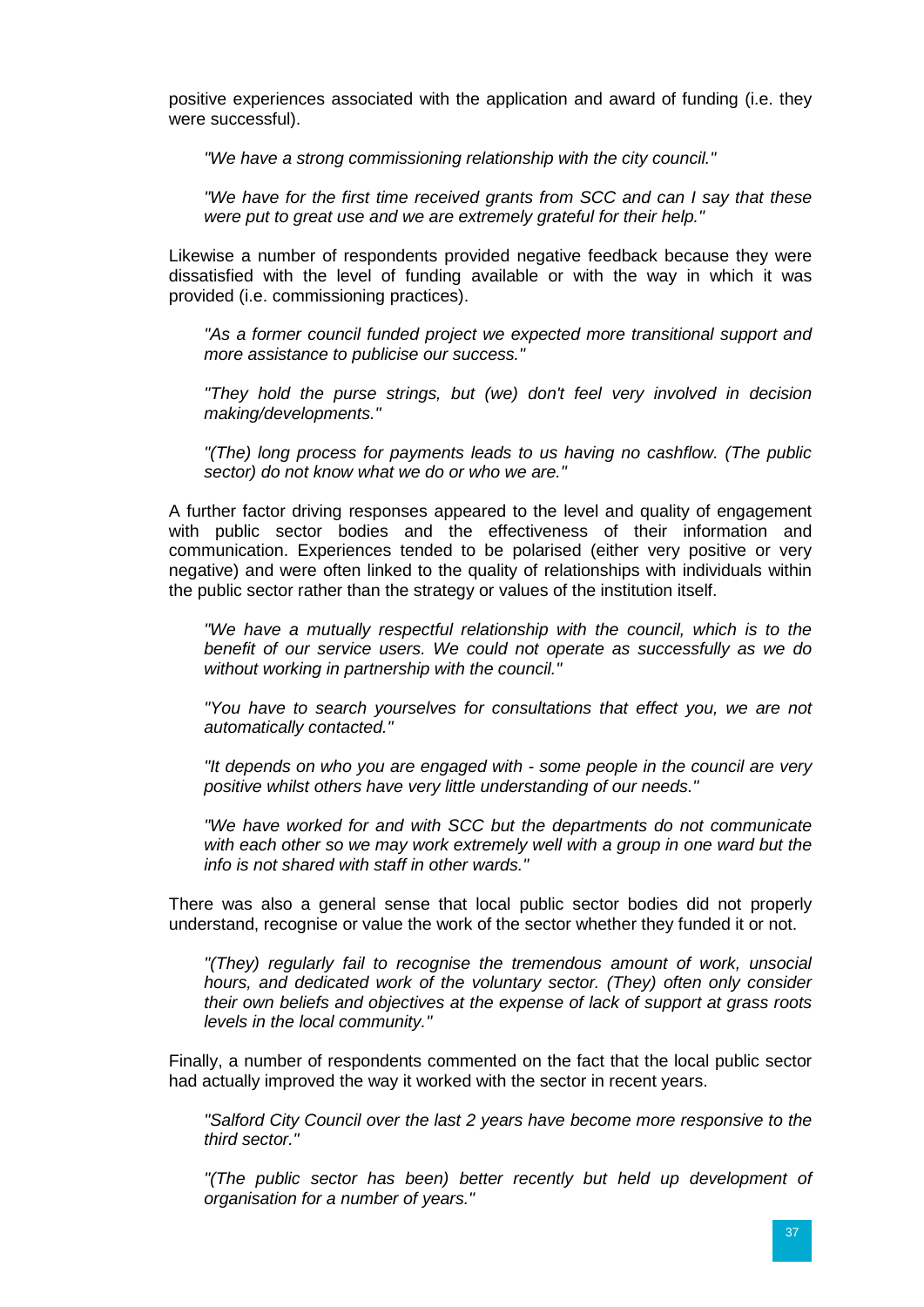## **6.2 Working with local support and development organisations**

Survey respondents were asked if their organisation currently received support from a list of named local support and development organisations based in the Salford area. Overall, 69 per cent of respondents had received support from at least one of these organisations. The results are outlined in more detail in figure 6.4.



**Figure 6.4: Local support and development organisations from which support received**

Source: Salford State of the Sector survey 2010  $Base = 141$ 

This shows that Salford CVS provided support to more than half of survey respondents (60 per cent). Other organisations provided support to far fewer organisations but this is likely to be a function of the fact that they were not city wide and tended to support groups within defined local areas (i.e. wards or neighbourhoods) or those working with specific beneficiary groups (i.e. faith based).

Survey respondents were also asked the extent to which they were satisfied with the support available from these local support and development organisations. An overview of the results is provided in figure 6.5 (overleaf).

Figure 6.5 shows that overall 68 per cent of organisations were satisfied with the support available from local support and development organisations in Salford. It also shows that of the organisations that had received support, 76 per cent were satisfied. These findings provide an important endorsement for the work that these organisations do to provide help, advice and support across the sector in Salford.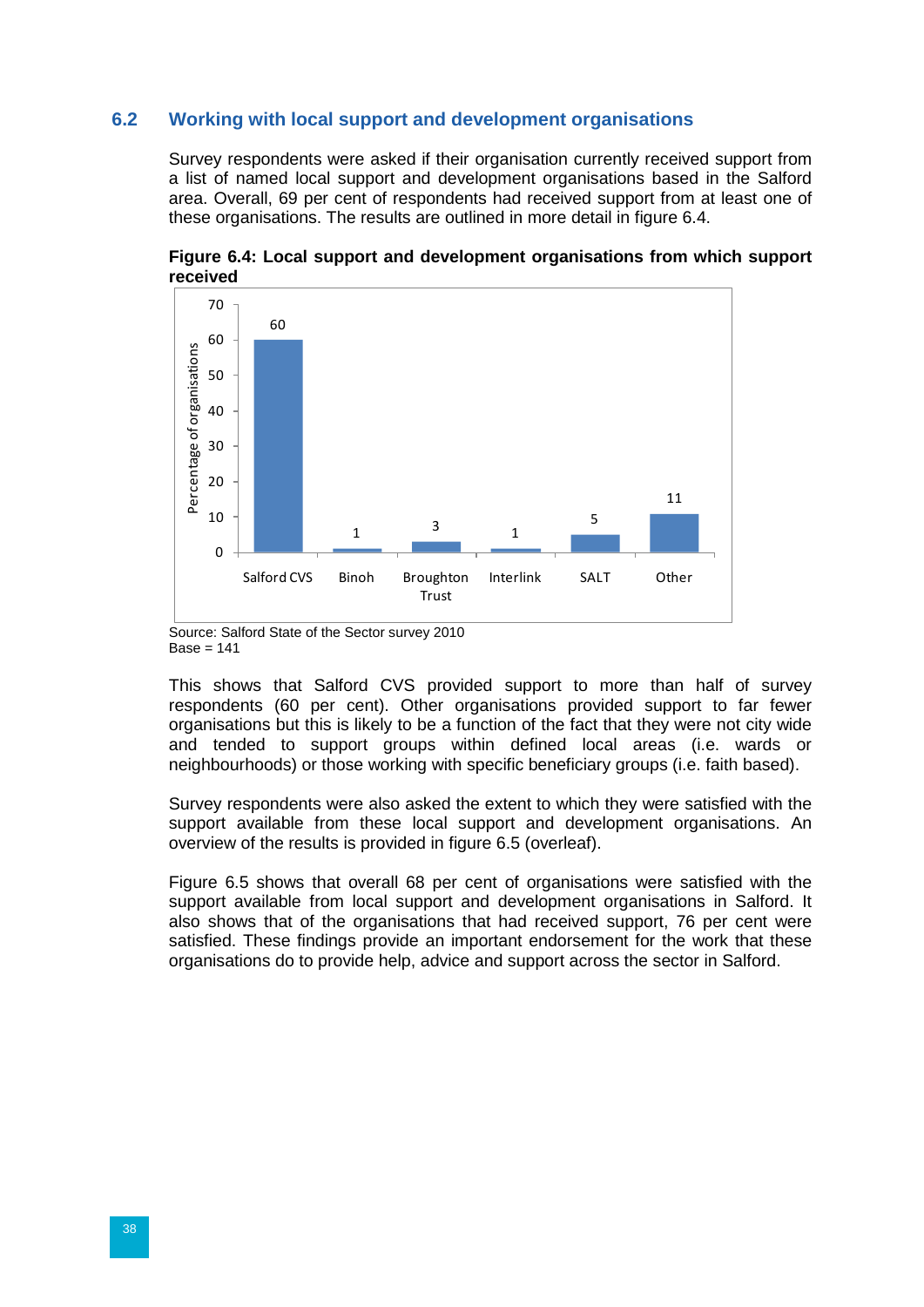**Figure 6.5: Satisfaction with support available from local support and development organisations**



Source: Salford State of the Sector survey 2010 Base = 110/97

Survey respondents were asked to provide qualitative feedback about what was particularly good, and what could be improved, regarding the help, advice and support received. Respondents were particularly positive about the quality effectiveness and variety of support available. Information and support around issues such as human resources and governance, quality and strategy, funding and business development, and payroll were particularly well received.

*"…excellent service in terms of fund finding, development and help with funding applications."*

*"They provide exceptional support, advice and are always up to date on issues. The staff are professional, reliable and friendly. "*

*"(They are) always good at providing info and advice when needed. They also help us tremendously with our payroll and HR obligations. We also access very useful and reasonable training with them."*

Of the areas for future improvement more effective identification and provision of volunteers came through quite strongly, along with more support to apply for funds.

*"We don't get many suitable volunteers referred to us."*

*"(We don't get) enough volunteer enquiries (from them)."*

*"We have a big problem about funding. The funding issues should be looked to improve the community's progress."*

However, it should be emphasised that a majority of respondents appeared more than satisfied with existing provision.

*"They have been very supportive and helpful."*

*"We are very satisfied with the service."*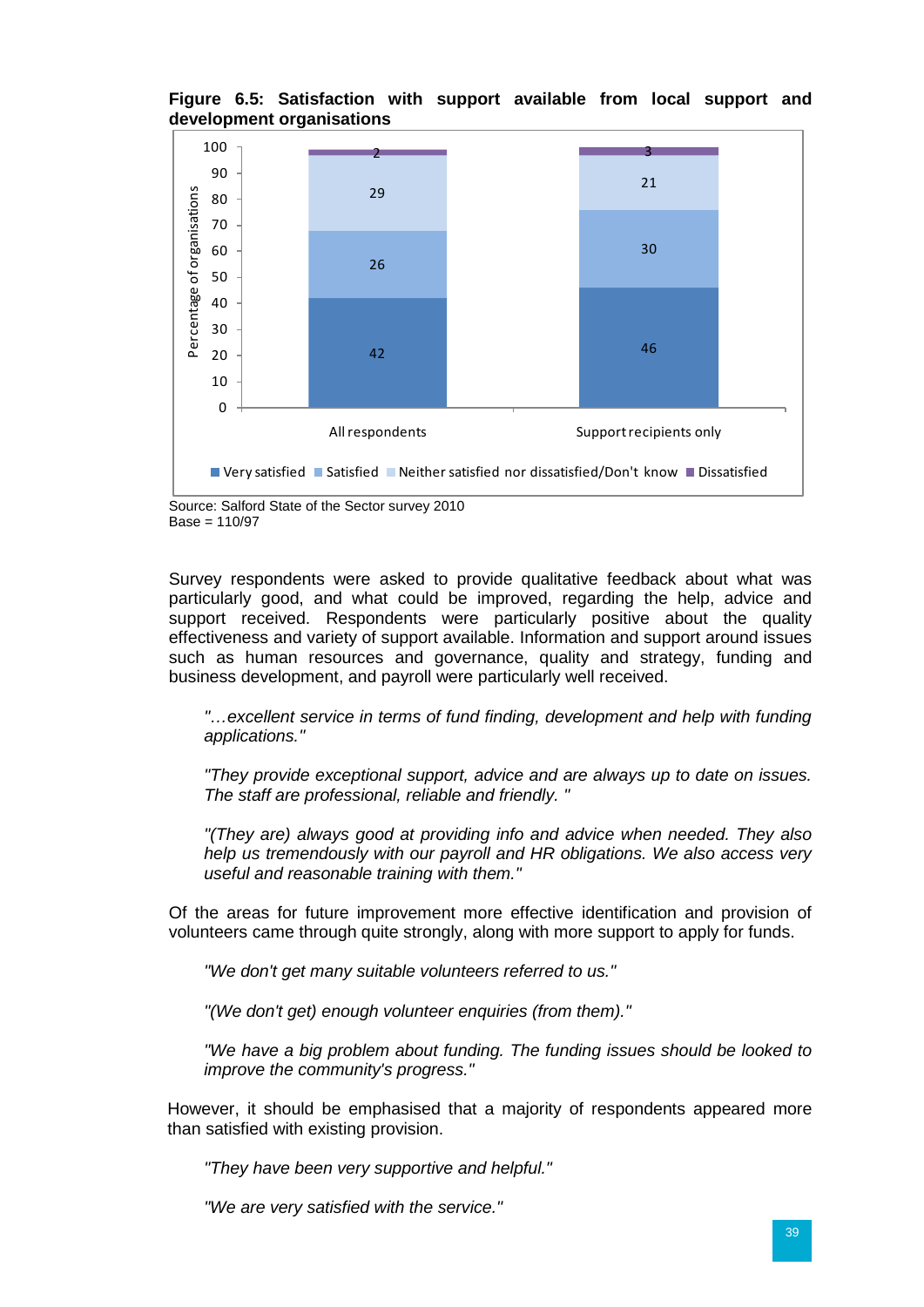

# <span id="page-44-0"></span>**7. Conclusions**

This research study has considered the scale, scope and nature of the Sector in Salford. In turn, we have examined the sector in four different ways:

- chapter 3: the basic 'anatomy' of the sector in Salford
- chapter 4: the finances and income of the sector
- chapter 5: the workforce, and
- chapter 6: partnership working

As discussed in chapter 2 the last ten years have provided a very positive political and economic environment for the sector and its activities but the future looks more uncertain: from national charities to local community groups, health and social care providers to employment support projects, the next few years are likely to present a series of opportunities and challenges, the outcomes of which will have an important bearing on the future direction and long term sustainability of many organisation's work.

Against this background, this research has provided in depth data about the 'state of sector' in Salford at the start of 2011 and answers some important questions. Information about the size, scale and scope of the sector, the role it plays in the social and economic life of the city, and how might it be affected by public sector cuts, has been collected and analysed for the first time. From this analysis five important findings stand out:

- **1. There are a wide range and a large number of organisations operating in Salford who are involved in many areas of activity. As such the sector in the city occupies an important strategic position between policy development, service provision and everyday life.**
- **there are an estimated 1,378 organisation working in the sector**
- the vast majority (70 per cent) of organisations are 'micro' with income of less than £10,000
- whilst the sector has a fairly well established core it has seen the formation of many new organisations over the past 20 years: of organisations responding to the survey 55 per cent have been formed within the past 20 years
- the sector cuts across many different policy and issue domains; in particular there are sizable concentration of organisations working in the thematic areas of health and well-being; community development; education, training and research; and arts, culture and leisure
- they work with a whole range of different people, especially older people, children and young people, but also people from the most vulnerable situations (for example those with health problems)
- the sector works at a range of different geographical levels: both across and beyond Salford; but Salford communities and neighbourhoods are the main focus for a majority of organisations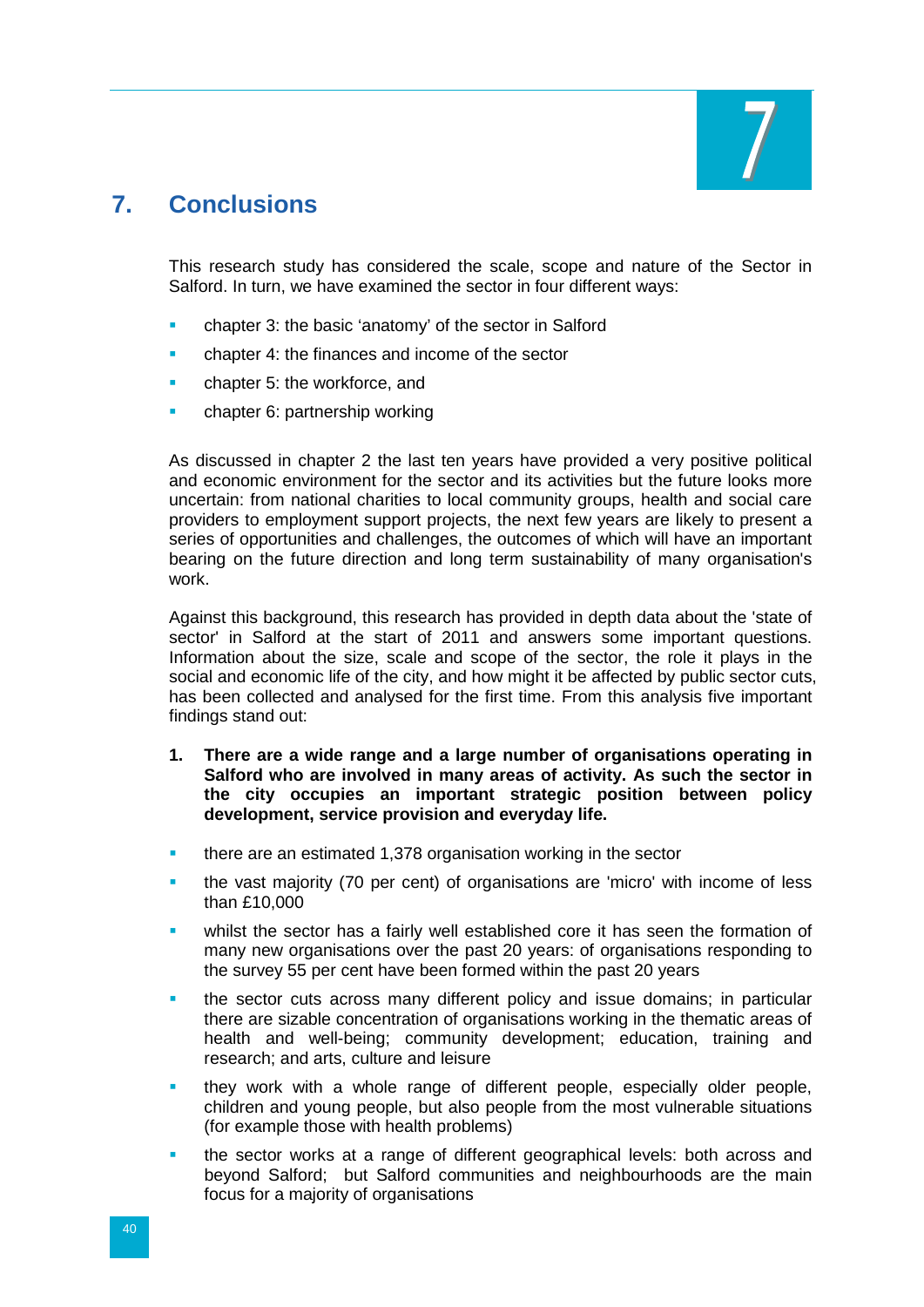**2. The sector in Salford is an important economic entity, but patterns in the amount of money the sector receives, way the organisations are spending their money, and the size of their financial reserves suggest the sustainability of many organisations is under threat.**

The research has provided a detailed economic profile of the sector:

- total income in 2009/10 was estimated to be £156 million, a reduction of seven per cent compared to 2008/09
- most organisation's income was small (less than £100 thousand), but there were also a significant number of large organisations (50) with an income of more than £1 million
- almost two-thirds of organisations (65 per cent) received income from the public sector; Salford City Council, NHS Salford, and Central Government Departments are the most important public sector funders
- a large proportion of organisations have very little money to fall back on if their funding is withdrawn: almost a third (29 per cent) had no reserves at all, twofifths had reserves totalling less than one month of expenditure, and more than half had insufficient reserves to cover three months expenditure.

#### **3. There are an estimated 6,500 FTE paid staff and 300 FTE work placements employed in the sector. In addition the sector is supported by a 20,300 volunteers who combined donate 144 thousand hours per week.**

This report has also gone beyond this headline number of volunteers to calculate a monetary value of their contribution:

- valuing the contribution of volunteers to Salford organisations by the expected value of the output that they produce gives an estimated contribution of £121.7 million.
- valuing the contribution of volunteers as an input the amount that it would cost to pay employees to do the work done by volunteers - shows:
	- o assuming the national minimum wage for adults it would cost £53.8 million annually to employ staff to do the work provided by volunteers in Salford
	- o assuming the median gross hourly wage for full time employees in Salford it would cost £108.2 million annually to employ staff to do the work provided by volunteers in Salford.

#### **4. The public sector is an absolutely key partner for the sector in Salford, but organisation's experiences of partnership working varied considerably.**

The research explored the extent and nature of local partnership working between the two sectors:

- 84 per cent of respondents had some dealings with Salford City Council, 57 per cent had some dealings with NHS Salford, and 48 per cent had some dealings with the University
- **Fuller** fewer than half of respondents were satisfied with their ability to influence public sector decisions and even fewer said local statutory bodies had a positive influence on their success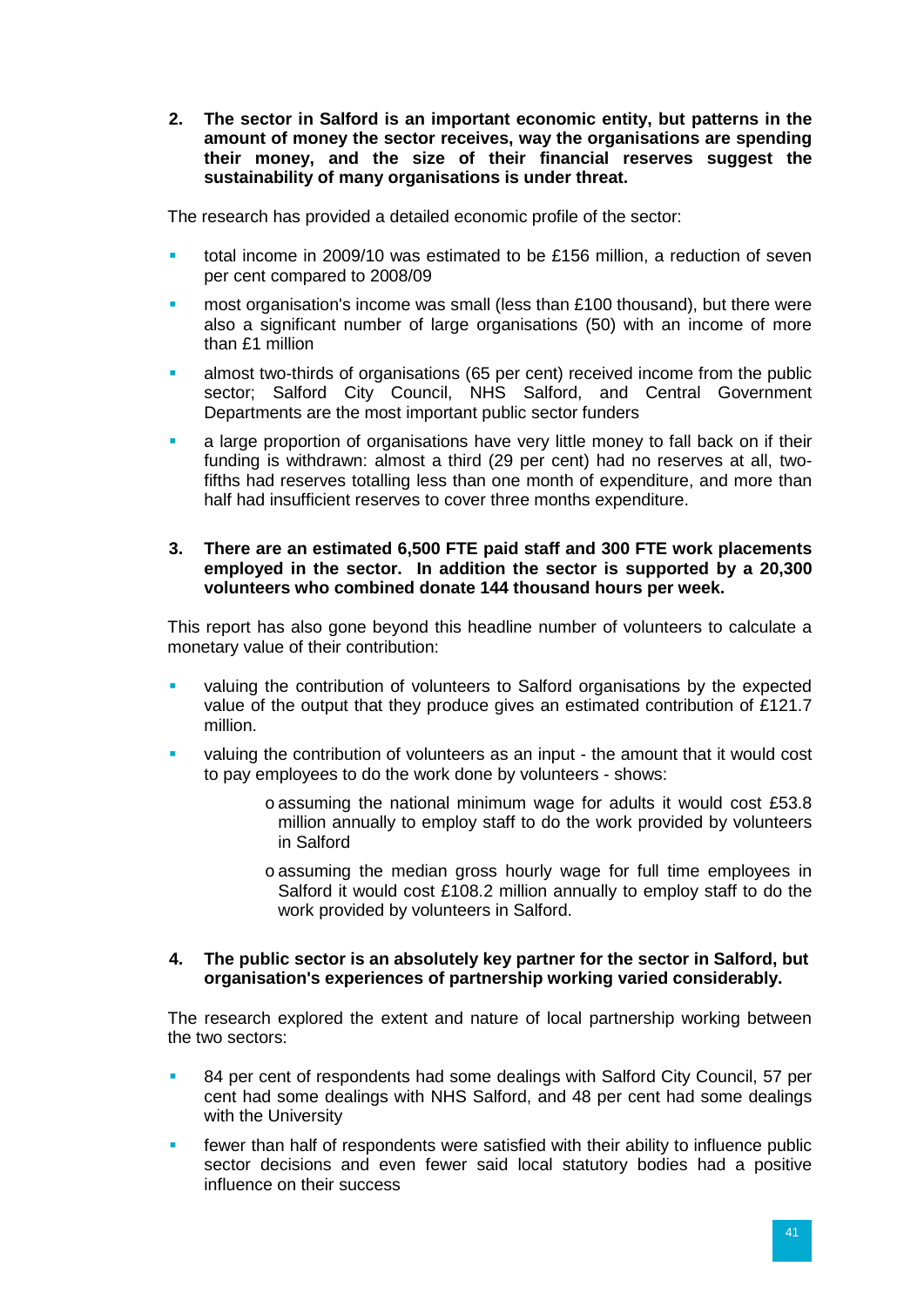organisations' experiences of working with NHS were the most positive, so there may be lessons from their approach that could be learned by other public sector bodies in the city

#### **5. In the aftermath of the recession and in the face of potentially large reductions in public sector funding, the sector in Salford, as with elsewhere in the country is facing an uncertain future.**

For many organisations securing sufficient funding to undertake current and future activities will be a major challenge. This includes funding to continue existing activities but also funding to expand into new areas and work in new ways. There are major concerns within the sector that this funding will become increasingly hard to come by in the current economic and political climate, and that important services, activities, and in some cases organisations, will be forced to close.

*"We have funding difficulties at the moment and (we are) uncertain exactly how we will deal with them. We do not have funding beyond July 2011."*

*"Although we manage our funds sensibly and ensure that we receive good value for all our expenditure, we are concerned about funding and fundraising in the foreseeable future."*

*"(The organisation) used up lots of reserves before we made hard decisions. This was in bidding for grants and hoping we would be successful. We kept staff in place hoping that we would be in a position to respond when we got the grants."*

However, there was some evidence that much of the sector is positive about the future of its work, and is hoping to expand and improve its activities over the next few years.

*"(We hope) to expand, target other potential users, make people aware of what we do."* 

*"There is scope within (the public sector body's) present service provision to exploit areas and increase revenue within a very short space of time. These cost little in terms of development and expenditure although planning and implementation (resources will be required)."*

This positivity is accompanied by a strong note of caution. These opportunities will be hard to realise alone: greater collaboration within the sector, and better partnership working between public bodies and the whole range of organisations that constitute the sector in Salford, will be a vital component of any future success.

*"(We need) to collaborate with other agencies, to apply for joint funding, to share office functions/staff with other providers..."*

*"There could be lots of opportunities for our organisation but we cannot do it without the public sector."*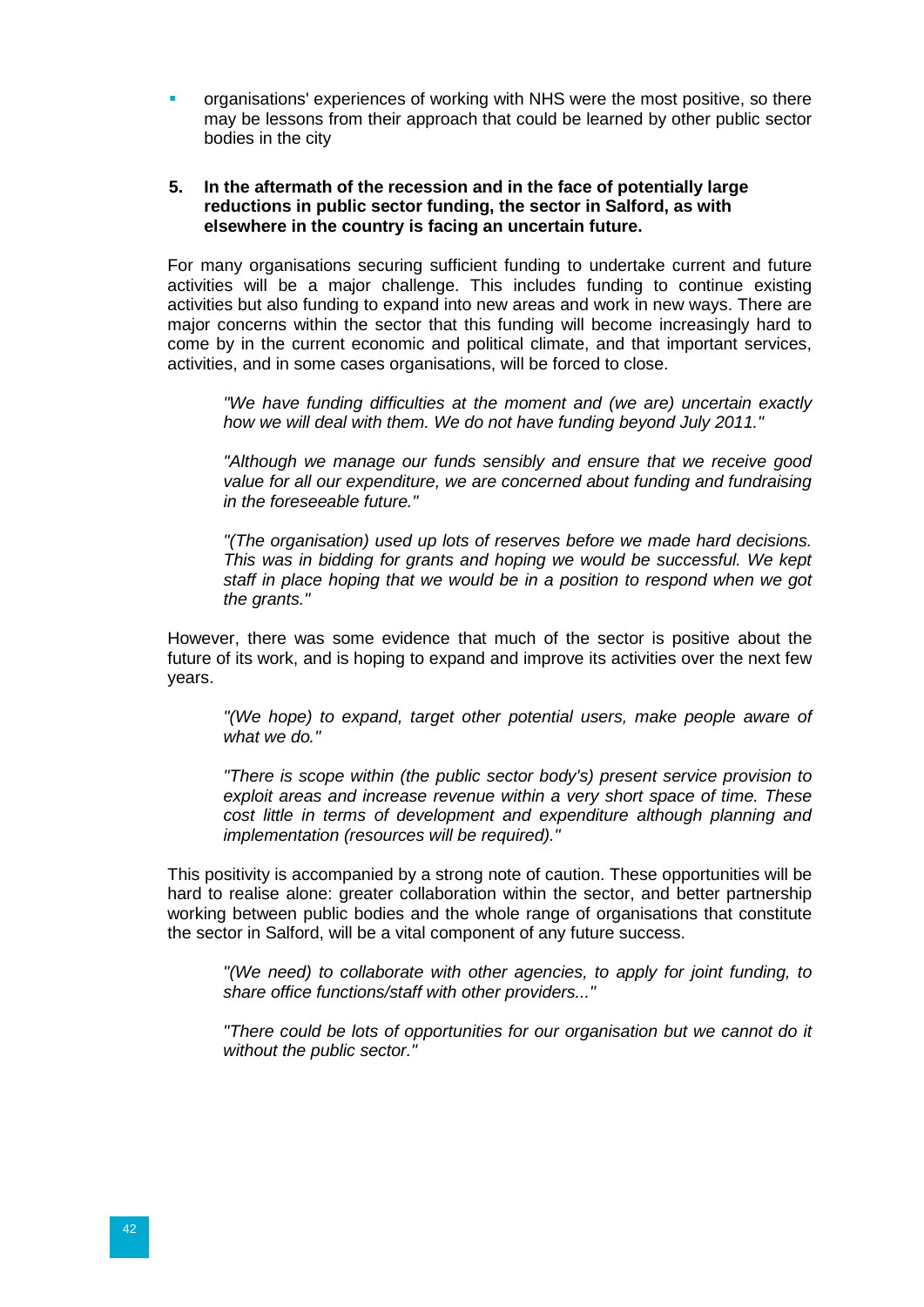

# <span id="page-47-0"></span>**8. Appendix 1**

The analysis developed by CRESR in this report has in particular instances used extrapolations from the survey responses to provide estimates of totals for all organisations that work in the sector. This is true in the case of:

- the number of clients, users and beneficiaries of the sector
- the total income, expenditure and reserves of the sector
- and the number of FTE paid staff, FTE work placements and the number of volunteers that are part of the sectors workforce; including the hours per week that volunteers contribute

In each case the same three stage method has been used for calculating the sector wide totals. The three stages are (also shown below in table 8.1 is a worked example of how the total number of clients, users or beneficiaries has been calculated):

- stage one: calculate averages for each of the four size bands of organisations: 'micro' 'small' 'medium' and 'large': column (a) in table 8.1
- stage two: multiply the average for each size band (column (a) in table 8.1) by the estimated number of organisations within that size band (column (b) in table 8.1) to give the total for each size band of organisations (column (c) in table 8.1)
- stage three: sum the estimates from stage two (column (c) in table 8.1) to give a sector wide total estimate (cell (d) in table 8.1).

A three stage procedure has been adopted to take into account noticeable differences in the above indicators by organisation size. A failure to do this would lead to upwardly bias estimates due to a small number of mainly 'large' organisations creating a high mean value that is not representative of the majority of organisations. This is a very important point given that it is estimated that 70 per cent of the sector is made up of 'micro' organisations which tend to have far lower values. For example from table 8.1 by not taking into account difference by size of organisations would produce an estimate that is over 1.5 million clients, users or beneficiaries higher.

|                                       | Average no by size<br>(a) | <b>Estimated number</b><br>of organisations<br>(b) | Total no by size<br>(thousands)<br>(c) |
|---------------------------------------|---------------------------|----------------------------------------------------|----------------------------------------|
| Micro<br>(under £10k)                 | 1.240                     | 968                                                | 1,196                                  |
| Small                                 | 2,570                     | 182                                                | 467                                    |
| (£10k to £100k)<br>Medium             | 4.440                     | 176                                                | 783                                    |
| (£100k to £1m)<br>Large<br>(over £1m) | 11,530                    | 50                                                 | 571                                    |
| <b>Total</b>                          | 3,370                     |                                                    | (d) 3,017                              |

#### **Table 8.1: Extrapolations: a worked example of the method (no clients, users or beneficiaries)**